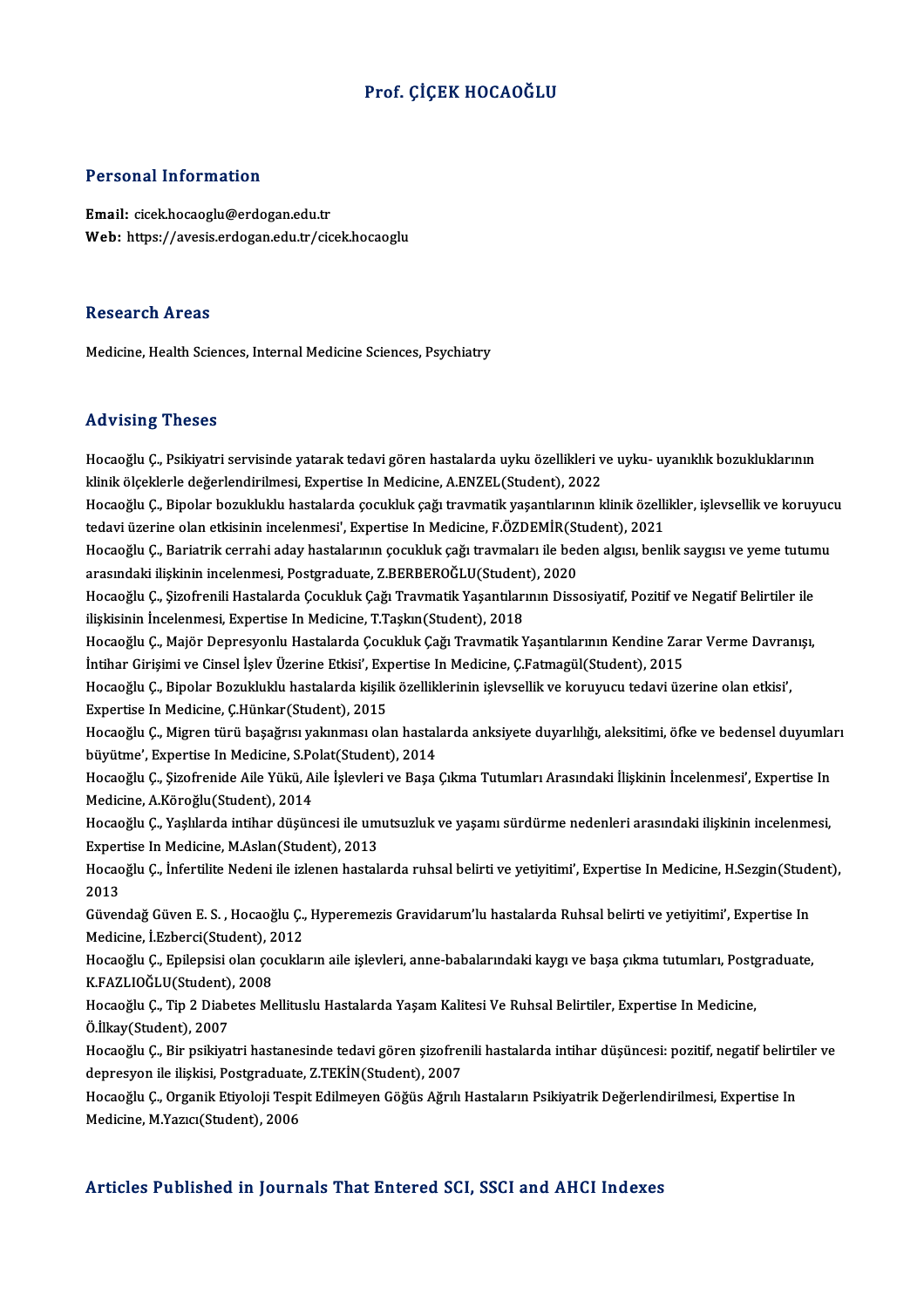I. IMPLICATIONS OF CHILDHOOD TRAUMA ON SUICIDAL BEHAVIOR AND DELIBERATE SELF-HARMIN IMPLICATIONS OF CHILDHOOD TRAUMA ON SUIC<br>PATIENTS WITH MAJOR DEPRESSIVE DISORDER<br>CelikE G H - HOCAOČLU C **IMPLICATIONS OF CHILD<br>PATIENTS WITH MAJOR**<br>Celik F. G. H. , HOCAOĞLU Ç.<br>PSYCHIATPIA DANIJPINA Celik F. G. H. , HOCAOĞLU Ç.<br>PSYCHIATRIA DANUBINA, vol.34, no.1, pp.57-63, 2022 (Journal Indexed in SCI) Celik F. G. H. , HOCAOĞLU Ç.<br>PSYCHIATRIA DANUBINA, vol.34, no.1, pp.57-63, 2022 (Journal Indexed in SCI)<br>II. Levels of anxiety sensitivity, somatosensory amplification and alexithymia in patients with<br>unexplained infor PSYCHIATRIA DANUBINA<br>Levels of anxiety sensi<br>unexplained infertility<br>Konaral B. CÜPLEK B. HC Levels of anxiety sensitivity, somatosens<br>unexplained infertility<br>Koparal B., GÜRLEK B., HOCAOĞLU Ç., Polat S.<br>INTERNATIONAL JOURNAL OF GLINICAL PRA unexplained infertility<br>Koparal B., GÜRLEK B., HOCAOĞLU Ç., Polat S.<br>INTERNATIONAL JOURNAL OF CLINICAL PRACTICE, vol.75, no.11, 2021 (Journal Indexed in SCI)<br>Relationship between disease and disease severity and semanherin Koparal B., GÜRLEK B., HOCAOĞLU Ç., Polat S.<br>INTERNATIONAL JOURNAL OF CLINICAL PRACTICE, vol.75, no.11, 2021 (Journal Indexed in SCI)<br>III. Relationship between disease and disease severity and semaphorin 5A and hemogra INTERNATIONAL JOURNAL OF CLIN<br>Relationship between disease a<br>obsessive-compulsive disorder<br>Karatas K.S., Babsesi L.Telatar T.C Relationship between disease and disease severity an<br>obsessive-compulsive disorder<br>Karatas K. S. , Bahceci İ., Telatar T. G. , Bahceci B., Hocaoglu Ç.<br>NORDIC JOURNAL OF PSYCHIATRY vol.75, no.7, np.500,515 obsessive-compulsive disorder<br>Karatas K. S. , Bahceci İ., Telatar T. G. , Bahceci B., Hocaoglu Ç.<br>NORDIC JOURNAL OF PSYCHIATRY, vol.75, no.7, pp.509-515, 2021 (Journal Indexed in SCI) IV. Effects of Chronic Suppression or Oversuppression of Thyroid-Stimulating Hormone on NORDIC JOURNAL OF PSYCHIATRY, vol.75, no.7, pp.509-515, 2021 (Journal Indexed in SCI)<br>Effects of Chronic Suppression or Oversuppression of Thyroid-Stimulating Hormone on<br>Psychological Symptoms and Sleep Quality in Patients Effects of Chronic Suppre<br>Psychological Symptoms<br>Altuntas S. C. , HOCAOĞLU Ç.<br>HOPMONE AND METAPOLIC Psychological Symptoms and Sleep Quality in Patients with Differentiated Thyroid Cano<br>Altuntas S. C. , HOCAOĞLU Ç.<br>HORMONE AND METABOLIC RESEARCH, vol.53, no.10, pp.683-691, 2021 (Journal Indexed in SCI)<br>The level of denne Altuntas S. C. , HOCAOĞLU Ç.<br>HORMONE AND METABOLIC RESEARCH, vol.53, no.10, pp.683-691, 2021 (Journal Indexed in SCI)<br>V. The level of depression, anxiety, and sleep quality in pregnancy during coronavirus disease 2019<br>n HORMONE<br>The level<br>pandemic<br>COLAKS The level of depression, anxiety, and sleep quality<br>pandemic<br>ÇOLAK S., GÜRLEK B., ÖNAL Ö., YILMAZ B., HOCAOĞLU Ç.<br>JOUPMAL OF OPSTETPICS AND CYNAECOLOCY PESEAPC pandemic<br>ÇOLAK S., GÜRLEK B., ÖNAL Ö., YILMAZ B., HOCAOĞLU Ç.<br>JOURNAL OF OBSTETRICS AND GYNAECOLOGY RESEARCH, vol.47, pp.2666-2676, 2021 (Journal Indexed in SCI)<br>Investigating foor of childbirth in programt warren and its COLAK S., GÜRLEK B., ÖNAL Ö., YILMAZ B., HOCAOĞLU Ç.<br>JOURNAL OF OBSTETRICS AND GYNAECOLOGY RESEARCH, vol.47, pp.2666-2676, 2021 (Journal Indexed in SCI)<br>VI. Investigating fear of childbirth in pregnant women and its relati JOURNAL OF OBSTETRICS AND GYNAH<br>Investigating fear of childbirth in<br>and somatosensory amplification VI. Investigating fear of childbirth in pregnant women and its relationship between anxiety sensitivity<br>and somatosensory amplification<br>Koc A. E., Colak S., Colak G. V. , Pusuroglu M., Hocaoglu Ç. and somatosensory amplification<br>Koc A. E. , Colak S., Colak G. V. , Pusuroglu M., Hocaoglu Ç.<br>JOURNAL OF OBSTETRICS AND GYNAECOLOGY, vol.41, no.2, pp.217-223, 2021 (Journal Indexed in SCI)<br>COVID 19 Vassine Hesitansy and It Koc A. E. , Colak S., Colak G. V. , Pusuroglu M., Hocaoglu Ç.<br>JOURNAL OF OBSTETRICS AND GYNAECOLOGY, vol.41, no.2, pp.217-223, 2021 (Journal Indexed in SCI)<br>VII. COVID-19 Vaccine Hesitancy and Its Relationship With Illness JOURNAL OF OBSTETRICS AND GYNAECOLOGY, vol.41, no.2, pp.217-223, 202<br>COVID-19 Vaccine Hesitancy and Its Relationship With Illness Risk |<br>Public Trust: An Online Serial Cross-Sectional Survey From Turkey<br>VÜCÜKKARARINAR M. K COVID-19 Vaccine Hesitancy and Its Relationship With Illness Risk Perceptions, Affect, Wor<br>Public Trust: An Online Serial Cross-Sectional Survey From Turkey<br>KÜÇÜKKARAPINAR M., KARADAĞ R. F. , Budakoglu I., ASLAN S., Ucar O Public Trust: An Online Serial Cross-Sectional Survey From Turkey<br>KÜÇÜKKARAPINAR M., KARADAĞ R. F. , Budakoglu I., ASLAN S., Ucar O., YAY A., Timurcin U., Tumkaya S.,<br>HOCAOĞLU Ç., Kiraz I. PSYCHIATRY AND CLINICAL PSYCHOPHARMACOLOGY, vol.31, no.1, pp.98-109, 2021 (Journal Indexed in SCI) HOCAOĞLU Ç., Kiraz I.<br>PSYCHIATRY AND CLINICAL PSYCHOPHARMACOLOGY, vol.31, no.1, pp.98-109, 2021 (Journal Could Lithium BE A NEW HOPE IN COVID-19 TREATMENT? A CASE REPORT PSYCHIATRY AND CLINIC<br>COULD LITHIUM BE A<br>Sonmez D., HOCAOĞLU Ç.<br>PSYCHIATRIA DANIIRINA COULD LITHIUM BE A NEW HOPE IN COVID-19 TREATMENT? A CASE REF<br>Sonmez D., HOCAOĞLU Ç.<br>PSYCHIATRIA DANUBINA, vol.33, no.2, pp.254-255, 2021 (Journal Indexed in SCI)<br>Punillemetry measurement and its relationship to retinal st Sonmez D., HOCAOĞLU Ç.<br>PSYCHIATRIA DANUBINA, vol.33, no.2, pp.254-255, 2021 (Journal Indexed in SCI)<br>IX. Pupillometry measurement and its relationship to retinal structural changes in children with<br>attention deficit bunera PSYCHIATRIA DANUBINA, vol.33, no.2, pp.254-255, 2021 (Journal Indexed in SCI)<br>Pupillometry measurement and its relationship to retinal structural chan<br>attention deficit hyperactivity disorder Pupillometry measurement and its relationship to retinal<br>attention deficit hyperactivity disorder<br>Aslan M. G. , Uzun F., Findik H., Kacar M., Okutucu M., Hocaoglu C.<br>CRAEEES ARCHIVE FOR CLINICAL AND EXPERIMENTAL OPHTH GRAEFES ARCHIVE FOR CLINICAL AND EXPERIMENTAL OPHTHALMOLOGY, vol.258, no.6, pp.1309-1317, 2020<br>(Journal Indexed in SCI) Aslan M. G., Uzun F., Findik H., Kacar M., Okutucu M., Hocaoglu C. GRAEFES ARCHIVE FOR CLIN<br>(Journal Indexed in SCI)<br>X. Cyberchondria: A Review (Journal Indexed in SCI)<br>**Cyberchondria: A Reviev<br>ERDOĞAN** A., HOCAOĞLU Ç.<br>Psikiyatrida Cunsel Vaklasin ERDOĞAN A., HOCAOĞLU Ç.<br>Psikiyatride Guncel Yaklasimlar/Current Approaches to Psychiatr, vol.12, no.4, 2020 (Journal Indexed in SCI) ERDOĞAN A., HOCAOĞLU Ç.<br>Psikiyatride Guncel Yaklasimlar/Current Approaches to Psychiatr, vol.12, no.4, 2020 (Journal Indexed in SCI)<br>XI. Description of suicide ideation among older adults and a psychological profile: a Psikiyatride Gunce<br>Description of si<br>study in Turkey<br>Aclan M. HOCAOČ **Description of suicide ideation a<br>study in Turkey<br>Aslan M., HOCAOĞLU Ç., BAHÇECİ B.<br>CIENCIA & SAUDE COLETIVA xol 34** study in Turkey<br>Aslan M., HOCAOĞLU Ç., BAHÇECİ B.<br>CIENCIA & SAUDE COLETIVA, vol.24, no.5, pp.1864-1873, 2019 (Journal Indexed in SSCI)<br>Evaluation of the Quality of Life and Pavehiatric Symptoms of Patients with Prij Aslan M., HOCAOĞLU Ç., BAHÇECİ B.<br>CIENCIA & SAUDE COLETIVA, vol.24, no.5, pp.1864-1873, 2019 (Journal Indexed in SSCI)<br>XII. Evaluation of the Quality of Life and Psychiatric Symptoms of Patients with Primary Coxarthros CIENCIA & SAUDE COLETIVA, vo<br>Evaluation of the Quality of l<br>after Total Hip Arthroplasty<br>Polik M. S. Hossosiy C. Erlnu A Evaluation of the Quality of Life and Psychiatric<br>after Total Hip Arthroplasty<br>Balik M. S. , Hocaoglu C., Erkut A., Guvercin Y., Keskin D.<br>ACTA CHIBURCIAE OPTHOPAEDICAE ET TRAUMATOLO after Total Hip Arthroplasty<br>Balik M. S. , Hocaoglu C., Erkut A., Guvercin Y., Keskin D.<br>ACTA CHIRURGIAE ORTHOPAEDICAE ET TRAUMATOLOGIAE CECHOSLOVACA, vol.84, no.6, pp.436-440, 2017<br>(Jaurnal Indeved in SC) Balik M. S. , Hocaoglu C., I<br>ACTA CHIRURGIAE ORTH<br>(Journal Indexed in SCI)<br>Evaluation of navabola ACTA CHIRURGIAE ORTHOPAEDICAE ET TRAUMATOLOGIAE CECHOSLOVACA, vol.84, no.6, pp.436-440, 2017<br>(Journal Indexed in SCI)<br>XIII. Evaluation of psychological interview before prominent ear reconstruction: Three cases report<br>Kara (Journal Indexed in SCI)<br>XIII. Evaluation of psychological interview before prominent ear reconstruction: Three cases report<br>Karatas K. S. , ERCAN A. C. , MURAT A., POLAT S., Hocaoglu C., BAHCECI B.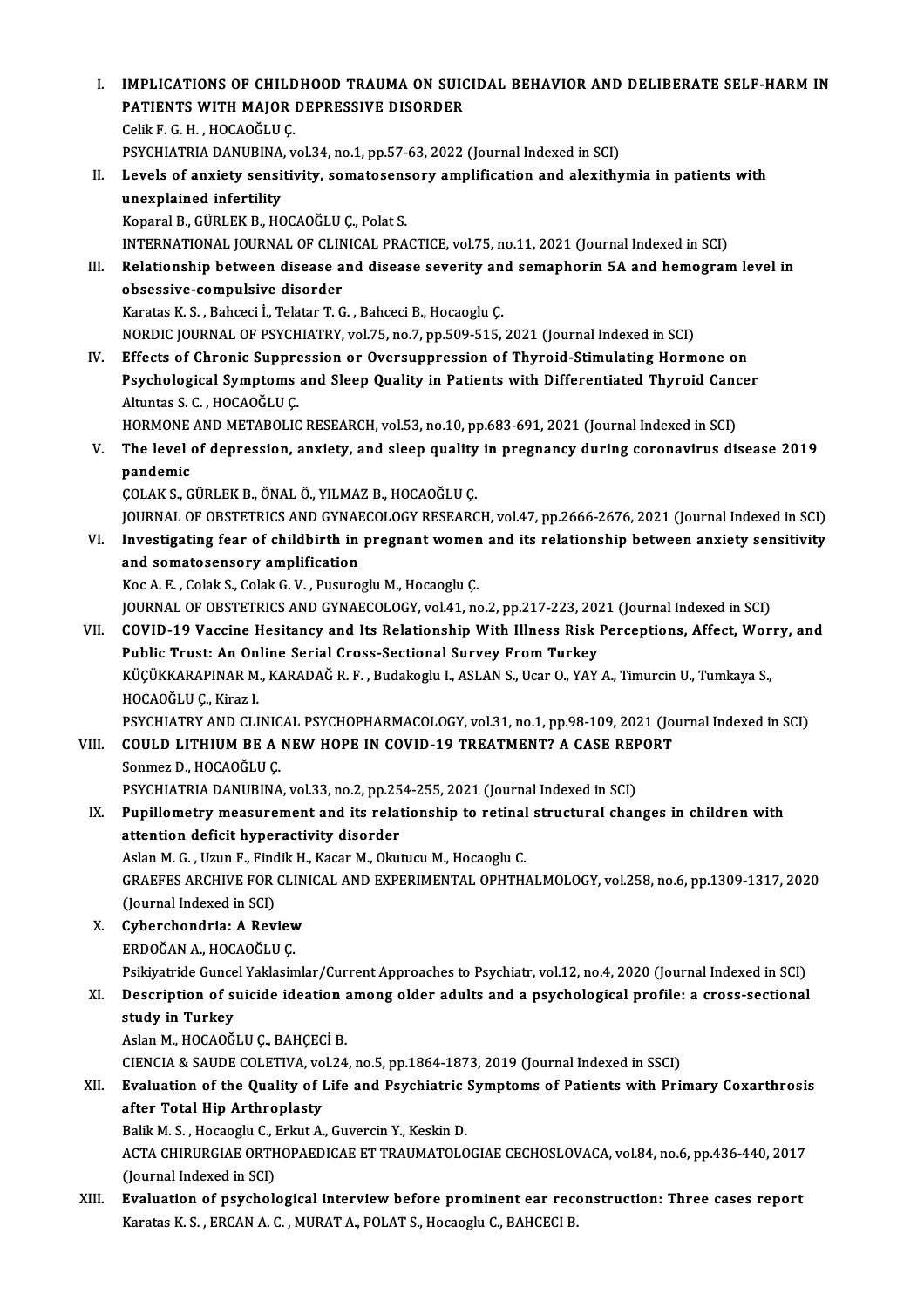EUROPEAN PSYCHIATRY, vol.41, 2017 (Journal Indexed in SCI)

XIV. Oxidative status and prolidase activities in generalized anxiety disorder EUROPEAN PSYCHIATRY, vol.41, 2017 (Journal Indexed in SCI)<br>Oxidative status and prolidase activities in generalized anxiety disorder<br>Ercan A. C. , Bahceci B., Polat S., Cenker O. C. , Bahceci I., Koroglu A., Sahin K., Hoca Oxidative status and prolidase activities in generalized anxiety disorder<br>Ercan A. C. , Bahceci B., Polat S., Cenker O. C. , Bahceci I., Koroglu A., Sahin K., Hocaoglu<br>ASIAN JOURNAL OF PSYCHIATRY, vol.25, pp.118-122, 2017 ASIAN JOURNAL OF PSYCHIATRY, vol.25, pp.118-122, 2017 (Journal Indexed in SCI)<br>XV. Oxidative status and prolidase activities in generalized anxiety disorder. ASIAN JOURNAL OF PSYCHIATRY, vol.25, pp.118-122, 2017 (Journal Indexed<br>Oxidative status and prolidase activities in generalized anxiety disor<br>Ercan C., BAHÇECİ B., BAHÇECİ İ., Polat s., eRCAN ç., Köroğlu A., HOCAOĞLU Ç.<br>As Oxidative status and prolidase activities in generaliz<br>Ercan C., BAHÇECİ B., BAHÇECİ İ., Polat s., eRCAN ç., Köroğlı<br>Asian Journal of Psychiatry, 2017 (Journal Indexed in SCI)<br>Comparison of the offects of BMDD and pre-mens XVI. Comparison of the effects of PMDD and pre-menstrual syndrome on mood disorders and quality of<br>life: A cross-sectional study Asian Journal of Psychiatry, 2017 (Journal Indexed in SCI) Balik G., Hocaoglu C., KAĞITÇI M., GUVEN E. S. G. life: A cross-sectional study<br>Balik G., Hocaoglu C., KAĞITÇI M., GUVEN E. S. G.<br>JOURNAL OF OBSTETRICS AND GYNAECOLOGY, vol.35, no.6, pp.616-620, 2015 (Journal Indexed in SCI)<br>Is There any Association Petusen Nesfatin 1 and XVII. Is There any Association Between Nesfatin-1 and Generalized Anxiety Disorder?<br>BAHCECI B., Bagcioglu E., Dilek A. R., CELIK F. H., BAHCECI I., Gonul Y., HOCAOGLU C. JOURNAL OF OBSTETRICS AND GYNAECOLOGY, vol.35, no.6, pp.616-620, 2015 (Journ<br>Is There any Association Between Nesfatin-1 and Generalized Anxiety Diso<br>BAHCECI B., Bagcioglu E., Dilek A. R. , CELIK F. H. , BAHCECI I., Gonul Is There any Association Between Nesfatin-1 and Generalized Anxiety Disorder?<br>BAHCECI B., Bagcioglu E., Dilek A. R. , CELIK F. H. , BAHCECI I., Gonul Y., HOCAOGLU C.<br>KLINIK PSIKOFARMAKOLOJI BULTENI-BULLETIN OF CLINICAL PSY BAHCECI B., Bagcioglu E., Dilek<br>KLINIK PSIKOFARMAKOLOJI B<br>2014 (Journal Indexed in SCI)<br>Seveflurane (remifentanil v KLINIK PSIKOFARMAKOLOJI BULTENI-BULLETIN OF CLINICAL PSYCHOPHARMACOLOGY, vol.24, no.1, pp.55-58,<br>2014 (Journal Indexed in SCI)<br>XVIII. Sevoflurane/remifentanil versus propofol/remifentanil for electroconvulsive therapy: Com 2014 (Journal Indexed in SCI)<br>Sevoflurane/remifentanil versus propofol/remifer<br>of seizure duration and haemodynamic responses<br>ULUSOV H. CEVÍC P. PESID A. COTO S. HOCAOČLU.C. AVI Sevoflurane/remifentanil versus propofol/remifentanil for<br>of seizure duration and haemodynamic responses<br>ULUSOY H., ÇEKİÇ B., BEŞİR A., Geze S., HOCAOĞLU Ç., AKDOĞAN A.<br>JOUPMAL OF INTERNATIONAL MEDICAL RESEARCH vol 42, p.e of seizure duration and haemodynamic responses<br>ULUSOY H., ÇEKİÇ B., BEŞİR A., Geze S., HOCAOĞLU Ç., AKDOĞAN A.<br>JOURNAL OF INTERNATIONAL MEDICAL RESEARCH, vol.42, no.1, pp.111-119, 2014 (Journal Indexed in SCI)<br>Disability a ULUSOY H., ÇEKİÇ B., BEŞİR A., Geze S., HOCAOĞLU Ç., AKDOĞAN A.<br>JOURNAL OF INTERNATIONAL MEDICAL RESEARCH, vol.42, no.1, pp.111-119, 2014<br>XIX. Disability and psychiatric symptoms in hyperemesis gravidarum patients<br>EZBERCI JOURNAL OF INTERNATIONAL MEDICAL RESEARCH, vol.42, no.<br>Disability and psychiatric symptoms in hyperemesis grave<br>EZBERCI I., GUVEN E. S. G. , USTUNER I., Sahin F. K. , Hocaoglu C.<br>ARCHIVES OF CYNEGOLOCY AND OBSTETELS vol.28 ARCHIVES OF GYNECOLOGY AND OBSTETRICS, vol.289, no.1, pp.55-60, 2014 (Journal Indexed in SCI) XX. The role of obsessive beliefs in patients with major depressive disorder ARCHIVES OF GYNECOLOGY AND OBSTETRICS, vol.289, no.1, pp.55-60, 2014 (Journal In<br>The role of obsessive beliefs in patients with major depressive disorder<br>Bahceci B., Bagcioglu E., CELIK F. H. , POLAT S., KOROGLU A., KANDEM The role of obsessive beliefs in patients with major depressive disorder<br>Bahceci B., Bagcioglu E., CELIK F. H. , POLAT S., KOROGLU A., KANDEMIR G., Hocaoglu C.<br>INTERNATIONAL JOURNAL OF PSYCHIATRY IN CLINICAL PRACTICE, vol. Bahcec<br>INTERN<br>in SCI)<br>Compl INTERNATIONAL JOURNAL OF PSYCHIATRY IN CLINICAL PRACTICE, vol.18, no.1, pp.37-40, 2014 (Journal)<br>in SCI)<br>XXI. Complementary and alternative medicine use in patients with mental disorders in Turkey<br>Rehecil B. Persies W. E. in SCI)<br>Bahceci B., Bagcioglu E., OZTURK A., Bulbul F., SAHINER I. V. , TUNCER B. E. , Guzel H. I. , Hocaoglu C.<br>Bahceci B., Bagcioglu E., OZTURK A., Bulbul F., SAHINER I. V. , TUNCER B. E. , Guzel H. I. , Hocaoglu C. Complementary and alternative medicine use in patients with mental disorders in Turkey<br>Bahceci B., Bagcioglu E., OZTURK A., Bulbul F., SAHINER I. V. , TUNCER B. E. , Guzel H. I. , Hocaoglu C.<br>COMPLEMENTARY THERAPIES IN CLI Bahceci B., Bagcioglu E., OZTURK A., Bulbul F., SAHINER I. V. , TUNCER B. E. , Guzel H. I. , Hocaoglu C.<br>COMPLEMENTARY THERAPIES IN CLINICAL PRACTICE, vol.19, no.4, pp.221-226, 2013 (Journal Indexed in SCI)<br>XXII. THE IMPAC COMPLEMENTARY THERAPIES IN CLINICAL PRACTICE, vol.19, no.4, pp.221-226, 2013 (Journal Indexed in<br>THE IMPACT OF PHYSICAL AND PSYCHOLOGICAL COMORBID CONDITIONS ON THE QUALITY C<br>OF PATIENTS WITH ACUTE MYOCARDIAL INFARCTION: A THE IMPACT OF PHYSICAL AND PSYCHOLOGICAL COMORBID CONDITIONS ON THE QUALITY OF LIFE OF PATIENTS WITH ACUTE MYOCARDIAL INFARCTION: A MULTI-CENTER, CROSS-SECTIONAL OBSERVATIONAL STUDY FROM TURKEY Sertoz O.O., Aydemir O., GULPEK D., ELBİ H., OZENLI Y., Yilmaz A., Ozan E., Atesci F., Abay E., Semiz M., et al. OBSERVATIONAL STUDY FROM TURKEY<br>Sertoz O. O. , Aydemir O., GULPEK D., ELBİ H., OZENLI Y., Yilmaz A., Ozan E., Atesci F., Abay E., Semiz M., et al.<br>INTERNATIONAL JOURNAL OF PSYCHIATRY IN MEDICINE, vol.45, no.2, pp.97-109, 2 Sertoz O. O. , Aydemir O., GULPEK D., ELBİ H., OZENLI Y., Yilmaz A., Ozan E., Atesci F., Abay E., Semiz M., et al.<br>INTERNATIONAL JOURNAL OF PSYCHIATRY IN MEDICINE, vol.45, no.2, pp.97-109, 2013 (Journal Indexed in<br>XXIII. I INTERNATIONAL JOURNAL OF PSYC<br>IL-1 beta, IL-6, IL-8, IL-10, IFN-<br>patients with major depression<br>HOCAOČIJI C, KURAL B, ALIVAZICI XXIII. IL-1 beta, IL-6, IL-8, IL-10, IFN-gamma, TNF-alpha and its relationship with lipid parameters in patients with major depression<br>HOCAOĞLU Ç., KURAL B., ALİYAZICIOĞLU R., DEĞER O., Cengiz S. patients with major depression<br>HOCAOĞLU Ç., KURAL B., ALİYAZICIOĞLU R., DEĞER O., Cengiz S.<br>METABOLIC BRAIN DISEASE, vol.27, no.4, pp.425-430, 2012 (Journal Indexed in SCI)<br>Bisporidane, indused asromagalu: A sase report HOCAOĞLU Ç., KURAL B., ALİYAZICIOĞLU R., DEĞER O.,<br>METABOLIC BRAIN DISEASE, vol.27, no.4, pp.425-430,<br>XXIV. Risperidone-induced acromegaly: A case report METABOLIC BRAIN DIS<br>Risperidone-induced<br>Koroglu A., Hocaoglu Ç.<br>Thoraneutic Advances i Risperidone-induced acromegaly: A case report<br>Koroglu A., Hocaoglu Ç.<br>Therapeutic Advances in Psychopharmacology, vol.2, no.2, pp.85-89, 2012 (Journal Indexed in SCI Expanded)<br>The Belationship Between the Bereviseme Brelif Koroglu A., Hocaoglu Ç.<br>Therapeutic Advances in Psychopharmacology, vol.2, no.2, pp.85-89, 2012 (Journal Indexed in SCI Expansive Pro<br>XXV. The Relationship Between the Peroxisome Proliferator-Activated Receptor Gamma 2 Gen Therapeutic Advances in Psychopharmacology, vol.2, no.2, pp.85-89, 2012 (Journal<br>The Relationship Between the Peroxisome Proliferator-Activated Recepto<br>Polymorphism, Lipids and Adipokines in Patients with Major Depression<br> The Relationship Between the Peroxisome Proliferator-Activated Receptor Gamma 2 Gene<br>Polymorphism, Lipids and Adipokines in Patients with Major Depression<br>ALİYAZICIOĞLU R., DEĞER O., Kural B. V. , HOCAOĞLU C., Colak M., Yu TURKIYE KLINIKLERI TIP BILIMLERI DERGISI, vol.31, no.5, pp.1065-1072, 2011 (Journal Indexed in SCI) ALİYAZICIOĞLU R., DEĞER O., Kural B. V. , HOCAOĞLU Ç., Colak M., Yucesan F. B.<br>TURKIYE KLINIKLERI TIP BILIMLERI DERGISI, vol.31, no.5, pp.1065-1072, 2011 (Journal Indexed in SCI)<br>XXVI. Relationship between Personality TURKIYE KLINIKLERI TIP<br>Relationship between l<br>GULEC M. Y. , Hocaoglu C.<br>ISPAEL JOUPNAL OF PSY Relationship between Personality and Disability in Patients with Major Depressive Disorder<br>GULEC M. Y. , Hocaoglu C.<br>ISRAEL JOURNAL OF PSYCHIATRY AND RELATED SCIENCES, vol.48, no.2, pp.123-128, 2011 (Journal Indexed in<br>SCD GULI<br>ISRA<br>SCI)<br>Pela XXVI . Relationship of eating attitudes and substance abuse among university students K.T.Ü trabzon saǧlik yüksek okulu öğ rencilerinde yeme tutumu ve psikoaktif madde kullanimi arasindaki ilişki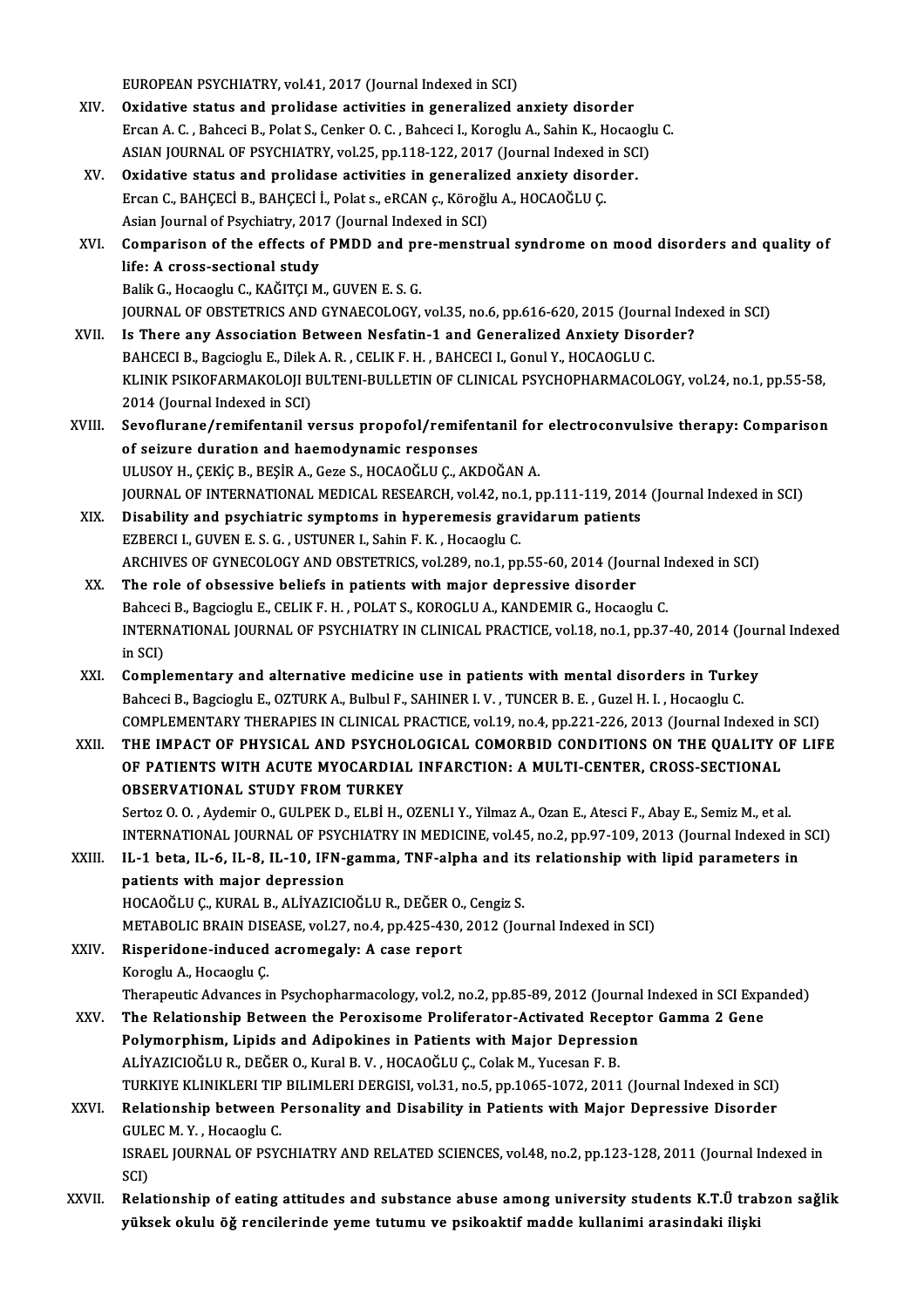|              | Toker D. E., Hocaoğlu Ç.                                                                                                  |
|--------------|---------------------------------------------------------------------------------------------------------------------------|
|              | Klinik Psikofarmakoloji Bulteni, vol.19, 2009 (Journal Indexed in SCI Expanded)                                           |
| XXVIII.      | Long-term stays in hospitals: a case report                                                                               |
|              | Hocaoglu C                                                                                                                |
|              | TURKISH JOURNAL OF MEDICAL SCIENCES, vol.39, no.3, pp.495-497, 2009 (Journal Indexed in SCI)                              |
| XXIX.        | Sinus tachycardia during quetiapine therapy: Three case reports                                                           |
|              | Hocaoglu C., HIDIROGLU H., KANDEMIR G.                                                                                    |
|              | KLINIK PSIKOFARMAKOLOJI BULTENI-BULLETIN OF CLINICAL PSYCHOPHARMACOLOGY, vol.19, no.1, pp.55-58,                          |
|              | 2009 (Journal Indexed in SCI)                                                                                             |
| XXX.         | Relationship of eating attitudes and substance abuse among university students                                            |
|              | TOKER D. E., Hocaoglu C.                                                                                                  |
|              | KLINIK PSIKOFARMAKOLOJI BULTENI-BULLETIN OF CLINICAL PSYCHOPHARMACOLOGY, vol.19, 2009 (Journal                            |
|              | Indexed in SCI)                                                                                                           |
| XXXI.        | Double suicide attempt                                                                                                    |
|              | Hocaoglu C                                                                                                                |
|              | SINGAPORE MEDICAL JOURNAL, vol.50, no.2, 2009 (Journal Indexed in SCI)                                                    |
| XXXII.       | Suicidal Ideation in Patients with Schizophrenia                                                                          |
|              | Hocaoglu C., BABUC Z.T.                                                                                                   |
|              | ISRAEL JOURNAL OF PSYCHIATRY AND RELATED SCIENCES, vol.46, no.3, pp.195-203, 2009 (Journal Indexed in                     |
|              | SCI)                                                                                                                      |
| XXXIII.      | Munchausen's syndrome: A rare self-mutilation syndrome                                                                    |
|              | LİVAOĞLU M., KERİMOĞLU S., Hocaoglu Ç., Arvas L., Karacal N.                                                              |
|              | DERMATOLOGIC SURGERY, vol.34, no.9, pp.1288-1291, 2008 (Journal Indexed in SCI)                                           |
| <b>XXXIV</b> | Psychiatric comorbidity in patients with chest pain without a cardiac etiology                                            |
|              | Hocaoglu C., GULEC M.Y., DURMUS I.                                                                                        |
|              | ISRAEL JOURNAL OF PSYCHIATRY AND RELATED SCIENCES, vol.45, no.1, pp.49-54, 2008 (Journal Indexed in SSCI)                 |
| XXXV.        | Temperament and Character Profile in Patients with Noncardiac Chest Pain                                                  |
|              | GULEC M.Y., Hocaoglu C., GÖKÇE M., SAYAR K.                                                                               |
|              | NEUROLOGY PSYCHIATRY AND BRAIN RESEARCH, vol.15, no.3, pp.127-132, 2008 (Journal Indexed in SCI)                          |
| <b>XXXVI</b> | Effect of serotonergic antidepressant therapy on temperament and character scales in patients with                        |
|              | chronic tension-type headache                                                                                             |
|              | BOZ C., GAZIOGLU S., ALTUNAYOGLU V., Hocaoglu C.                                                                          |
|              | PSYCHIATRY AND CLINICAL NEUROSCIENCES, vol.61, no.5, pp.534-542, 2007 (Journal Indexed in SCI)                            |
| XXXVII.      | Alexithymia, anger and somatosensory amplification with chest pain without cardiac etiology Kalpe                         |
|              | ilişkili olmayan göğüs ağrisinda aleksitimi, öfke ve bedensel duyumlari büyütme                                           |
|              | Yazici Güleç M., Hocaoğlu Ç., GÖKÇE M., Sayar K.                                                                          |
|              | Anadolu Psikiyatri Dergisi, vol.8, no.1, pp.14-21, 2007 (Journal Indexed in SCI Expanded)                                 |
| XXXVIII.     | The incidence of postpartum depression in Trabzon province and the risk factors during gestation                          |
|              | Ayvaz S., Hocaoglu Ç., Tiryaki A., Ak I.<br>Turk Psikiyatri Dergisi, vol.17, no.4, 2006 (Journal Indexed in SCI Expanded) |
| <b>XXXIX</b> | Incidence of postpartum depression in Trabzon province and risk factors at gestation                                      |
|              | AYVAZ S., Hocaoglu C., TIRYAKI A., AK I.                                                                                  |
|              | TURK PSIKIYATRI DERGISI, vol.17, no.4, pp.243-251, 2006 (Journal Indexed in SSCI)                                         |
| XL.          | Evaluation of patients hospitalized at the psychiatry clinic of a training hospital over the last four                    |
|              | years in Turkey                                                                                                           |
|              | Hocaoglu Ç., Kandemir G., Tiryaki A., Muratoglu H., Ak I.                                                                 |
|              | Pakistan Journal of Medical Sciences, vol.22, no.1, pp.60-63, 2006 (Journal Indexed in SCI Expanded)                      |
| XLI.         | An evaluation of cases with delirium in a training hospital in Turkey                                                     |
|              | HOCAOĞLU Ç., Kandemir G., Kaya A.                                                                                         |
|              | JOURNAL OF PSYCHOSOMATIC RESEARCH, vol.59, no.1, pp.32, 2005 (Journal Indexed in SCI)                                     |
| XLII.        | Frequency of postpartum depression in Trabzon province                                                                    |
|              |                                                                                                                           |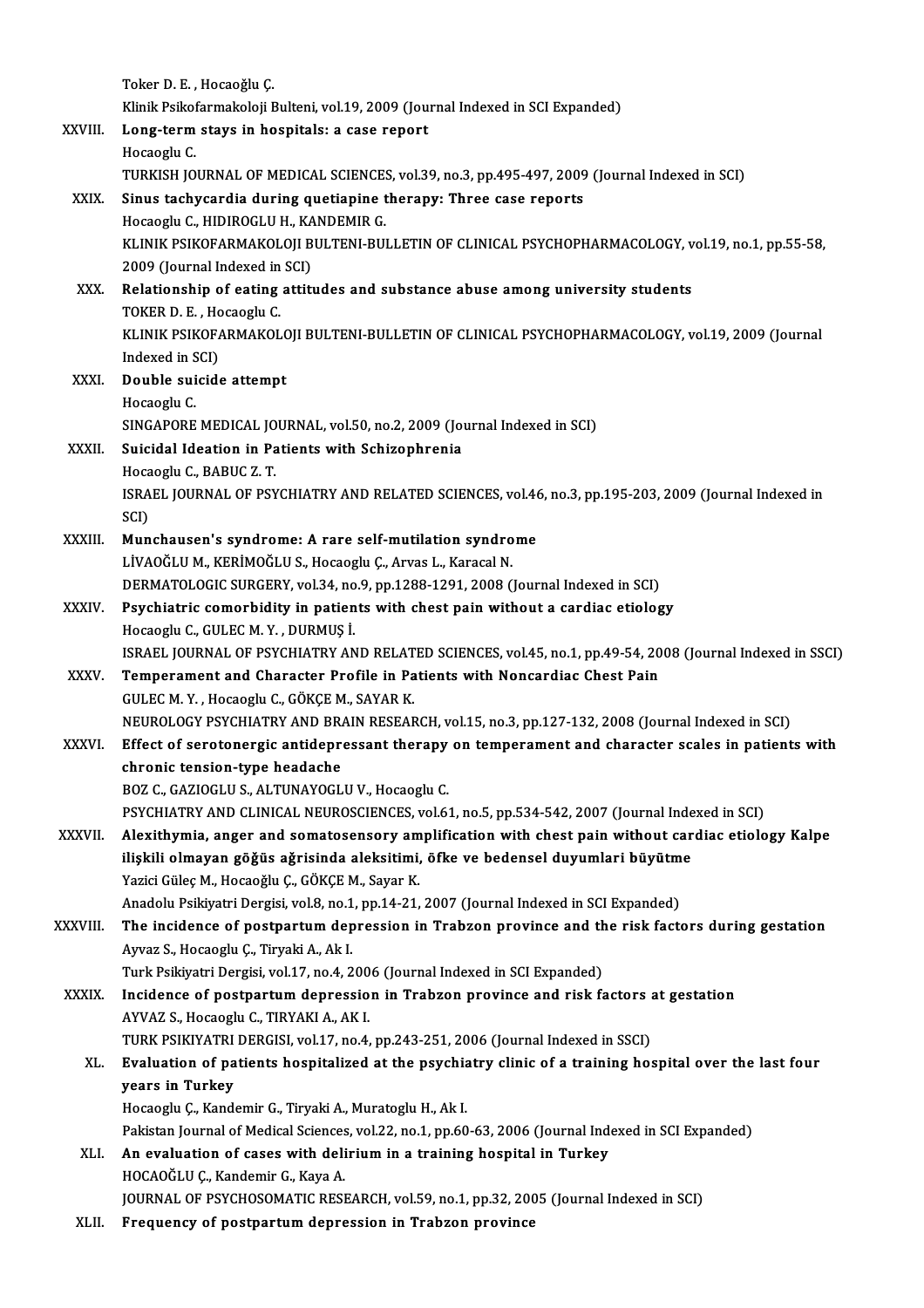HocaogluÇ.,Ayvaz S.,TiryakiA.,AkI.

Hocaoglu Ç., Ayvaz S., Tiryaki A., Ak I.<br>JOURNAL OF PSYCHOSOMATIC RESEARCH, vol.59, no.1, pp.32-33, 2005 (Journal Indexed in SCI)<br>Jealated engijtie of the sentral newwwe system: A sees presented with atunisel nevehi

Hocaoglu Ç., Ayvaz S., Tiryaki A., Ak I.<br>JOURNAL OF PSYCHOSOMATIC RESEARCH, vol.59, no.1, pp.32-33, 2005 (Journal Indexed in SCI)<br>XLIII. Isolated angiitis of the central nervous system: A case presented with atypical psych JOURNAL OF PSYCHO<br>Isolated anglitis of<br>Hocacoglu Ç., Tan M.<br>PROCRESS IN NEURO Isolated angiitis of the central nervous system: A case presented with atypical psychiatric symp<br>Hocacoglu Ç., Tan M.<br>PROGRESS IN NEURO-PSYCHOPHARMACOLOGY & BIOLOGICAL PSYCHIATRY, vol.29, no.4, pp.627-631, 2005<br>(Journal In

Hocacoglu Ç., Tan M.<br>PROGRESS IN NEURO-PS<br>(Journal Indexed in SCI)<br>An adelessent with a 4 PROGRESS IN NEURO-PSYCHOPHARMACOLOGY & BIOLOGICAL PSYC.<br>(Journal Indexed in SCI)<br>XLIV. An adolescent with a different substance abuse: case report.

- (Journal Ind<br>**An adolesc**<br>Hocaoglu C.<br>Substance a An adolescent with a different substance abuse: case report.<br>Hocaoglu C.<br>Substance abuse, vol.25, pp.41-3, 2004 (Journal Indexed in SCI Expanded)<br>The use of SSBI (Solective Seretonin Bountake Inhibitore) in klent
- Hocaoglu C.<br>Substance abuse, vol.25, pp.41-3, 2004 (Journal Indexed in SCI Expanded)<br>XLV. The use of SSRI (Selective Serotonin Reuptake Inhibitors) in kleptomania's treatment: Case reports<br>Klaptomani Tedavisinde Sesisi Ser Substance abuse, vol.25, pp.41-3, 2004 (Journal Indexed in SCI Expanded)<br>The use of SSRI (Selective Serotonin Reuptake Inhibitors) in kleptomania's treatment: Case reports<br>Kleptomani Tedavisinde Seçici Serotonin Gerialim E The use of SSRI (Selec<br>Kleptomani Tedavisind<br>Hocaoğlu Ç., Kandemir G.<br>Klinik Beikoformakoloji B. Kleptomani Tedavisinde Seçici Serotonin Gerialim Engelleyicisi (SSRI) kullanimi: Üç ol<sub>i</sub><br>Hocaoğlu Ç., Kandemir G.<br>Klinik Psikofarmakoloji Bulteni, vol.14, no.4, pp.204-208, 2004 (Journal Indexed in SCI Expanded)<br>Temperame

- Hocaoğlu Ç., Kandemir G.<br>Klinik Psikofarmakoloji Bulteni, vol.14, no.4, pp.204-208, 2004 (Journal Indexed in SCI Expanded)<br>XLVI. Temperament and character profile of patients with chronic tension-type headache Kronik G Klinik Psikofarmakoloji Bulteni, vol.14, no.4, pp.204-208, 20<br>Temperament and character profile of patients with<br>Tipi Baş Agrili Hastalarda Mizaç ve Karakter Profili.<br>POZ G. Sayar K. VELİQĞLUS, Hassasılu G. ALİQĞLUZ, Vol. Temperament and character profile of patients with chronic tension-ty<br>Tipi Baş Agrili Hastalarda Mizaç ve Karakter Profili.<br>BOZ C., Sayar K., VELİOĞLU S., Hocaoglu Ç., ALİOĞLU Z., Yalman B., Ozmenoglu M.<br>Türk politiyatri d Tipi Baş Agrili Hastalarda Mizaç ve Karakter Profili.<br>BOZ C., Sayar K., VELİOĞLU S., Hocaoglu Ç., ALİOĞLU Z., Yalman B., Ozmenoglu M.<br>Türk psikiyatri dergisi = Turkish journal of psychiatry, vol.15, no.2, pp.105-111, 2004 BOZ C., Sayar K., VELİOĞLU S., Hocaoglu Ç., ALİOĞLU Z., Yalman B., Ozmenoglu M. Türk psikiyatri dergisi = Turkish journal of psychiatry, vol.15, no.2, pp.105-<br>Expanded)<br>XLVII. Incidence of completed and attempted suicide in Trabzon, Turkey.<br>Pilici M. Polspessiu M. Hespesku C. Cüminan S. Sarku C. Huutk
- Expanded)<br>Incidence of completed and attempted suicide in Trabzon, T<br>Bilici M., Bekaroglu M., Hocaoglu Ç., Gürpinar S., Soylu C., Uluutku N.<br>Crisis vel 22 no.1 np.2.10, 2002 (Journal Indexed in SCI Eupended) Incidence of completed and attempted suicide in Trabzon, Tu<br>Bilici M., Bekaroglu M., Hocaoglu Ç., Gürpinar S., Soylu C., Uluutku N.<br>Crisis, vol.23, no.1, pp.3-10, 2002 (Journal Indexed in SCI Expanded) Crisis, vol.23, no.1, pp.3-10, 2002 (Journal Indexed in SCI Expanded)<br>Articles Published in Other Journals

- rticles Published in Other Journals<br>I. Relationships between childhood trauma and dissociative, psychotic symptoms in patients with<br>Sebisephrenia: 2,999 sentrel study schizophrenia: a case control study<br>schizophrenia: a case control study<br>Uran T.T. Beltasiash: M. HOCAOČUUC Relationships between childhood tr<br>schizophrenia: a case control study<br>Uyan T. T. , Baltacioglu M., HOCAOĞLU Ç.<br>CENERAL PSYCHIATPY vol 35 no 1 202 schizophrenia: a case control study<br>Uyan T. T. , Baltacioglu M., HOCAOĞLU Ç.<br>GENERAL PSYCHIATRY, vol.35, no.1, 2022 (Journal Indexed in ESCI) Uyan T. T. , Baltacioglu M., HOCAOĞLU Ç.<br>GENERAL PSYCHIATRY, vol.35, no.1, 2022 (Journal Indexed in ESCI)<br>II. Eating Attitudes and Sexual Functions in Patients Who Underwent Bariatric Surgery: A 1-Year<br>Fellow un Study
- GENERAL PSYCHIA<br>Eating Attitudes<br>Follow-up Study<br>POLAT S. KALCAN Eating Attitudes and Sexual Fun<br>Follow-up Study<br>POLAT S., KALCAN S., HOCAOĞLU Ç.<br>Naunansyskistr Invest vel 59 no 2 Follow-up Study<br>POLAT S., KALCAN S., HOCAOĞLU Ç.<br>Neuropsychiatr Invest, vol.59, no.2, pp.38-44, 2021 (Refereed Journals of Other Institutions)
	-

## POLAT S., KALCAN S., HOCAOĞLU Ç.<br>Neuropsychiatr Invest, vol.59, no.2, pp.38-44, 2021 (Refereed Journals of Other Institutions)<br>III. Bir Toplum Ruh Sağlığı Merkezinde İzlenen Olguların Sosyodemografik ve Klinik Özellikl Neuropsychiatr Inve<br>Bir Toplum Ruh Sa<br>Değerlendirilmesi<br><sup>Bonol: Öror A. Boltoc</sup> Değerlendirilmesi<br>Barak Özer A., Baltacıoğlu M., PUŞUROĞLU M., PAK Ş. C. , HOCAOĞLU Ç.

Kocaeli Tip Dergisi, vol.10, no.3, pp.184-192, 2021 (Other Refereed National Journals)

## IV. Az Bilinen Bir Konu 'İdiyopatik Kronik Pelvik Ağrı': Bir Olgu Sunumu SİVRİKAYA P., HOCAOĞLU Ç.

Uludağ Üniversitesi Tıp Fakültesi Dergisi,, vol.47, no.3, pp.465-468, 2021 (Other Refereed National Journals)

V. The Occurrence of Funeral Mania After Bereavement: A Case Report. SÖNMEZ D., OKUMUŞ B., HOCAOĞLUÇ. Medeniyet Medical Journal, vol.36, no.3, pp.276-280, 2021 (Refereed Journals of Other Institutions) SÖNMEZ D., OKUMUŞ B., HOCAOĞLU Ç.<br>Medeniyet Medical Journal, vol.36, no.3, pp.276-280, 2021 (Refereed Journals of <br>VI. A Neglected Issue "Onicophagia": Diagnosis and Treatment Approaches<br>CÜLS HOCAOĞLU C

# Medeniyet Medical Jo<br>**A Neglected Issue "**<br>GÜL Ş., HOCAOĞLU Ç.<br>Bosphorus Medisal Io GÜL Ș., HOCAOĞLU Ç.<br>Bosphorus Medical Journal, vol.8, no.2, pp.119-121, 2021 (Other Refereed National Journals)

- 
- VII. Global Health Problem 'Obesity': A Current Review BERBEROĞLU Z., HOCAOĞLU Ç. Global Health Problem 'Obesity': A Current Review<br>BERBEROĞLU Z., HOCAOĞLU Ç.<br>CBU-SBED, vol.8, no.3, pp.533-542, 2021 (Other Refereed National Journals)<br>Fffect of novegnality traits on functioning and lang term treatment :

VIII. Effect of personality traits on functioning and long-term treatment in patients with bipolar disorder<br>Yeloğlu Ç. H., HOCAOĞLU Ç., BAHÇECİ B. CBU-SBED, vol.8, no.3, pp.533-542, 2021<br>Effect of personality traits on funct<br>Yeloğlu Ç. H. , HOCAOĞLU Ç., BAHÇECİ B.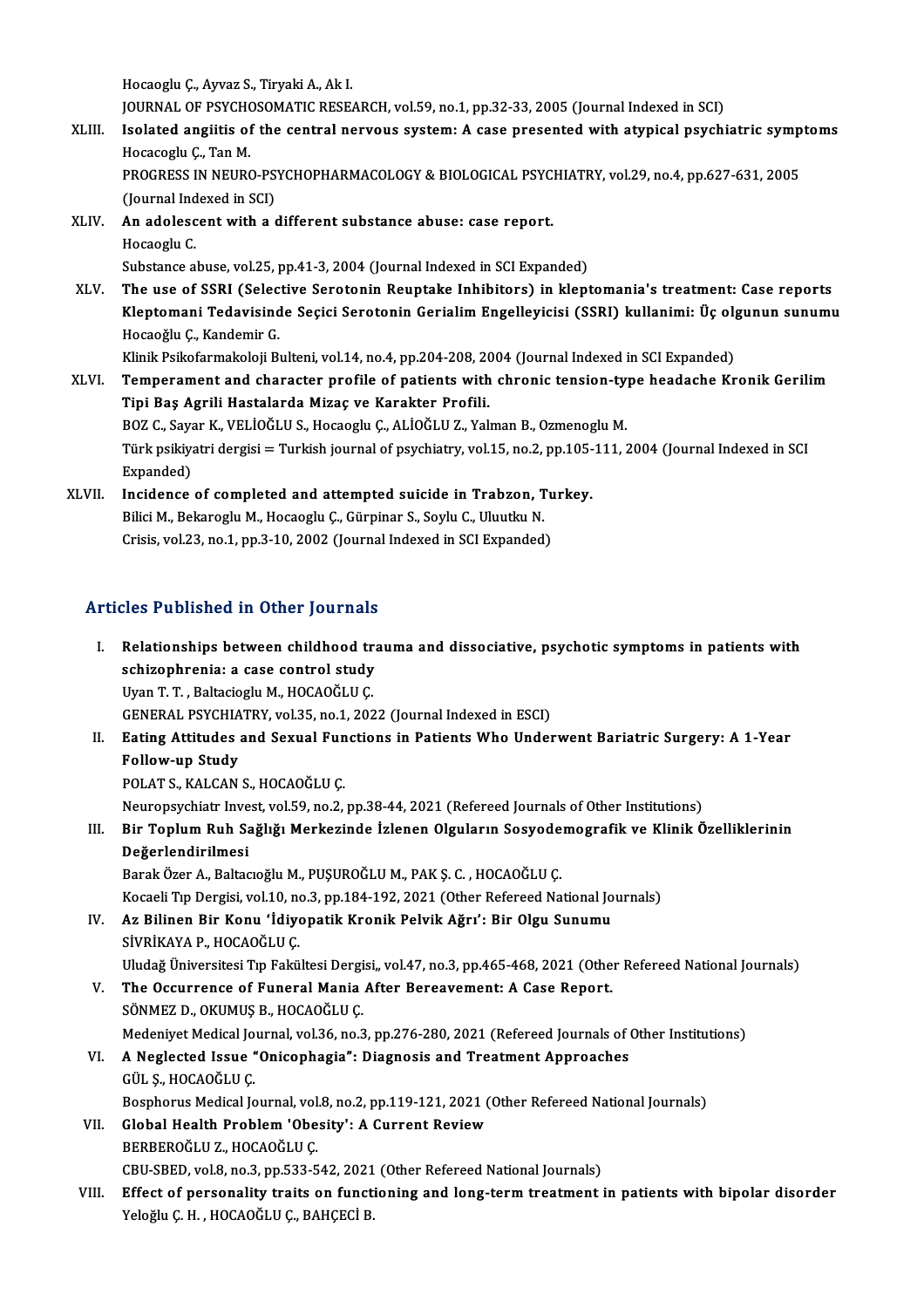Genel Tıp Derg, vol.31, no.3, pp.189-195, 2021 (Other Refereed National Journals)<br>Evemination Subelinical Inflammateuy Markers and Pleame Noutronbil Co Genel Tıp Derg, vol.31, no.3, pp.189-195, 2021 (Other Refereed National Journals)<br>IX. Examination Subclinical Inflammatory Markers and Plasma Neutrophil Gelatinase-Associated Genel Tıp Derg, vol.31, no.3, pp.189-195, 2021 (Oth<br>Examination Subclinical Inflammatory Marke<br>Lipocalin in Obsessive-Compulsive Disorder<br>KARATASK S., TELATAR T.G., PAHCECLİ, PAHCE Examination Subclinical Inflammatory Markers and Plasma Ne<br>Lipocalin in Obsessive-Compulsive Disorder<br>KARATAŞ K. S. , TELATAR T. G. , BAHÇECİ İ., BAHÇECİ B., HOCAOĞLU Ç.<br>International Jaurnal of Scientific and Technologica Lipocalin in Obsessive-Compulsive Disorder<br>KARATAŞ K. S. , TELATAR T. G. , BAHÇECİ İ., BAHÇECİ B., HOCAOĞLU Ç.<br>International Journal of Scientific and Technological Research, vol.7, no.3, pp.27-37, 2021 (Refereed Journals KARATAŞ K. S., TELATAR T. G., BAHÇECİ İ., BAHÇECİ B., HOCAOĞLU Ç. International Journal of Scientific and Technological Research, vol.7, no.3, pp.27-37, 2021 (Refereed<br>Other Institutions)<br>X. The New Disease of the Modern Age: What is the Fear of Missing Out "FOMO"? A review,<br>FRDOČAN A VI Other Institutions)<br>The New Disease of the Modern Ag<br>ERDOĞAN A., YILMAZ Y., HOCAOĞLU Ç.<br>Cunrus Turkish Journal of Bevshistry & The New Disease of the Modern Age: What is the Fear of Missing Out "FOMO"? A review,<br>ERDOĞAN A., YILMAZ Y., HOCAOĞLU Ç.<br>Cyprus Turkish Journal of Psychiatry &amp; Psychology,, vol.3, no.3, pp.217-222, 2021 (Refereed Journa ERDOĞAN A.<br>Cyprus Turki<br>Institutions)<br>PEIECTION Cyprus Turkish Journal of Psychiat<br>Institutions)<br>XI. REJECTION; OUR INNER FEAR<br>Colak C.V., YOCA E., HOCAOČIJI Institutions)<br>XI. REJECTION; OUR INNER FEAR<br>Colak G. V., KOÇ A. E., HOCAOĞLU C. Life Skills Journal of Psychology, vol.5, no.9, pp.45-56, 2021 (Other Refereed National Journals) XII. Misophonia: A Review YILMAZ Y, HOCAOĞLUÇ. Misophonia: A Review<br>YILMAZ Y., HOCAOĞLU Ç.<br>Psikiyatride Güncel Yaklaşımlar, vol.13, no.2, pp.383-393, 2021 (Other Refereed National Journals)<br>Az bilinen bin konu 'Onteneksive Newsea': Bin elsu sunumu XIII. Az bilinen bir konu 'Ortoreksiya Nervoza': Bir olgu sunumu<br>HOCAOĞLU C. Psikiyatride G<br><mark>Az bilinen bi</mark><br>HOCAOĞLU Ç.<br>Mersin Üniver Mersin Üniversitesi Sağlık Bilimleri Dergisi, vol.14, no.1, pp.172-175, 2021 (Other Refereed National Journals) HOCAOĞLU Ç.<br>Mersin Üniversitesi Sağlık Bilimleri Dergisi, vol.14, no.1, pp.172-175,<br>XIV. A Different Self-Harm Behavior 'Vampirism': A Case Report<br>Kinaz avçı i HOCAOĞLU C Mersin Üniversitesi Sağlık Bil<br>A Different Self-Harm Bel<br>KİRAZ AVCI İ., HOCAOĞLU Ç.<br>Bozok Tın Dergisi vel 11 no A Different Self-Harm Behavior 'Vampirism': A Case Report<br>KİRAZ AVCI İ., HOCAOĞLU Ç.<br>Bozok Tıp Dergisi, vol.11, no.1, pp.130-131, 2021 (Other Refereed National Journals)<br>Perseysment and Crisf: A Beyjew KİRAZ AVCI İ., HOCAOĞLU Ç.<br>Bozok Tıp Dergisi, vol.11, no.1, pp.130<br>XV. Bereavement and Grief: A Review Bozok Tıp Dergisi, vol.11, i<br>Bereavement and Grief<br>Çolak G. V. , HOCAOĞLU Ç.<br>Cımruş Turkish Journal of Cyprus Turkish Journal of Psychiatry & Psychology, vol.3, no.1, pp.56-62, 2021 (Refereed Journals of Other<br>Institutions) Colak G. V., HOCAOĞLU C. XVI. COVID-19 and Stigma YILMAZ Y., ERDOĞAN A., HOCAOĞLU Ç. COVID-19 and Stigma<br>YILMAZ Y., ERDOĞAN A., HOCAOĞLU Ç.<br>Kocaeli Medical J, vol.10, no.1, pp.47-55, 2021 (Other Refereed National Journals)<br>Majör Donresif Bogukluk Tanılı Hastalarda Cosukluk Cağı Traymatik Yası XVII. Majör Depresif Bozukluk Tanılı Hastalarda Çocukluk Çağı Travmatik Yaşantılarının Cinsel İşlev<br>Üzerine Etkisi Kocaeli Medical<br><mark>Majör Depresi</mark><br>Üzerine Etkisi<br>Helveg Celik E Helvacı Çelik F. G., HOCAOĞLU Ç., BAHÇECİ B. Üzerine Etkisi<br>Helvacı Çelik F. G. , HOCAOĞLU Ç., BAHÇECİ B.<br>Turkiye Klinikleri Journal of Pediatrics, vol.30, no.1, pp.38-47, 2021 (Other Refereed National Journals)<br>Lata anast navebetis disondan with a bistany of sanban Helvacı Çelik F. G. , HOCAOĞLU Ç., BAHÇECİ B.<br>Turkiye Klinikleri Journal of Pediatrics, vol.30, no.1, pp.38-47, 2021 (Other Refereed National Journals)<br>XVIII. Late-onset psychotic disorder with a history of carbon monoxide Turkiye Klinikleri Journal o<br>Late-onset psychotic di:<br>Salihoglu G., HOCAOĞLU Ç.<br>EL INIK PSIKIYATBI DERCI Late-onset psychotic disorder with a history of carbon monoxide poisoning: A case report<br>Salihoglu G., HOCAOĞLU Ç.<br>KLINIK PSIKIYATRI DERGISI-TURKISH JOURNAL OF CLINICAL PSYCHIATRY, vol.24, no.3, pp.420-426, 2021<br>(Journal I Salihoglu G., HOCAOĞLU Ç. KLINIK PSIKIYATRI DERGISI-TURKISH JOURNAL OF CL<br>(Journal Indexed in ESCI)<br>XIX. Otlanma Tarzı Yeme Davranışı (Grazing) Nedir?<br>Recensk A. M. Hesseğlu C (Journal Indexed in ESCI)<br>**Otlanma Tarzı Yeme Dav**<br>Beşenek A. M. , Hocaoğlu Ç.<br>Ayrasya Sağlık Bilimleri Des Beşenek A. M. , Hocaoğlu Ç.<br>Avrasya Sağlık Bilimleri Dergisi, vol.4, no.1, pp.1-8, 2021 (National Refreed University Journal) Beşenek A. M. , Hocaoğlu Ç.<br>Avrasya Sağlık Bilimleri Dergisi, vol.4, no.1, pp.1-8, 2021 (National Refreed<br>XX. Can Buspirone be a Remedy for an SSRI / SNRI-induced Bruxism?<br>TAMDEMIR S. E. CENIS R. AKSILM H. HOCAOĞLU C. Avrasya Sağlık Bilimleri Dergisi, vol.4, no.1, pp.1-8, 202<br>Can Buspirone be a Remedy for an SSRI / SNRI-<br>TAMDEMİR S. E. , GENİŞ B., AKSU M. H. , HOCAOĞLU Ç.<br>KLINIK RSIKIYATRI DERÇISI TURKISH JOURNAL OF ÇI KLINIK PSIKIYATRI DERGISI-TURKISH JOURNAL OF CLINICAL PSYCHIATRY, vol.24, no.2, pp.246-256, 2021<br>(Journal Indexed in ESCI) TAMDEMIR S. E., GENIS B., AKSU M. H., HOCAOĞLU C. KLINIK PSIKIYATRI DERGISI-TURKISH JOURNAL OF CLINICAL PSYCHIATRY, vol.24, no.2, pp.246-256, 202<br>(Journal Indexed in ESCI)<br>XXI. Evaluation of Cases Applying to a Training and Reserch Hospital Probation Unit in Terms of<br>Subs (Journal Indexed in ESCI)<br>Evaluation of Cases Applying t<br>Substance use Characteristics.<br>POLATS, KORARAL P. OKUMIS P. Evaluation of Cases Applying to a Training a<br>Substance use Characteristics.<br>POLAT S., KOPARAL B., OKUMUŞ B., HOCAOĞLU Ç.<br>Kosaali Mad Lual 10 na 2 nn 79 92 2021 (Othan Substance use Characteristics.<br>POLAT S., KOPARAL B., OKUMUŞ B., HOCAOĞLU Ç.<br>Kocaeli Med J, vol.10, no.2, pp.78-82, 2021 (Other Refereed National Journals)<br>What is 'Craging'? POLAT S., KOPARAL 1<br>Kocaeli Med J, vol.10,<br>XXII. What is 'Grazing'? Kocaeli Med J, vol.10, no.2, pp.7<br>What is 'Grazing'?<br>BEŞENEK A. M. , HOCAOĞLU Ç.<br>EURASIAN JOURNAL OF HEAL. What is 'Grazing'?<br>BEŞENEK A. M. , HOCAOĞLU Ç.<br>EURASIAN JOURNAL OF HEALTH SCIENCES, vol.4, no.1, pp.1-8, 2021 (Refereed Journals of Other Institutions)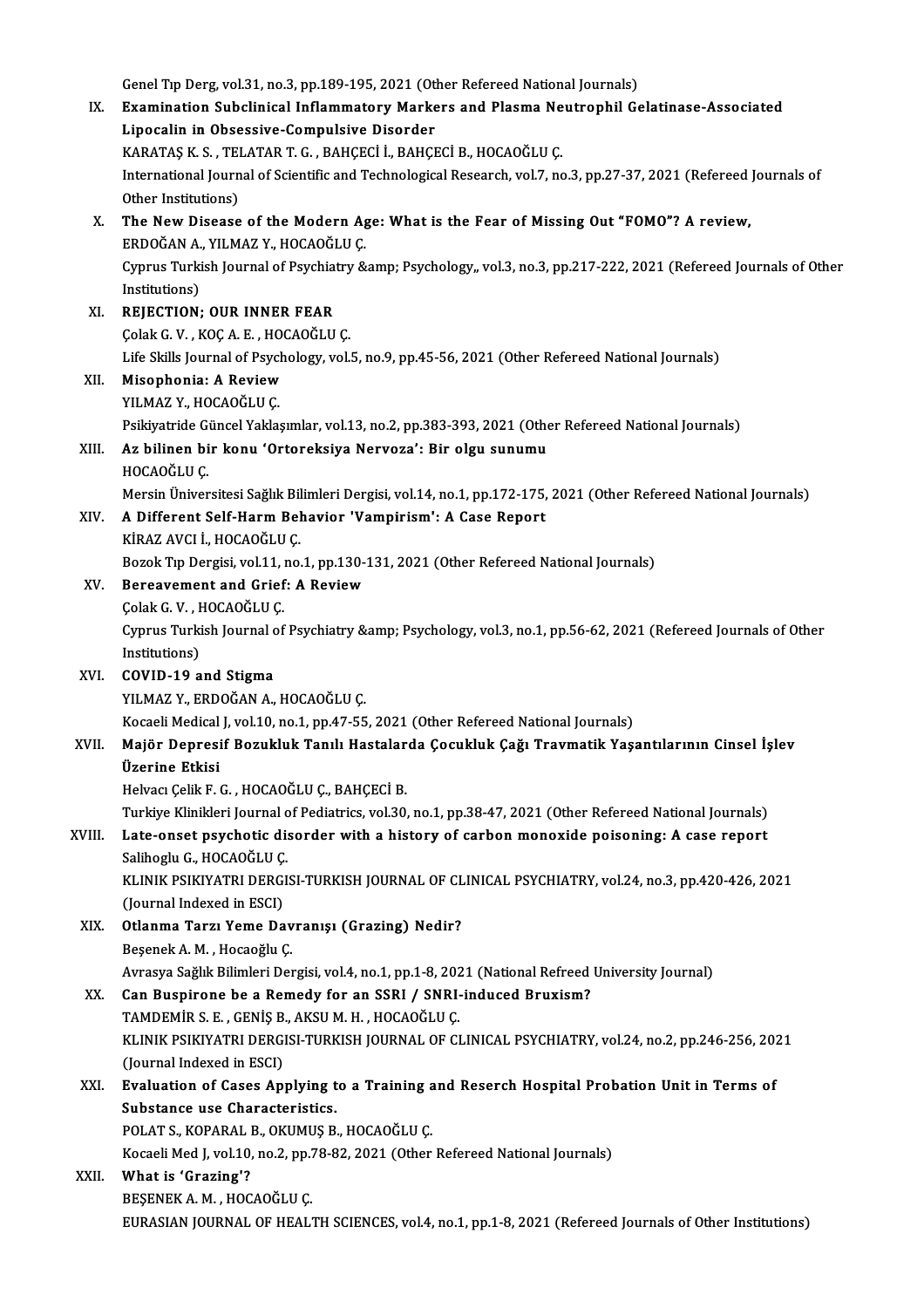| XXIII.        | Lityum kullanımına bağlı gelişen akneiform ilaç erüpsiyonu                                                                   |
|---------------|------------------------------------------------------------------------------------------------------------------------------|
|               | SOYTÜRK K., HOCAOĞLU Ç.                                                                                                      |
|               | Pamukkale Tip Dergisi, vol.14, no.2, pp.500-4, 2021 (Other Refereed National Journals)                                       |
| XXIV.         | The Efficacy of Risperidone on the Treatment of Very-Early Onset Skin Picking Disorder                                       |
|               | BEŞENEK A. M., HOCAOĞLU Ç.                                                                                                   |
|               | PSYCHIATRY AND BEHAVIORAL SCIENCES, vol.11, no.2, pp.148-150, 2021 (Journal Indexed in ESCI)                                 |
| XXV.          | A little known topic 'Menstrual Psychosis' : A case report and a short review literature                                     |
|               | ÇOLAK S., suyabatmaz g., HOCAOĞLU Ç.                                                                                         |
|               | The Journal of Gynecology - Obstetrics and Neonatology, vol.17, no.3, pp.407-411, 2020 (Other Refereed National              |
|               | Journals)                                                                                                                    |
| XXVI.         | Obsessive Compulsive Disorder and Arachnoid Cyst: A Case Report<br>ÖZDEMİR F., HOCAOĞLU C.                                   |
|               | Aegean J Med Sci, vol.3, no.3, pp.139-142, 2020 (Other Refereed National Journals)                                           |
| <b>XXVII</b>  | Psychiatric symptoms in patients with 'xxVirchow - Robin Spaces'xx: a case report                                            |
|               | SALİHOĞLU G., HOCAOĞLU Ç.                                                                                                    |
|               | Causapedia, vol.9, no.3, pp.96-100, 2020 (Other Refereed National Journals)                                                  |
| <b>XXVIII</b> | Evaluation of forensic cases referred to an education and research hospital psychiatry outpatient                            |
|               | clinic                                                                                                                       |
|               | Polat S., HOCAOĞLU Ç.                                                                                                        |
|               | Ortadoğu Tıp Dergisi, 2020 (Other Refereed National Journals)                                                                |
| XXIX.         | What is Cyberchondria? : A Review                                                                                            |
|               | Erdoğan A., HOCAOĞLU Ç.                                                                                                      |
|               | Current Approaches in Psychiatry, vol.12, no.4, pp.435-443, 2020 (Other Refereed National Journals)                          |
| XXX.          | Temporomandibular Bozukluklar ve Bruksizmde Eşlik Eden Psikiyatrik Bozukluklar ve Tedavi                                     |
|               | Seçenekleri                                                                                                                  |
|               | Geniş B., HOCAOĞLU Ç.                                                                                                        |
|               | Psikiyatride Güncel Yaklaşımlar, 2020 (Other Refereed National Journals)                                                     |
| XXXI.         | Diagnosis and Treatment of Postpartum Depression: A Review<br>Erdoğan A, HOCAOĞLU Ç                                          |
|               | Mustafa Kemal Üniversitesi Tıp Dergisi, vol.11, no.39, pp.31-37, 2020 (National Refreed University Journal)                  |
| <b>XXXII</b>  | A rarely known topic 'tocophobia': a case report                                                                             |
|               | Çolak G V , HOCAOĞLU Ç                                                                                                       |
|               | Anadolu Güncel Tıp Dergisi, vol.2, no.2, pp.56-60, 2020 (National Refreed University Journal)                                |
| XXXIII.       | What is neuroleptic malignant syndrome? Diagnosis and treatment approaches                                                   |
|               | Baltacioğlu M., HOCAOĞLU Ç.                                                                                                  |
|               | JOURNAL OF CONTEMPORARY MEDICINE, vol.9, no.4, pp.424-431, 2020 (National Refreed University Journal)                        |
| XXXIV.        | A rarely known topic 'Delusional Parasitosis': A case report                                                                 |
|               | Okumus B., Hocaoglu C., Dilek N.                                                                                             |
|               | KLINIK PSIKIYATRI DERGISI-TURKISH JOURNAL OF CLINICAL PSYCHIATRY, vol.23, no.1, pp.111-115, 2020                             |
|               | (Journal Indexed in ESCI)                                                                                                    |
| XXXV.         | Psychiatric Disorders and Treatment Options in Temporomandibular Disorders and Bruxism                                       |
|               | Geniş B., HOCAOĞLU Ç.                                                                                                        |
|               | Current Approaches in Psychiatry., vol.12, no.2, pp.18-24, 2020 (Journal Indexed in ESCI)                                    |
| <b>XXXVI</b>  | A rarely known topic 'Delusional Parasitosis': A case report                                                                 |
|               | OKUMUŞ B., HOCAOĞLU Ç., DİLEK N.                                                                                             |
|               | Klinik Psikiyatri Dergisi, vol.23, pp.111-115, 2020 (Other Refereed National Journals)                                       |
| <b>XXXVII</b> | Psychiatric aspect of infectious diseases and pandemic: A review                                                             |
|               | ERDOĞAN A., HOCAOĞLU Ç.<br>KLINIK PSIKIYATRI DERGISI-TURKISH JOURNAL OF CLINICAL PSYCHIATRY, vol.23, pp.72-80, 2020 (Journal |
|               | Indexed in ESCI)                                                                                                             |
| XXXVIII.      | Risperidone-induced tardive dystonia in a 10 years old boy and the efficacy of aripiprazole: a case                          |
|               |                                                                                                                              |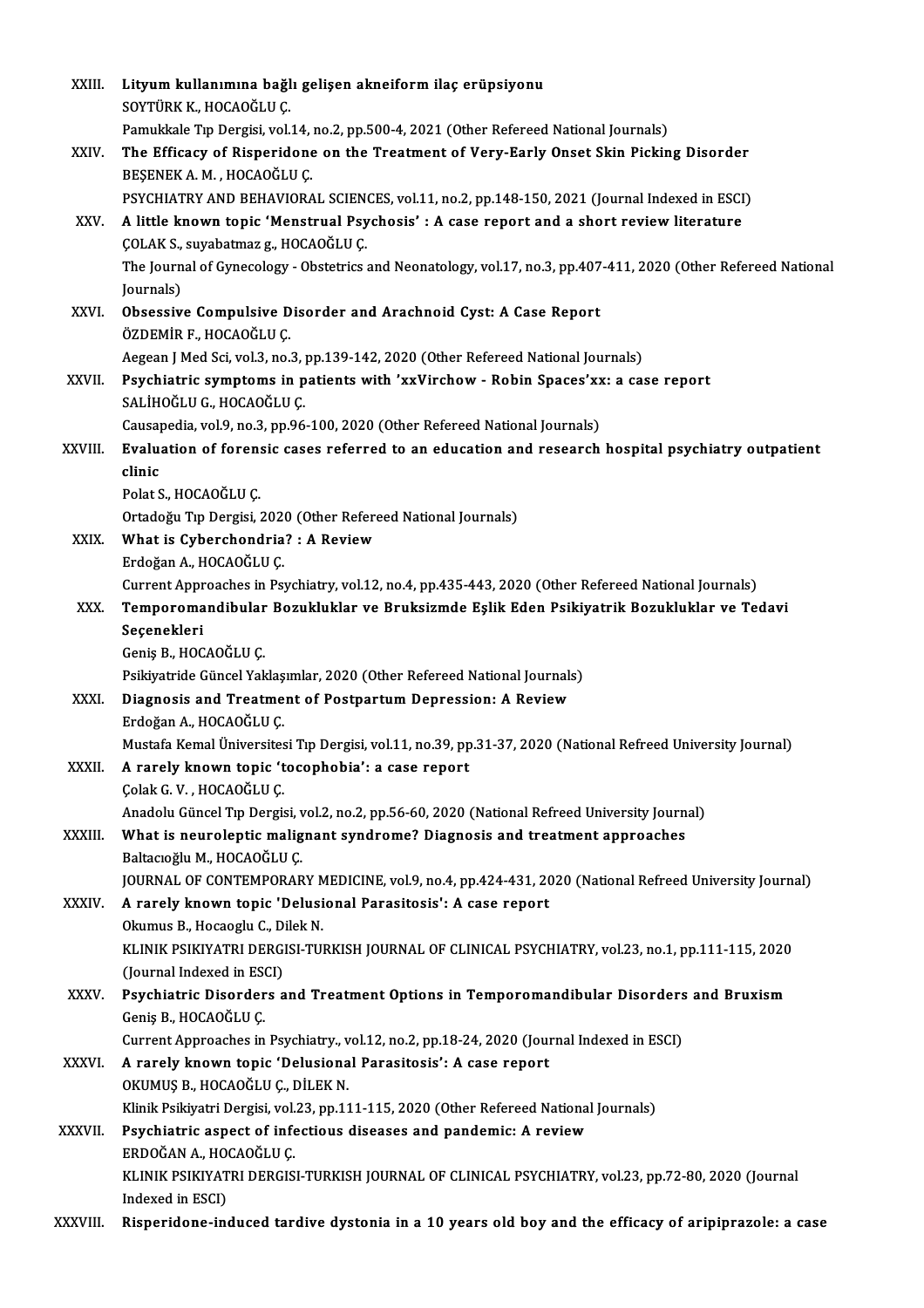|         | report                                                                                                               |
|---------|----------------------------------------------------------------------------------------------------------------------|
|         | UZUN ÇİÇEK A., HOCAOĞLU Ç., Ozmen T.                                                                                 |
|         | DUSUNEN ADAM-JOURNAL OF PSYCHIATRY AND NEUROLOGICAL SCIENCES, vol.33, no.4, pp.429-432, 2020                         |
|         | (Journal Indexed in ESCI)                                                                                            |
| XXXIX.  | İnme Sonrası Nöropsikiyatrik Sorunlar                                                                                |
|         | Gençer A. G., HOCAOĞLU Ç.                                                                                            |
|         | Psikiyatride Güncel Yaklaşımlar, vol.11, no.4, pp.419-437, 2019 (Other Refereed National Journals)                   |
| XL.     | Epilepsi Cerrahisi Sonrası Geç Başlangıçlı Kleptomani: Bir Olgu Sunumu                                               |
|         | SİVRİKAYA P., HOCAOĞLU Ç.                                                                                            |
|         | Sakarya Tıp Dergisi, vol.9, no.4, pp.725-732, 2019 (Other Refereed National Journals)                                |
| XLI.    | Post-stroke Neuropsychiatric Problems                                                                                |
|         | Gençer A. G., HOCAOĞLU Ç.                                                                                            |
|         | Current Approaches in Psychiatry, vol.11, no.4, pp.419-437, 2019 (Journal Indexed in ESCI)                           |
| XLII.   | Late Onset Kleptomania Following Epilepsy Surgery: A Case Report.                                                    |
|         | SİVRİKAYA P., HOCAOĞLU Ç.                                                                                            |
|         | Sakarya Med J, vol 9, no 4, pp.725-732, 2019 (National Refreed University Journal)                                   |
| XLIII.  | Erişkinde 'Tourette Bozukluğu': Bir Olgu Sunumu                                                                      |
|         | Barak A., HOCAOĞLU Ç.                                                                                                |
|         | Harran Üniversitesi Tip Fakültesi Dergisi, vol.16, no.3, pp.573-576, 2019 (Refereed Journals of Other Institutions)  |
| XLIV.   | 'Tourette Disorder' in Adults: A Case Report                                                                         |
|         | Barak A., HOCAOĞLU Ç.                                                                                                |
|         | HARRAN ÜNİVERSİTESİ TIP FAKÜLTESİ DERGİSİ, vol.16, no.3, pp.573-576, 2019 (National Refreed University               |
|         | Journal)                                                                                                             |
| XLV.    | Schizophrenia and Suicide: A Review                                                                                  |
|         | Koparal B., HOCAOĞLU Ç.                                                                                              |
|         | Balıkesir Medical Journal, vol.3, no.3, pp.135-146, 2019 (National Refreed University Journal)                       |
| XLVI.   | Ajite Hastaya Yaklaşım                                                                                               |
|         | Gülpek D., İNCİ KENAR A. N., HOCAOĞLU Ç.                                                                             |
|         | Kıbrıs Türk Psikiyatri ve Psikoloji Dergisi, vol.1, no.3, pp.206-211, 2019 (Refereed Journals of Other Institutions) |
| XLVII.  | Temporomandibular disorder and bruxism: a case report                                                                |
|         | Sönmez D., HOCAOĞLU Ç.                                                                                               |
|         | CUKUROVA MEDICAL JOURNAL, no.44, pp.581-587, 2019 (National Refreed University Journal)                              |
| XLVIII. | Şizofreni ve İntihar Bir Gözden Geçirme                                                                              |
|         | Koparal B., HOCAOĞLU Ç.                                                                                              |
|         | Balıkesir Medical Journal, vol.3, no.3, pp.135-146, 2019 (Other Refereed National Journals)                          |
| XLIX.   | Pika, geri çıkarma bozukluğu nedir? Tanı ve tedavi yaklaşımları                                                      |
|         | KAÇAR M., HOCAOĞLU Ç.                                                                                                |
|         | Klinik Psikiyatri Dergisi, vol.22, no.3, pp.347-354, 2019 (Refereed Journals of Other Institutions)                  |
| L.      | Travmatik beyin hasarının psikiyatrik yönü                                                                           |
|         | Geniş B., HOCAOĞLU Ç.                                                                                                |
|         | KLINIK PSIKIYATRI DERGISI, vol.22, no.4, pp.472-486, 2019 (Refereed Journals of Other Institutions)                  |
| LI.     | Approach to Agitated Patient                                                                                         |
|         | Gülpek D., Kenar A. N. İ., HOCAOĞLU Ç.                                                                               |
|         | Cyprus Turkish Journal of Psychiatry & Psychology, vol.1, no.3, pp.206-211, 2019 (National Refreed University        |
|         | Journal)                                                                                                             |
| LII.    | The Place of Optical Coherence Tomography in Patients with Obsessive Compulsive Disorder                             |
|         | Polat S., Gediz B. S., Ercan A. C., Kaim M., Hocaoglu C.                                                             |
|         | EURASIAN JOURNAL OF MEDICINE, vol.51, no.3, pp.237-241, 2019 (Journal Indexed in ESCI)                               |
| LIII.   | Clinical and Demographical Profiles of the Patients with Delusional Disorder: a Retrospective Study                  |
|         | Özen M. E., Örüm M. H., Kalenderoğlu A., HOCAOĞLU Ç.                                                                 |
|         | MKÜ Tıp Dergisi, vol.10, no.37, pp.51-57, 2019 (National Refreed University Journal)                                 |
|         |                                                                                                                      |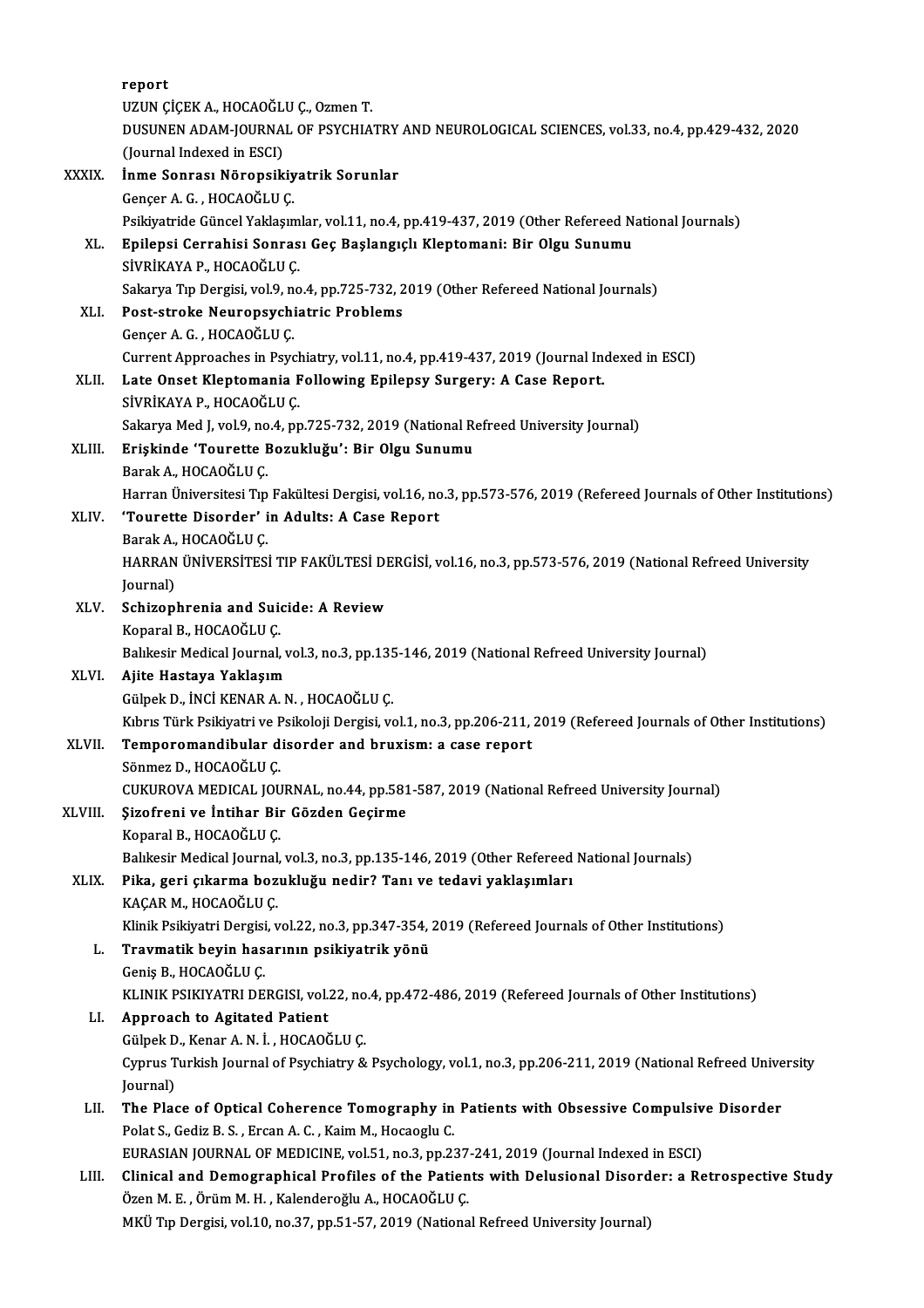| LIV.    | The Diagnosis And Current Treatment Approaches of Tardive Dyskinesia                                                                                                                     |
|---------|------------------------------------------------------------------------------------------------------------------------------------------------------------------------------------------|
|         | Asafov E Y , HOCAOĞLU Ç                                                                                                                                                                  |
|         | Balıkesir Medical Journal, vol.3, no.2, pp.73-84, 2019 (National Refreed University Journal)                                                                                             |
| LV.     | Şizofrenide aile yükü, aile işlevleri ve başa çıkma tutumları arasındaki ilişkinin incelenmesi.                                                                                          |
|         | Köroğlu A., HOCAOĞLU Ç.                                                                                                                                                                  |
|         | Ortadoğu Tıp Dergisi., vol.11, no.3, pp.294-302, 2019 (Other Refereed National Journals)                                                                                                 |
| LVI.    | The Place of Optical Coherence Tomography in Patients with Obsessive Compulsive Disorder                                                                                                 |
|         | Polat S., ŞEKERYAPAN GEDİZ B., Ercan A. C., Kaim M., HOCAOĞLU Ç.                                                                                                                         |
|         | EURASIAN JOURNAL OF MEDICINE, vol.51, no.3, pp.237-241, 2019 (Journal Indexed in ESCI)                                                                                                   |
| LVII.   | Temporomandibular bozukluk ve bruksizm: bir olgu sunumu                                                                                                                                  |
|         | Sönmez D., HOCAOĞLU Ç.                                                                                                                                                                   |
|         | CUKUROVA MEDICAL JOURNAL, vol.44, no.1, pp.581-588, 2019 (Journal Indexed in ESCI)                                                                                                       |
| LVIII.  | A rare type of trichotillomania: Rhinotillexomania                                                                                                                                       |
|         | Sonmez D., Hocaoglu C.                                                                                                                                                                   |
|         | DUSUNEN ADAM-JOURNAL OF PSYCHIATRY AND NEUROLOGICAL SCIENCES, vol.32, no.3, pp.279-280, 2019                                                                                             |
| LIX.    | (Journal Indexed in ESCI)<br>Evaluation of the relationship between family burden, family functioning and coping strategiesin                                                            |
|         | schizophrenia                                                                                                                                                                            |
|         | Köroğlu A., HOCAOĞLU Ç.                                                                                                                                                                  |
|         | Ortadogu Medical Journal, vol.11, no.3, pp.294-302, 2019 (Other Refereed National Journals)                                                                                              |
| LX.     | What is Bigorexia? Diagnosis and Treatment Approaches                                                                                                                                    |
|         | Özoğlu F., HOCAOĞLU Ç.                                                                                                                                                                   |
|         | Spor Eğitim Dergisi, vol.3, no.2, pp.71-78, 2019 (Other Refereed National Journals)                                                                                                      |
| LXI.    | Bigoreksiya Nedir? Tanı ve Tedavi Yaklaşımları                                                                                                                                           |
|         | Özoğlu F., HOCAOĞLU Ç.                                                                                                                                                                   |
|         | Spor Eğitim Dergisi, vol.3, no.2, pp.71-78, 2019 (Other Refereed National Journals)                                                                                                      |
| LXII.   | Obsesif Kompulsif Bozukluk Güçlendirme Tedavisinde Aripiprazol, Klomipramin ve Buspironun                                                                                                |
|         | Etkinliği: Retrospektif Bir Araştırma.                                                                                                                                                   |
|         | Özen M. E., KALENDEROĞLU A., Çelik M., ÖRÜM M. H., HOCAOĞLU Ç.                                                                                                                           |
|         | Adıyaman Üniversitesi Sağlık Bilimleri Dergisi, vol.5, no.1, pp.1293-1302, 2019 (Other Refereed National Journals)                                                                       |
| LXIII.  | OrtoreksiyaNervoza nedir? Tanı ve tedavi yaklaşımları.                                                                                                                                   |
|         | Şengül R., HOCAOĞLU Ç.                                                                                                                                                                   |
|         | KSÜ Tıp Fak Der., vol.14, no.2, pp.102-104, 2019 (National Refreed University Journal)                                                                                                   |
| LXIV.   | Fahr Syndrome Followed for Many Years with theDiagnosis of Schizophrenia: A Case Report                                                                                                  |
|         | OKUMUŞ B., HOCAOĞLU Ç.                                                                                                                                                                   |
|         | Psychiatry and Behavioral Sciences, pp.45-49, 2019 (Refereed Journals of Other Institutions)                                                                                             |
| LXV.    | Fahr Syndrome Followed for Many Years with the Diagnosis of Schizophrenia: A Case Report                                                                                                 |
|         | OKUMUŞ B., HOCAOĞLU Ç.                                                                                                                                                                   |
|         | Psychiatry and Behavioral Sciences, vol.9, pp.45-49, 2019 (Journal Indexed in ESCI)<br>Melankolik Depresyon tedavisinde venlafaksin ve agomelatinin birlikte kullanımı: Bir olgu sunumu. |
| LXVI.   | OKUMUŞ B., HOCAOĞLU Ç.                                                                                                                                                                   |
|         | Ege Tıp Bilimleri Dergisi, vol.2, no.2, pp.81-84, 2019 (Other Refereed National Journals)                                                                                                |
| LXVII.  | Combination of venlafaxine and agomelatine in the treatment of melancholic depression: A case                                                                                            |
|         | report                                                                                                                                                                                   |
|         | OKUMUŞ B., HOCAOĞLU Ç.                                                                                                                                                                   |
|         | Ege Tıp Bilimleri Dergisi, vol.2, pp.81-84, 2019 (National Refreed University Journal)                                                                                                   |
| LXVIII. | "OrtoreksiyaNervoza nedir? Tanı ve tedavi yaklaşımları". K                                                                                                                               |
|         | Şengül R., HOCAOĞLU Ç.                                                                                                                                                                   |
|         | Kahramanmaraş Sütçü İmam Üniversitesi Tıp Fakültesi Dergisi, vol.14, no.2, 2019 (Other Refereed National                                                                                 |
|         | Journals)                                                                                                                                                                                |
| LXIX.   | Psychiatric aspect of traumatic brain injury                                                                                                                                             |
|         |                                                                                                                                                                                          |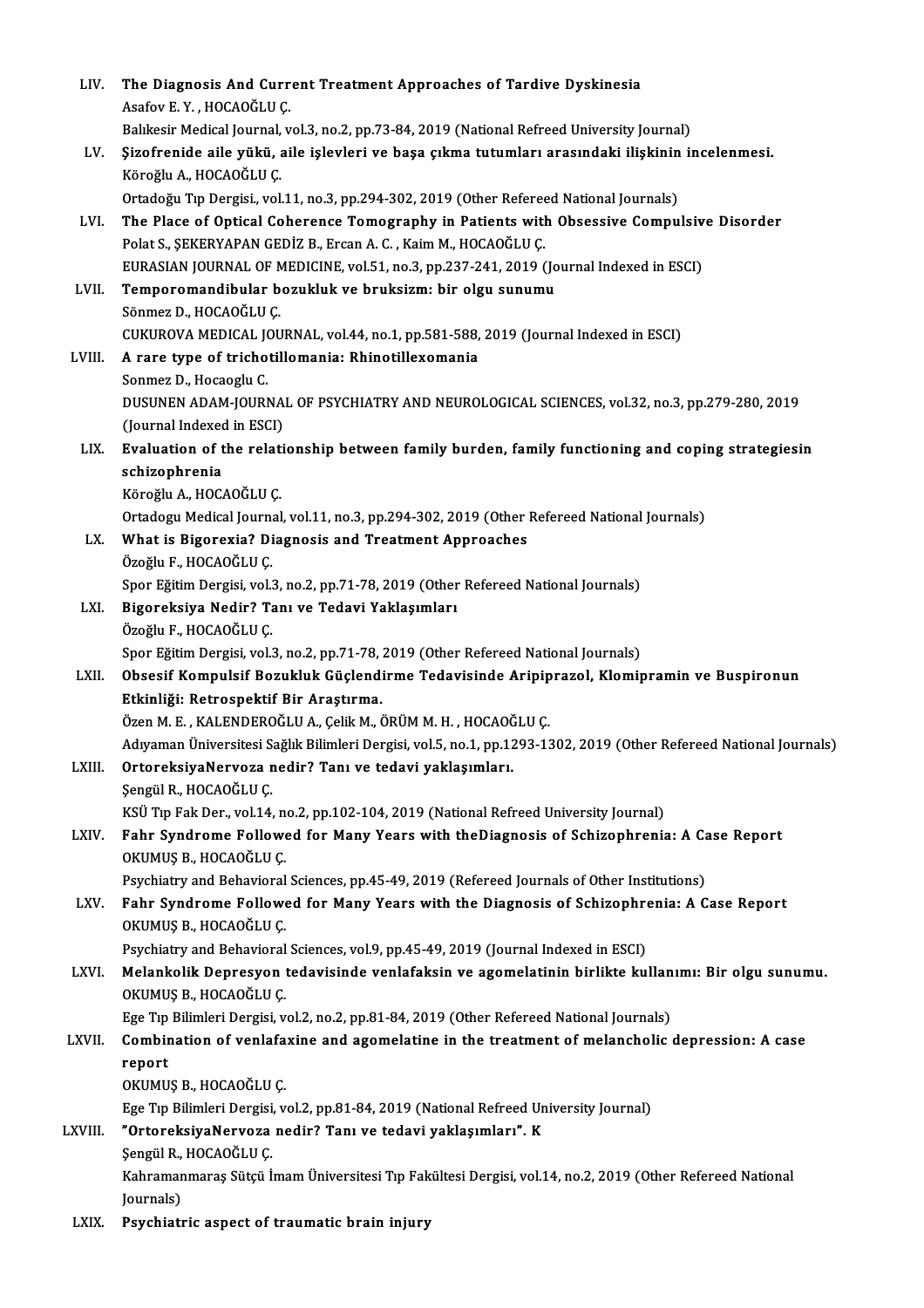Genis B., Hocaoglu C. Genis B., Hocaoglu C.<br>KLINIK PSIKIYATRI DERGISI-TURKISH JOURNAL OF CLINICAL PSYCHIATRY, vol.22, no.4, pp.472-486, 2019<br>(Journal Indoved in ESCL) Genis B., Hocaoglu C.<br>KLINIK PSIKIYATRI DERGI<br>(Journal Indexed in ESCI)<br>Tondif Diskinssi jain Gü KLINIK PSIKIYATRI DERGISI-TURKISH JOURNAL OF CLINICAL F<br>(Journal Indexed in ESCI)<br>LXX. Tardif Diskinezi için Güncel Tanı ve Tedavi Yaklaşımları<br>YAZLA ASAFOV E-HOCAOĞLU C (Journal Indexed in ESCI)<br>Tardif Diskinezi için Güncel T<br>YAZLA ASAFOV E., HOCAOĞLU Ç.<br>Pakkesir Medisal Journal vol 3-n YAZLA ASAFOV E., HOCAOĞLU Ç.<br>Balıkesir Medical Journal, vol.3, pp.73-84, 2019 (Other Refereed National Journals) YAZLA ASAFOV E., HOCAOĞLU Ç.<br>Balıkesir Medical Journal, vol.3, pp.73-84, 2019 (Other Refereed National Journals)<br>LXXI. Fahr Syndrome Followed for Many Years with the Diagnosis of Schizophrenia: A Case Report<br>OVIIMIS R. HOC Balıkesir Medical Journal, v<br>Fahr Syndrome Followe<br>OKUMUŞ B., HOCAOĞLU Ç.<br>Psyshiatry and Pehavioral Fahr Syndrome Followed for Many Years with the Diagnosis of Schizophre<br>OKUMUŞ B., HOCAOĞLU Ç.<br>Psychiatry and Behavioral Sciences, vol.9, pp.45-49, 2019 (Journal Indexed in ESCI)<br>nourobiology of suisidel behaviour OKUMUŞ B., HOCAOĞLU Ç.<br>Psychiatry and Behavioral Sciences, vol.<br>LXXII. neurobiology of suicidal behaviour<br>AVDIN M. HACIMUSALAR Y. HOCAOĞLU Psychiatry and Behavioral Sciences, vol.9, p<br>neurobiology of suicidal behaviour<br>AYDIN M., HACIMUSALAR Y., HOCAOĞLU Ç.<br>Current Annreaches in Bevehistry, pp.1, 22. neurobiology of suicidal behaviour<br>AYDIN M., HACIMUSALAR Y., HOCAOĞLU Ç.<br>Current Approaches in Psychiatry, pp.1-23, 2019 (Refereed Journals of Other Institutions)<br>What is nise and rumination disorder? disorosis and treatme AYDIN M., HACIMUSALAR Y., HOCAOĞLU Ç.<br>Current Approaches in Psychiatry, pp.1-23, 2019 (Refereed Journals of Other Institution<br>LXXIII. What is pica and rumination disorder? diagnosis and treatment approaches What is pica and rumination disorder? diagnosis and treatment approaches Kacar M., HOCAOĞLU C. What is pica and rumination disorder? diagnosis and treatment approaches<br>Kacar M., HOCAOĞLU Ç.<br>KLINIK PSIKIYATRI DERGISI-TURKISH JOURNAL OF CLINICAL PSYCHIATRY, vol.22, no.3, pp.347-354, 2019<br>(Jaurnal Indoved in ESCL) Kacar M., HOCAOĞLU Ç.<br>KLINIK PSIKIYATRI DERGI<br>(Journal Indexed in ESCI)<br>Vouy Late Oneet "Trich KLINIK PSIKIYATRI DERGISI-TURKISH JOURNAL OF CLIN<br>(Journal Indexed in ESCI)<br>LXXIV. Very Late Onset "Trichotillomania":A Case Report<br>asian m. HOCAOČLU.C. Vültal D. Dit EK N (Journal Indexed in ESCI)<br>Very Late Onset "Trichotillomania":A Case Report<br>aslan m., HOCAOĞLU C., Yüksel D., DİLEK N. MEANDROS MEDICAL AND DENTAL JOURNAL, 2018 (Refereed Journals of Other Institutions) LXXV. Kaçıngan/kısıtlı yiyecek alımı bozukluğu nedir? Tanı ve tedavi yaklaşımları MEANDROS MEDICAL AND DEN<br>Kaçıngan/kısıtlı yiyecek alım<br>KARADERE M. E. , HOCAOĞLU Ç.<br>Cümüsbane Üniversitesi Sağlık P Kaçıngan/kısıtlı yiyecek alımı bozukluğu nedir? Tanı ve tedavi yaklaşımları<br>KARADERE M. E. , HOCAOĞLU Ç.<br>Gümüşhane Üniversitesi Sağlık Bilimleri Dergisi, 2018 (Other Refereed National Journals)<br>Psychiatris manifestations a KARADERE M. E. , HOCAOĞLU Ç.<br>Gümüşhane Üniversitesi Sağlık Bilimleri Dergisi, 2018 (Other Refereed National Journa<br>LXXVI. Psychiatric manifestations and brain tumor: A case report and brief review Gümüşhane Üniversitesi Sa<br>Psychiatric manifestatic<br>OKUMUŞ B., HOCAOĞLU Ç.<br>Mustafa Kamal Üniv Tın Da Psychiatric manifestations and brain tumor: A case report and brief review<br>OKUMUŞ B., HOCAOĞLU Ç.<br>Mustafa Kemal Üniv Tıp Derg, vol.9, pp.42-49, 2018 (National Refreed University Journal)<br>Childhood Troumas: A Boview OKUMUŞ B., HOCAOĞLU Ç.<br>Mustafa Kemal Üniv Tıp Derg, vol.9<br>LXXVII. Childhood Traumas: A Review Mustafa Kemal Üniv Tıp Derg, vol<br>Childhood Traumas: A Reviev<br>Helvacı Çelik F. G. , HOCAOĞLU Ç.<br>SAKAPVA TIP DEPCİSİ, vol 9, no Childhood Traumas: A Review<br>Helvacı Çelik F. G. , HOCAOĞLU Ç.<br>SAKARYA TIP DERGİSİ, vol.8, no.4, pp.695-711, 2018 (National Refreed University Journal)<br>What Is The Aveident (Bestristed Food Intelse Disender? Diegnesis And T Helvacı Çelik F. G. , HOCAOĞLU Ç.<br>SAKARYA TIP DERGİSİ, vol.8, no.4, pp.695-711, 2018 (National Refreed University Journal)<br>LXXVIII. What Is The Avoidant/Restricted Food Intake Disorder? Diagnosis And Treatment Approach SAKARYA TIP DERGİSİ, vol.8, n<br>What Is The Avoidant/Rest<br>Karadere M. E. , HOCAOĞLU Ç.<br>Cümüsbana Üniversitesi Sağlıl What Is The Avoidant/Restricted Food Intake Disorder? Diagnosis And Treatment Approaches<br>Karadere M. E. , HOCAOĞLU Ç.<br>Gümüşhane Üniversitesi Sağlık Bilimleri Dergisi, vol.7, no.4, pp.110-118, 2018 (National Refreed Univers Karadere M. E. , HOCAOĞLU Ç.<br>Gümüşhane Üniversitesi Sağlık Bilimleri Dergisi, vol.7, no.4, pp.110-118, 2018 (National Refreed University<br>Journal) Gümüşhane Üniversitesi Sağlık Bilimleri Dergisi, vol.7, no.<br>Journal)<br>LXXIX. Very Late Onset "Trichotillomania": A Case Report Journal)<br>Very Late Onset "Trichotillomania": A<br>Aslan M., Hocaoglu C., YUKSEL D., DILEK N.<br>MEANDROS MEDICAL AND DENTAL JOURN Very Late Onset "Trichotillomania": A Case Report<br>Aslan M., Hocaoglu C., YUKSEL D., DILEK N.<br>MEANDROS MEDICAL AND DENTAL JOURNAL, vol.19, no.4, pp.360-364, 2018 (Journal Indexed in ESCI)<br>Cosukluk Coži Travrpalanu Bir Cärde Aslan M., Hocaoglu C., YUKSEL D., DILEK N.<br>MEANDROS MEDICAL AND DENTAL JOURNAL, vol.19<br>LXXX. Gocukluk Çağı Travmaları: Bir Gözden Geçirme MEANDROS MEDICAL AND<br>Çocukluk Çağı Travmala<br>HOCAOĞLU Ç., Çelik F. G. H.<br>Sakarya Tın Dergisi 2018 ( Çocukluk Çağı Travmaları: Bir Gözden Geçirme<br>HOCAOĞLU Ç., Çelik F. G. H.<br>Sakarya Tıp Dergisi, 2018 (Other Refereed National Journals)<br>Cök Günültüsü Korkusu (Brantanbabia') Bir Olsu Sunuı HOCAOĞLU Ç., Çelik F. G. H.<br>Sakarya Tıp Dergisi, 2018 (Other Refereed National Journals)<br>LXXXI. Gök Gürültüsü Korkusu 'Brontophobia': Bir Olgu Sunumu<br>TASKIN UVAN T. BAHCECİ B. HOCAOĞLU C Sakarya Tıp Dergisi, 2018 (Other Refereed N.<br>Gök Gürültüsü Korkusu 'Brontophobia'<br>TAŞKIN UYAN T., BAHÇECİ B., HOCAOĞLU Ç.<br>Düzee Üniversitesi Sağlık Bilimleri Enstitüsü. Gök Gürültüsü Korkusu 'Brontophobia': Bir Olgu Sunumu<br>TAŞKIN UYAN T., BAHÇECİ B., HOCAOĞLU Ç.<br>Düzce Üniversitesi Sağlık Bilimleri Enstitüsü Dergis, 2018 (Other Refereed National Journals)<br>Fear of Thundor 'Prontophobia': A TAŞKIN UYAN T., BAHÇECİ B., HOCAOĞLU Ç.<br>Düzce Üniversitesi Sağlık Bilimleri Enstitüsü Dergis, 20<br>LXXXII. Fear of Thunder 'Brontophobia': A Case Report Düzce Üniversitesi Sağlık Bilimleri Enstitüsü<br>Fear of Thunder 'Brontophobia': A Cas<br>TAŞKIN UYAN T., BAHÇECİ B., HOCAOĞLU Ç.<br>Düzce Üniversitesi Sağlık Bilimleri Enstitüsü. Fear of Thunder 'Brontophobia': A Case Report<br>TAŞKIN UYAN T., BAHÇECİ B., HOCAOĞLU Ç.<br>Düzce Üniversitesi Sağlık Bilimleri Enstitüsü Dergisi, vol.8, no.3, pp.151-153, 2018 (National Refreed University<br>Journal) TAŞKIN UYAN T., BAHÇECİ B., HOCAOĞLU Ç.<br>Düzce Üniversitesi Sağlık Bilimleri Enstitüsü<br>Journal) Düzce Üniversitesi Sağlık Bilimleri Enstitüsü Dergisi, vol.8, no.3, pp.1!<br>Journal)<br>LXXXIII. Az Bilinen Bir Konu 'Rapunzel Sendromu': Bir Olgu Sunumu<br>Mahmudağlu P. DİLEK N. HOCAQĞLU C Mahmudoğlu B., DİLEK N., HOCAOĞLU Ç. Az Bilinen Bir Konu 'Rapunzel Sendromu': Bir Olgu Sunumu<br>Mahmudoğlu B., DİLEK N., HOCAOĞLU Ç.<br>Balıkesir Medical Journal, 2018 (Other Refereed National Journals)<br>A Rare Known Topic 'Rapunzel Syndrome': A Case Report Mahmudoğlu B., DİLEK N., HOCAOĞLU Ç.<br>Balıkesir Medical Journal, 2018 (Other Refereed National Journals<br>LXXXIV. A Rare Known Topic 'Rapunzel Syndrome': A Case Report<br>Mahmudoğlu B. DİLEK N. HOCAOĞLU C Balıkesir Medical Journal, 2018 (Other Ro<br>A Rare Known Topic 'Rapunzel Synd<br>Mahmudoğlu B., DİLEK N., HOCAOĞLU Ç.<br>Palıkesir Medisel Journal vol 2 no 2 nn 2 Mahmudoğlu B., DİLEK N., HOCAOĞLU Ç.<br>Balıkesir Medical Journal, vol.2, no.2, pp.102-113, 2018 (National Refreed University Journal)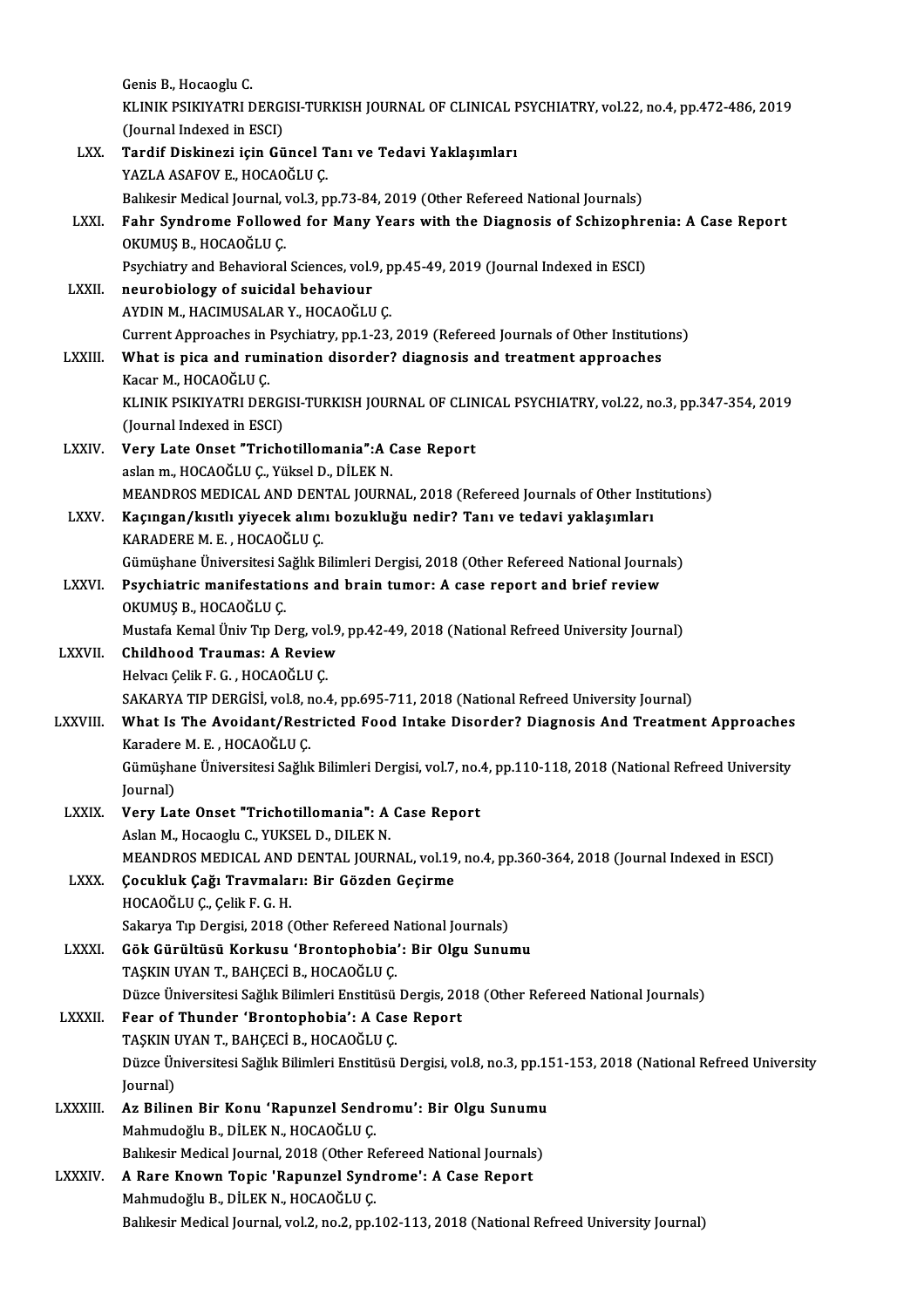| <b>LXXXV.</b>   | Unrequited Love'xx de Clerambault Syndrome'xx : A case report"<br>OKUMUŞ B., HOCAOĞLU Ç.                                                                       |
|-----------------|----------------------------------------------------------------------------------------------------------------------------------------------------------------|
|                 | Clinical Medical Sciences, 2018 (Other Refereed National Journals)                                                                                             |
| <b>LXXXVI.</b>  | A Little Known Topic Misophonia: Two Case Reports                                                                                                              |
|                 | Hocaoglu C                                                                                                                                                     |
|                 | DUSUNEN ADAM-JOURNAL OF PSYCHIATRY AND NEUROLOGICAL SCIENCES, vol.31, no.1, pp.89-96, 2018 (Journal                                                            |
|                 | Indexed in ESCI)                                                                                                                                               |
| <b>LXXXVII</b>  | PSİKİYATRİK BELİRTİLER VE BEYİN TÜMÖRÜ: BİR OLGU SUNUMU VEKISA BİR GÖZDEN GEÇİRME                                                                              |
|                 | OKUMUŞ B., HOCAOĞLU Ç.                                                                                                                                         |
|                 | Mustafa Kemal Üniv Tıp Derg, 2018 (Other Refereed National Journals)                                                                                           |
| <b>LXXXVIII</b> | A little known topic 'Kleptomania': A Case Report                                                                                                              |
|                 | HOCAOĞLU Ç., Tosun A.F.                                                                                                                                        |
|                 | Clinical Medical Sciences, vol.6, no.1, pp.32-36, 2018 (Other Refereed National Journals)                                                                      |
| <b>LXXXIX</b>   | Unrequited Love' de Clerambault Syndrome' : A case report                                                                                                      |
|                 | OKUMUŞ B., HOCAOĞLU Ç.                                                                                                                                         |
|                 | Clinical Medical Sciences, vol.6, no.1, pp.36-40, 2018 (Other Refereed National Journals)                                                                      |
| XC.             | Az bilinen bir konu 'Kleptomani ': Bir Olgu Sunumu                                                                                                             |
|                 | HOCAOĞLU Ç., Tosun A.F.                                                                                                                                        |
|                 | Klinik Tıp Bilimleri Dergisi, 2018 (Other Refereed National Journals)                                                                                          |
| XCI.            | Migren Tipi Başağrıssının Psikiyatrik Yönü<br>POLAT S., HOCAOĞLU Ç.                                                                                            |
|                 | Klinik Tıp Dergisi, vol.6, pp.19-24, 2018 (Other Refereed National Journals)                                                                                   |
| XCII.           | Migrenin psikiyatrik yönü                                                                                                                                      |
|                 | Polat S, HOCAOĞLU Ç                                                                                                                                            |
|                 | Klinik Tıp Bilimleri Dergisi, 2018 (Other Refereed National Journals)                                                                                          |
| XCIII.          | Karşılıksız Aşk 'de Clerambault Sendromu': Bir olgu sunumu                                                                                                     |
|                 | OKUMUŞ B., HOCAOĞLU Ç.                                                                                                                                         |
|                 | Klinik Tıp Bilimleri Dergisi, vol.6, no.1, pp.37-40, 2018 (Other Refereed National Journals)                                                                   |
| XCIV.           | 'Skin Picking Disorder': A case report                                                                                                                         |
|                 | OKUMUS B., Hocaoglu C.                                                                                                                                         |
|                 | KLINIK PSIKIYATRI DERGISI-TURKISH JOURNAL OF CLINICAL PSYCHIATRY, vol 21, no.2, pp.193-199, 2018                                                               |
|                 | (Journal Indexed in ESCI)                                                                                                                                      |
| XCV.            | Psychiatric aspects of migraine type headache                                                                                                                  |
|                 | Polat S., HOCAOĞLU Ç.                                                                                                                                          |
|                 | Clinical Medical Sciences, vol.6, no.1, pp.19-24, 2018 (Other Refereed National Journals)                                                                      |
| XCVI.           | Relationship Between Obsessive Beliefs, Suicidal Ideation, and Biological Rhythm in Patients with                                                              |
|                 | <b>Depressive Disorde</b>                                                                                                                                      |
|                 | Pușuroğlu M., BAHÇECİ B., Helvacı Çelik F. G., KARATAŞ K. S., HOCAOĞLU Ç.<br>South. Clin. Ist. Euras, vol.28, no.2, pp.111-116, 2017 (Journal Indexed in ESCI) |
| XCVII.          | An Important Mental Health Problem: 'Bipolar Disorder'                                                                                                         |
|                 | Yeloğlu Ç H , HOCAOĞLU Ç                                                                                                                                       |
|                 | Mustafa Kemal Üniv Tıp Derg, vol.8, pp.41-54, 2017 (National Refreed University Journal)                                                                       |
| XCVIII.         | Erkekte ' Kompulsif Satın Alma Bozukluğu' : Bir olgu sunumu.                                                                                                   |
|                 | Berberoğlu Z., HOCAOĞLU Ç.                                                                                                                                     |
|                 | Literatür Sempozyum, 2017 (Other Refereed National Journals)                                                                                                   |
| <b>XCIX</b>     | 'Compulsive Buying Disorder' in Man: A Case Report                                                                                                             |
|                 | Berberoğlu Z., HOCAOĞLU Ç.                                                                                                                                     |
|                 | Literatür Sempozyum, no.13, pp.21-24, 2017 (Other Refereed National Journals)                                                                                  |
| C.              | Aging and Psychiatric Problems Associated with Aging Period                                                                                                    |
|                 | Aslan M., HOCAOĞLU Ç.                                                                                                                                          |
|                 | Düzce Üniversitesi Sağlık Bilimleri dergisi, vol.7, no.1, pp.53-62, 2017 (Other Refereed National Journals)                                                    |
|                 |                                                                                                                                                                |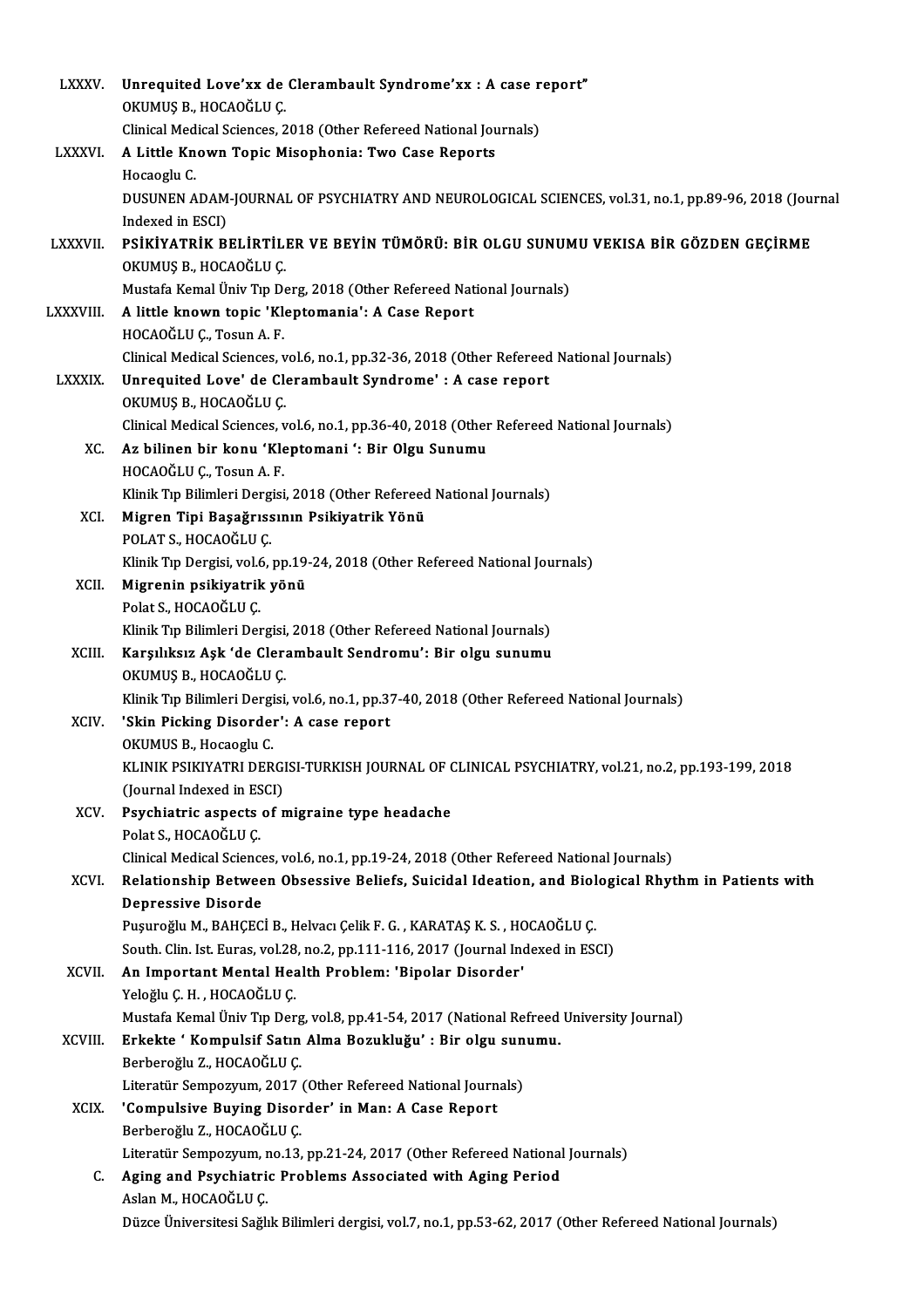| CI     | Deliberate self-harm behavior: A review.                                                                                                                 |
|--------|----------------------------------------------------------------------------------------------------------------------------------------------------------|
|        | Çelik F G H , HOCAOĞLU Ç                                                                                                                                 |
|        | Current Approaches in Psychiatry, vol.9, no.2, 2017 (Other Refereed National Journals)                                                                   |
| CII.   | Relationship Between Obsessive Beliefs, Suicidal Ideation, and Biological Rhythmin Patients with                                                         |
|        | <b>Depressive Disorder</b>                                                                                                                               |
|        | Pușuroğlu M., BAHÇECİ B., Çelik F. G. H., KARATAŞ K. S., HOCAOĞLU Ç.                                                                                     |
|        | South. Clin. Ist. Euras., 2017 (Other Refereed National Journals)                                                                                        |
| CIII.  | The Effect of Schizophrenia on the Family                                                                                                                |
|        | Köroğlu A., HOCAOĞLU Ç.                                                                                                                                  |
|        | Düzce Üniversitesi Sağlık Bilimleri Dergisi, 2017 (Other Refereed National Journals)                                                                     |
| CIV.   | Kasıtlı Kendine Zarar Verme Davranışı                                                                                                                    |
|        | Helvacı Çelik F G , HOCAOĞLU Ç.                                                                                                                          |
|        | PSİKİYATRİDE GÜNCEL YAKLAŞIMLAR, vol.9, pp.209-226, 2017 (Other Refereed National Journals)                                                              |
| CV.    | A DIFFERENT PICA TYPE 'PAGOPHAGIA' IN ADULT: A CASE REPORT                                                                                               |
|        | HOCAOĞLU Ç                                                                                                                                               |
|        | Türkiye Klinikleri Journal of Case Reports, 2017 (Other Refereed National Journals)                                                                      |
| CVI.   | Önemli bir Ruh sağlığı Sorunu: Bipolar Bozukluk.                                                                                                         |
|        | Yeloğlu Ç.H., HOCAOĞLU Ç.                                                                                                                                |
|        | Mustafa Kemal Üniversitesi TIp Fakültesi Dergisi, 2017 (Other Refereed National Journals)                                                                |
| CVII.  | A little known subject 'telephone scatology': a case report                                                                                              |
|        | Bagin U, Hocaoglu C.                                                                                                                                     |
|        | JOURNAL OF MOOD DISORDERS, vol.7, no.2, pp.131-135, 2017 (Journal Indexed in ESCI)                                                                       |
| CVIII. | Özel Grup ve Kurum İntiharları (Cezaevi, Asker, Polis)                                                                                                   |
|        | HOCAOĞLU Ç                                                                                                                                               |
|        | Türkiye Klinikleri Psikiyatri Özel Dergisi, vol.3, pp.37-51, 2016 (Other Refereed National Journals)                                                     |
| CIX.   | Deliryum ve KliniK Biyokimya                                                                                                                             |
|        | HOCAOĞLU Ç                                                                                                                                               |
|        | Türkiye Klinikleri Psikiyatri Özel Dergisi, no.2, pp.46-56, 2016 (Other Refereed National Journals)                                                      |
| CX.    | Disability, psychiatric symptoms, and quality of life in infertile women: a cross-sectional study in                                                     |
|        | Turkey<br>Sezgin H., HOCAOĞLU Ç., Guvendag-Guven E. S.                                                                                                   |
|        |                                                                                                                                                          |
| CXI.   | Shanghai Archives of Psychiatry, vol.28, no.2, pp.86-94, 2016 (Refereed Journals of Other Institutions)<br>Deliberate Self Harm Behavior': A Case Report |
|        | OKUMUŞ B., HOCAOĞLU Ç., Helvacı Çelik F. G.                                                                                                              |
|        | literatür sempozyum, pp.49-52, 2016 (Other Refereed National Journals)                                                                                   |
| CXII.  | Deliryumda biyobelirteçler                                                                                                                               |
|        | HOCAOĞLU Ç., AYTAÇ H. M.                                                                                                                                 |
|        | Türkiye Klinikleri Psikiyatri Özel Dergisi;, 2016 (Other Refereed National Journals)                                                                     |
| CXIII. | Living with bulimia nervosa: a case report                                                                                                               |
|        | Aytac H M , Hocaoglu C                                                                                                                                   |
|        | JOURNAL OF MOOD DISORDERS, vol.6, no.3, pp.158-163, 2016 (Journal Indexed in ESCI)                                                                       |
| CXIV.  | Bir Eğitim Hastanesi Acil servisine başvuran intihar girişimi olgularının değerlendirmesi.                                                               |
|        | Polat S., Çelik F. G. H., KOROGLU A., HOCAOĞLU Ç.                                                                                                        |
|        | KOCATEPE TIP DERGISI, vol.17, pp.18-23, 2016 (National Refreed University Journal)                                                                       |
| CXV.   | Major Depresif Bozukluk Tanımı Etiyolojisi ve Epidemiyolojisi Bir Gözden Geçirme                                                                         |
|        | Çelik F G H Ç , HOCAOĞLU Ç                                                                                                                               |
|        | Çağdaş Tıp Dergisi, 2016 (Other Refereed National Journals)                                                                                              |
| CXVI.  | Özel gruplarda intihar                                                                                                                                   |
|        | HOCAOĞLU Ç., AYTAÇ H. M.                                                                                                                                 |
|        | Türkiye Klinikleri Psikiyatri Özel Dergisi,, 2016 (Other Refereed National Journals)                                                                     |
| CXVII. | Deliberate self harm behavior A Case Report                                                                                                              |
|        |                                                                                                                                                          |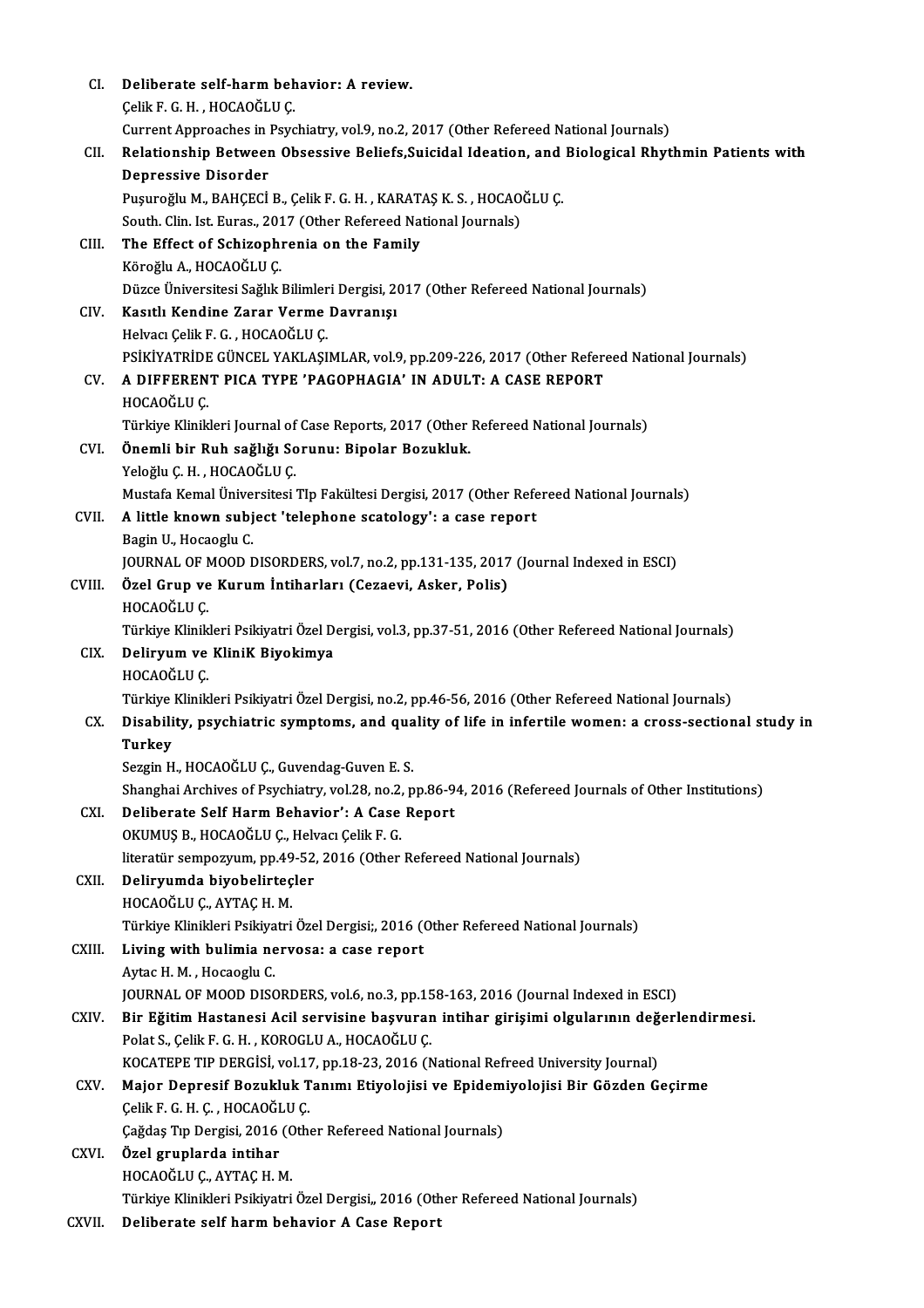|               | Okumuş B., HOCAOĞLU Ç., Çelik F. G. H.                                                                                                                                                                               |
|---------------|----------------------------------------------------------------------------------------------------------------------------------------------------------------------------------------------------------------------|
|               | Literatür Sempozyum, 2016 (Other Refereed National Journals)                                                                                                                                                         |
| CXVIII.       | Bir Eğitim Hastanesine İntihar Girişimi ile Başvuran OlgularınDeğerlendirilmesi                                                                                                                                      |
|               | Polat S., Çelik F. G. H., Köroğlu A., HOCAOĞLU Ç.                                                                                                                                                                    |
|               | Kocatepe Tıp Dergisi, 2016 (Other Refereed National Journals)                                                                                                                                                        |
| <b>CXIX</b>   | Living with a Bulimia Nervosa A Case Report                                                                                                                                                                          |
|               | AYTAÇ H. M., HOCAOĞLU Ç.                                                                                                                                                                                             |
|               | Journal of Mood Disorders, 2016 (Refereed Journals of Other Institutions)                                                                                                                                            |
| CXX.          | DSM-5'in Yeniliklerinden 'İstifleme Bozukluğu'                                                                                                                                                                       |
|               | HOCAOĞLU Ç                                                                                                                                                                                                           |
| CXXI.         | Current Psychiatry and Psychoneuropharmacology, vol.4, pp.47-53, 2015 (Other Refereed National Journals)<br>BİR EĞİTİM HASTANESİ PSİKİYATRİ POLİKLİNİĞİNE SİLAH RUHSATI İÇİN BAŞVURAN OLGULARIN<br>DEĞERLENDİRİLMESİ |
|               | TOPÇU O., HOCAOGLU Ç., GÜVELİ H., KANDEMİR G., BAHÇECİ B.                                                                                                                                                            |
|               | ADLİ TIP DERGİSİ, vol.29, pp.29-37, 2015 (Other Refereed National Journals)                                                                                                                                          |
| CXXII.        | After Landslide in Rize 'Traumatic Grief': Three Case Studies                                                                                                                                                        |
|               | Çelik F G H , HOCAOĞLU Ç                                                                                                                                                                                             |
|               | Klinik Psikiyatri Dergisi, vol.18, pp.130-136, 2015 (Other Refereed National Journals)                                                                                                                               |
| CXXIII.       | Bulimia Nervosa in Males: A Case Report                                                                                                                                                                              |
|               | Hocaoglu C                                                                                                                                                                                                           |
|               | DUSUNEN ADAM-JOURNAL OF PSYCHIATRY AND NEUROLOGICAL SCIENCES, vol.28, no.1, pp.77-83, 2015 (Journal                                                                                                                  |
|               | Indexed in ESCI)                                                                                                                                                                                                     |
| <b>CXXIV</b>  | A different hypochondriasis: a case report                                                                                                                                                                           |
|               | Hocaoglu C.                                                                                                                                                                                                          |
|               | JOURNAL OF MOOD DISORDERS, vol.5, no.1, pp.36-39, 2015 (Journal Indexed in ESCI)                                                                                                                                     |
| <b>CXXV</b>   | Rize'de heyelan sonrası 'Travmatik yas':Üç olgunun sunumu.                                                                                                                                                           |
|               | Çelik F., HOCAOĞLU Ç.                                                                                                                                                                                                |
|               | Klinik Psikiyatri Dergisi, 2015 (Refereed Journals of Other Institutions)                                                                                                                                            |
| <b>CXXVI</b>  | Erkeklerde Bulimia nevroza Bir olgu sunumu<br>HOCAOĞLU Ç                                                                                                                                                             |
|               | Journal of Psychiatry and Neurological Sciences, 2015 (Other Refereed National Journals)                                                                                                                             |
| <b>CXXVII</b> | Evaluation of Persons Admitted for a gun license to outpatient Psychiatry Clinic of a Education                                                                                                                      |
|               | Hospital                                                                                                                                                                                                             |
|               | Oya T., HOCAOĞLU Ç., hülya g., kandemir G., BAHÇECİ B.                                                                                                                                                               |
|               | adli tip dergisi, 2015 (Other Refereed National Journals)                                                                                                                                                            |
| CXXVIII.      | Geç Başlangıçlı OKB Bir Olgu sunumu                                                                                                                                                                                  |
|               | HOCAOĞLU Ç                                                                                                                                                                                                           |
|               | Literatür Sempozyum, 2015 (Other Refereed National Journals)                                                                                                                                                         |
| <b>CXXIX</b>  | Bir Eğitim Hastanesi Denetimli Serbestlik Uygulamaları                                                                                                                                                               |
|               | ASLAN M., HOCAOĞLU Ç.                                                                                                                                                                                                |
|               | Adli Tıp Bülteni., 2015 (Refereed Journals of Other Institutions)                                                                                                                                                    |
| <b>CXXX</b>   | DSM 5 in Yeniliklerinden İstifleme Bozukluğu Bir Olgu sunumu                                                                                                                                                         |
|               | AYTAÇ H. M., HOCAOĞLU Ç.                                                                                                                                                                                             |
|               | Current Psychiatry and Psychoneuropharmacology, 2015 (Other Refereed National Journals)                                                                                                                              |
| <b>CXXXI</b>  | Suicidal behavior in elderly.                                                                                                                                                                                        |
|               | Aslan M, HOCAOĞLU Ç                                                                                                                                                                                                  |
|               | Psikiyatride Güncel Yaklaşımlar, vol.6, pp.294-309, 2014 (Refereed Journals of Other Institutions)                                                                                                                   |
| <b>CXXXII</b> | Bir Eğitim Hastanesi Psikiyatri Polikliniğine Başvuran Şizofrenili Hastalarda Eştanılı Ruhsal<br>Bozukluklar                                                                                                         |
|               | HELVACI F., GÜVELİ H., BAHÇECİ B., KANDEMİR G., KÖROĞLU A., HOCAOGLU Ç.                                                                                                                                              |
|               | Current Psychiatry and Psychoneuropharmacology, vol.4, no.1, pp.5-11, 2014 (Other Refereed National Journals)                                                                                                        |
|               |                                                                                                                                                                                                                      |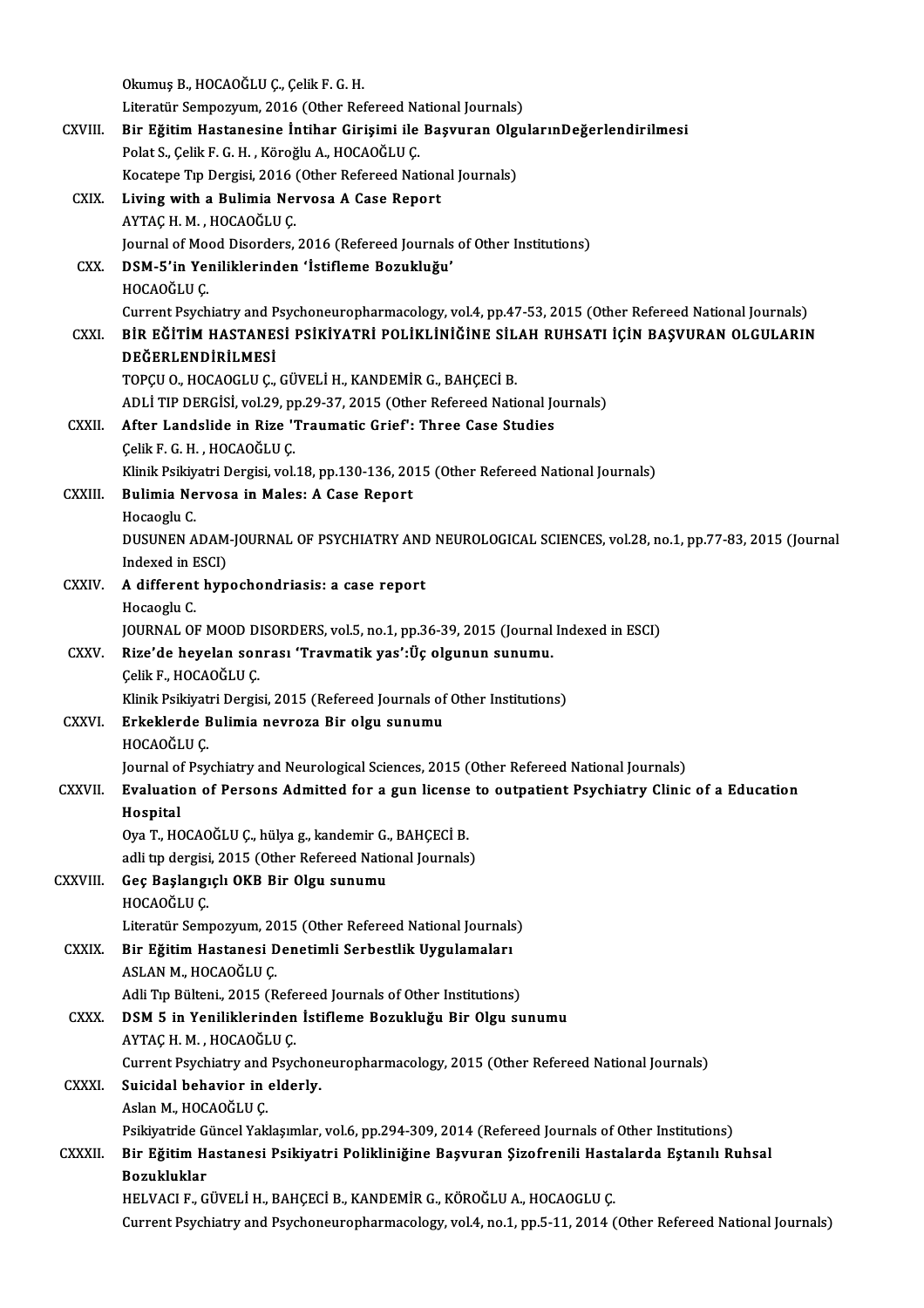| CXXXIII.       | İnfertilitenin Psikiyatrik yönü                                                                                                                                                                    |
|----------------|----------------------------------------------------------------------------------------------------------------------------------------------------------------------------------------------------|
|                | sezgin H., HOCAOĞLU Ç.                                                                                                                                                                             |
|                | Psikiyatride güncel yaklaşımlar, 2014 (Other Refereed National Journals)                                                                                                                           |
| CXXXIV.        | Sexual dysfunction in outpatients with schizophrenia in Turkey: a cross-sectional study                                                                                                            |
|                | HOCAOĞLU Ç., Celik F. H., Kandemir G., Guveli H., BAHÇECİ B.                                                                                                                                       |
|                | Shanghai Archives of Psychiatry, vol.26, no.6, pp.347-356, 2014 (Refereed Journals of Other Institutions)                                                                                          |
| <b>CXXXV</b>   | türkiye'deki ruh ve sinir hastalıkları bölge hastane bahçelerinin terapi açısından değerlendirilmesi.                                                                                              |
|                | Sakıcı Ç., VAR M., HOCAOĞLU Ç.                                                                                                                                                                     |
|                | Ormancılık Dergisi, 2014 (Other Refereed National Journals)                                                                                                                                        |
| CXXXVI.        | Mania associated with aripiprazole treatment in schizophrenia: A case report                                                                                                                       |
|                | KOROGLU A., YELOGLU C. H., CELIK F. H., HOCAOGLU Ç., BAHÇECİ B.                                                                                                                                    |
|                | Dusunen Adam, vol.27, no.4, pp.356-358, 2014 (Refereed Journals of Other Institutions)                                                                                                             |
| CXXXVII.       | Doğu Karadeniz Bölgesi'nde Bir Eğitim ve Araştırma Hastanesi'ne Denetimli Serbestlik                                                                                                               |
|                | KapsamındaBaşvuran Hastaların Değerlendirilmesi: Bir Yıllık Geriye Dönük Çalışma                                                                                                                   |
|                | BAHÇECİ B., Polat S., Güveli H., Çelik F., kANDEMİR g., HOCAOĞLU Ç.                                                                                                                                |
|                | Adli Tıp Dergisi, 2014 (Other Refereed National Journals)                                                                                                                                          |
| CXXXVIII.      | Son Dönem HastalarındaPsikiyatrik Yaklaşım                                                                                                                                                         |
|                | Yeloğlu Ç. H., HOCAOĞLU Ç., Güveli H.                                                                                                                                                              |
|                | literatür sempozyum, 2014 (Other Refereed National Journals)                                                                                                                                       |
| CXXXIX.        | Olfactory reference syndrome in adolescent: a case report                                                                                                                                          |
|                | PUŞUROĞLU M., Kandemir G., HOCAOĞLU Ç.                                                                                                                                                             |
|                | JOURNAL OF MOOD DISORDERS, vol.4, no.1, pp.41-43, 2014 (Journal Indexed in ESCI)                                                                                                                   |
| CXL.           | The evaluation of headache in patients with schizophrenia: A case-control study                                                                                                                    |
|                | Guveli H., BAHÇECİ B., KIRBAS S., HOCAOGLU Ç., KANDEMIR G., ALIBASOGLU H., CELIK F. H., ASLAN M., KOROGLU                                                                                          |
|                | A., POLAT S., et al.<br>Dusunen Adam, vol.27, no.3, pp.204-210, 2014 (Refereed Journals of Other Institutions)                                                                                     |
| CXLI.          | Bir Eğitim Hastanesi Psikiyatri Polikliniğine Depresif Yakınmalarla Başvuran Yaşlı Hastalarda Eştanılı                                                                                             |
|                | Ruhsal Bozukluklar                                                                                                                                                                                 |
|                | ASLAN M., HOCAOĞLU Ç., BAHÇECİ B., KANDEMİR G.                                                                                                                                                     |
|                | Current Psychiatry and Psychoneuropharmacology, vol.3, no.2, pp.30-36, 2013 (Other Refereed National Journals)                                                                                     |
| CXLII.         | Approach to treatment of bipolar disorder in special populations: pregnancy and the postpartum                                                                                                     |
|                | period                                                                                                                                                                                             |
|                | HOCAOĞLU Ç                                                                                                                                                                                         |
|                | JOURNAL OF MOOD DISORDERS, vol.3, 2013 (Journal Indexed in ESCI)                                                                                                                                   |
| CXLIII.        | Bipolar disorder and suicidal behaviour                                                                                                                                                            |
|                | HOCAOĞLU Ç                                                                                                                                                                                         |
|                | JOURNAL OF MOOD DISORDERS, vol.3, 2013 (Journal Indexed in ESCI)                                                                                                                                   |
| CXLIV.         | The Effect on Quality of Life and Psychiatric Symptoms of other Co-morbid Chronic Diseases on                                                                                                      |
|                | Patients with Type 2 Diabetes Mellitus                                                                                                                                                             |
|                | Ozdemir I., HOCAOĞLU Ç., KOÇAK M., Ersoz O.H.                                                                                                                                                      |
|                | JOURNAL OF DIABETES & METABOLISM, vol.3, no.9, 2012 (Journal Indexed in ESCI)                                                                                                                      |
| CXLV.          | Multiple psychiatric trauma in women: a case report                                                                                                                                                |
|                | Yeloglu C. H., Guveli H., Kandemir G., HOCAOĞLU Ç.                                                                                                                                                 |
|                | DUSUNEN ADAM-JOURNAL OF PSYCHIATRY AND NEUROLOGICAL SCIENCES, vol.25, no.3, pp.263-266, 2012                                                                                                       |
|                | (Journal Indexed in ESCI)                                                                                                                                                                          |
| <b>CXLVI</b> . | Rize'de ombrophobia: bir olgu sunumu.                                                                                                                                                              |
|                | Yeloğlu Ç. H., Sezgin H., HOCAOĞLU Ç.                                                                                                                                                              |
| CXLVII.        | GüncelPsikiyatri ve Psikonörofarmakoloji, vol.2, no.1, pp.36-38, 2012 (Other Refereed National Journals)<br>Quality of life and psychiatric symptoms in the patients with type 2 diabetes mellitus |
|                | Ozdemir I., HOCAOĞLU Ç., KOÇAK M., Ersöz H. O.                                                                                                                                                     |
|                | Dusunen Adam, vol.24, no.2, pp.128-138, 2011 (Refereed Journals of Other Institutions)                                                                                                             |
|                |                                                                                                                                                                                                    |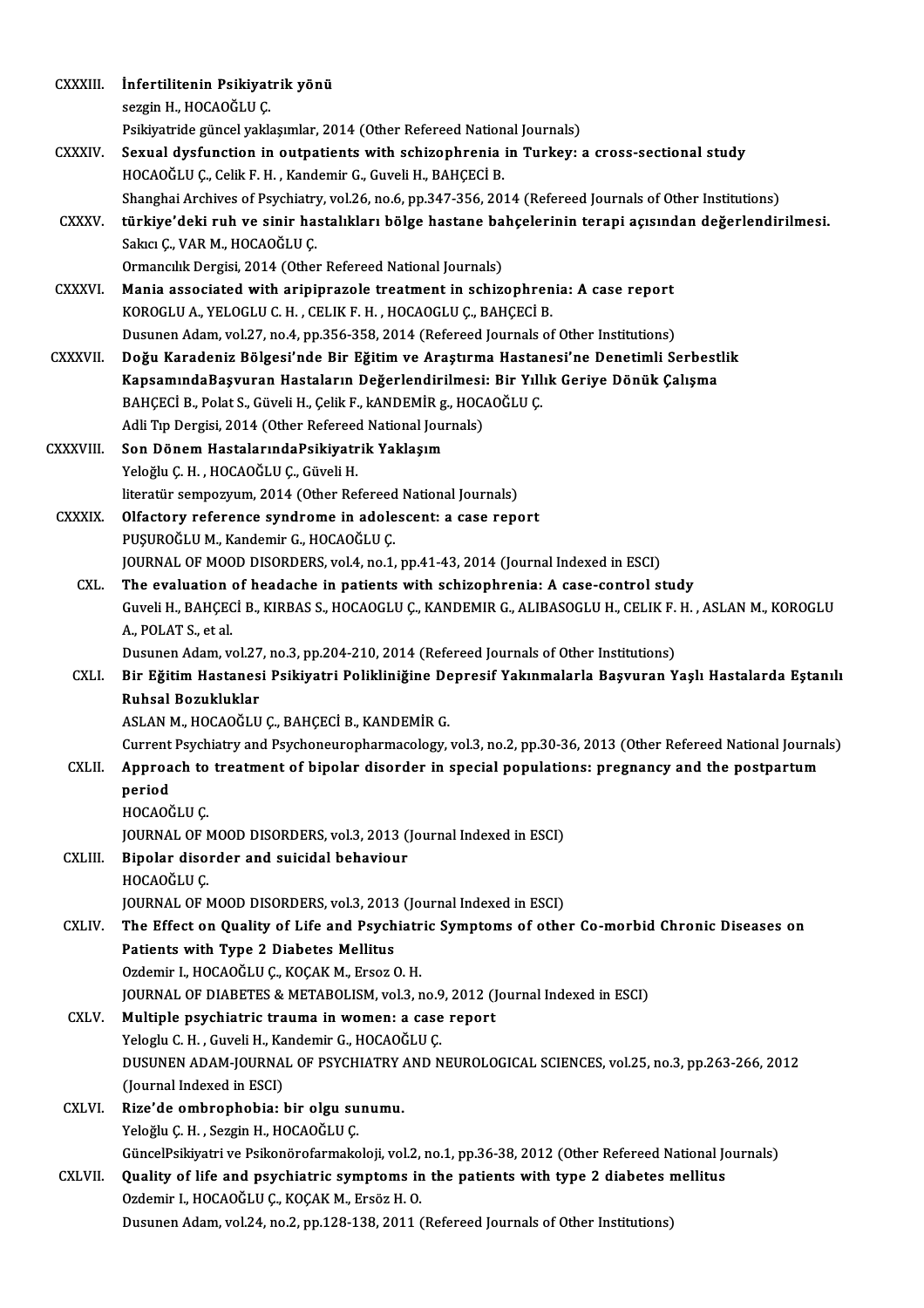| CXLVIII.     | An evaluation of cases with delirium in a training hospital                                                  |
|--------------|--------------------------------------------------------------------------------------------------------------|
|              | Aslan M., Koroglu A., Celik F. H., HOCAOĞLU Ç.                                                               |
|              | Dusunen Adam, vol.24, no.2, pp.121-127, 2011 (Refereed Journals of Other Institutions)                       |
| <b>CXLIX</b> | Bir Eğitim Hastanesinde Psikiyatri Konsültasyon Hizmetlerinin Değerlendirilmesi                              |
|              | köroğlu A., Çelik F. G. H., aslan m., HOCAOĞLU Ç.                                                            |
|              | KLINIK PSIKIYATRI DERGISI-TURKISH JOURNAL OF CLINICAL PSYCHIATRY, 2011 (Refereed Journals of Other           |
|              | Institutions)                                                                                                |
| CL.          | Temporal Lob Epilepsisi ve İki Uçlu Bozukluk: Bir Olgu Sunumu                                                |
|              | BAHÇECİ B., KOROGLU A., GUVELİ H., HOCAOGLU C., ASLAN M. G., GUNDOGDU Ö. L.                                  |
|              | JOURNAL OF MOOD DISORDERS, vol.1, pp.162-5, 2011 (Refereed Journals of Other Institutions)                   |
| CLI.         | Tip 2 Diyabetes MellitusluHastalarda Yaşam Kalitesi veRuhsal Belirtiler                                      |
|              | özdemir i., HOCAOĞLU Ç., KOÇAK M., ERSÖZ H. ö.                                                               |
|              | Dusunen Adam-Journal of Psychiatry and Neurological Sciences, 2011 (Refereed Journals of Other Institutions) |
| CLII.        | Quality of life in adult patients with acne vulgaris before and after treatment                              |
|              | Akyazı H., Baltacı D., Alpay k., HOCAOĞLU Ç.                                                                 |
|              | Dicle Tıp Dergisi, 2011 (Other Refereed National Journals)                                                   |
| CLIII.       | Temporal lobe epilepsy and bipolar disorder: a case report                                                   |
|              | Bahceci B., Koroglu A., Guveli H., HOCAOĞLU Ç., Aslan M., Gundogdu O. L.                                     |
|              | JOURNAL OF MOOD DISORDERS, vol.1, no.4, pp.162-165, 2011 (Journal Indexed in ESCI)                           |
| CLIV.        | Family functioning, parental anxiety and coping skills in children with epilepsy Epi-lepsi- tanisi           |
|              | konan çocuklarin âi le i şlevleri , anne-babalarındaki  kaygi ve başa çikma tutumları                        |
|              | Fazlioğlu K., HOCAOĞLU Ç., Sönmez F. M., CANSU A.                                                            |
|              | Yeni Symposium, vol.48, no.3, pp.198-206, 2010 (Refereed Journals of Other Institutions)                     |
| CLV.         | Complications of thyroid surgery and psychiatry: A case report Tiroid cerrahisi komplikasyonlari ve          |
|              | psikiyatri                                                                                                   |
|              | HOCAOĞLU Ç                                                                                                   |
|              | Goztepe Tip Dergisi, vol.25, no.1, pp.40-42, 2010 (Refereed Journals of Other Institutions)                  |
| CLVI.        | Impact of Childhood Epilepsyon the Family                                                                    |
|              | fazlıoğlu K., HOCAOĞLU Ç., SÖNMEZ F. M.                                                                      |
|              | PSİKİYATRİDE GÜNCEL YAKLAŞIMLARCURRENT APPROACHES IN PSYCHIATRY, 2010 (Refereed Journals of Other            |
|              | Institutions)                                                                                                |
| CLVII.       | Epilepsi tanısı konan çocuklarda aile işlevleri, anne-baba kaygı düzeyi, ve başa çıkma tutumları             |
|              | Fazlıoğlu K., HOCAOĞLU Ç., SÖNMEZ F. M., CANSU A.                                                            |
|              | Yeni sempozyum, 2010 (Other Refereed National Journals)                                                      |
| CLVIII.      | Clozapine-induced rabbit syndrome: A case report                                                             |
|              | HOCAOĞLU Ç.                                                                                                  |
|              | Mental Illness, vol.1, no.1, pp.1-3, 2009 (Refereed Journals of Other Institutions)                          |
| CLIX.        | Type 2 diabetes mellitus and quality of life: A review Tip 2 diabetes mellitus ve yaşam kalitesi: Bir        |
|              | gözden geçirme                                                                                               |
|              | Özdemir I., Hocaoğlu Ç.                                                                                      |
|              | Goztepe Tip Dergisi, vol.24, no.2, pp.73-78, 2009 (Refereed Journals of Other Institutions)                  |
| CLX.         | Eating Disorders and Family Structure: A Review                                                              |
|              | Toker D. E., HOCAOĞLU C.                                                                                     |
|              | DUSUNEN ADAM-JOURNAL OF PSYCHIATRY AND NEUROLOGICAL SCIENCES, vol.22, no.1-4, pp.36-42, 2009                 |
|              | (Journal Indexed in ESCI)                                                                                    |
| <b>CLXI</b>  | Suicidal ideadion in patients who are being treated in a psychiatry hospital: Relation between               |
|              | positive and negative symptoms, depression, and hapelessness Bir psikiyatri hastânesinde tedavi              |
|              | gören şizofrenik hastalarda intihar düşüncesi: Pozitif ve negatif belirtiler, depresyon ve umutsuzluk        |
|              | ile ilişkisi                                                                                                 |
|              | Hocaoğlu Ç., Tekin Z.                                                                                        |
|              | Yeni Symposium, vol.45, no.4, pp.180-188, 2007 (Refereed Journals of Other Institutions)                     |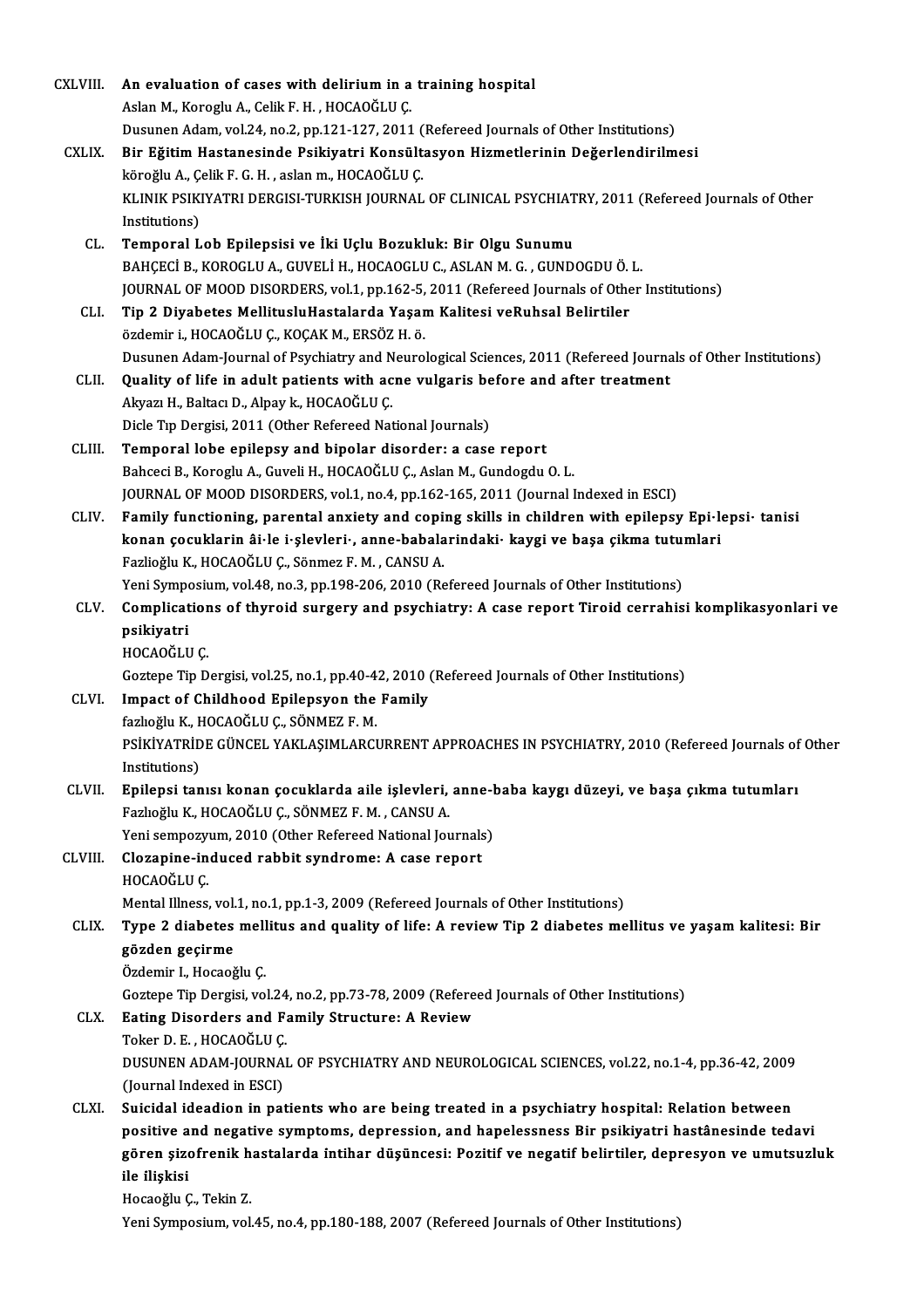| <b>CLXII</b>    | THE INFLUENCE OF BREAST CANCER TO FAMILY RELATIONSHIPS: A CASE REPORT                                                                                   |
|-----------------|---------------------------------------------------------------------------------------------------------------------------------------------------------|
|                 | HOCAOĞLU Ç., Kandemir G., Civil F.                                                                                                                      |
|                 | JOURNAL OF BREAST HEALTH, vol.3, no.3, pp.163-165, 2007 (Journal Indexed in ESCI)                                                                       |
| CLXIII.         | What is Mastalgia?                                                                                                                                      |
|                 | HOCAOĞLU Ç.                                                                                                                                             |
|                 | JOURNAL OF BREAST HEALTH, vol.3, no.2, pp.49-52, 2007 (Journal Indexed in ESCI)                                                                         |
| CLXIV.          | The life story of five years in a pospital Hastanede geçen beş yilhk bir yaşam öyküsü                                                                   |
|                 | Hocaoğlu Ç                                                                                                                                              |
|                 | Goztepe Tip Dergisi, vol.22, no.1, pp.46-48, 2007 (Refereed Journals of Other Institutions)                                                             |
| <b>CLXV</b>     | Psychiatric comorbidity in patients with chest pain without cardiac etiology                                                                            |
|                 | YAZICI GÜLEÇ M., HOCAOĞLU Ç., Durmuş İ.                                                                                                                 |
|                 | KLINIK PSIKIYATRI DERGISI-TURKISH JOURNAL OF CLINICAL PSYCHIATRY, 2007 (Refereed Journals of Other                                                      |
|                 | Institutions)                                                                                                                                           |
| CLXVI.          | Cancerous patient's suicide attempt Kanserli hastalarda intihar girişimi                                                                                |
|                 | Hocaoğlu Ç                                                                                                                                              |
|                 | Goztepe Tip Dergisi, vol.21, no.3, pp.158-160, 2006 (Refereed Journals of Other Institutions)                                                           |
| <b>CLXVII</b>   | Postpartum psychiatric disorders Postpartum psikiyatrik bozukluklar                                                                                     |
|                 | Ayvaz S., Hocaoğlu Ç., Ak I.                                                                                                                            |
|                 | Jinekoloji ve Obstetrik Dergisi, vol.20, no.3, pp.131-141, 2006 (Refereed Journals of Other Institutions)                                               |
| <b>CLXVIII.</b> | The leves of depression and anxiete in a group of inpatients at a training hospital Bir eğitim                                                          |
|                 | hastanesinde yatarak tedavi gören bir grup hastada depresyon ve anksiyete düzeyleri                                                                     |
|                 | Hocaoğlu Ç., Kandemir G., Civil F., Kaya A.                                                                                                             |
|                 | Goztepe Tip Dergisi, vol.20, no.2, pp.91-94, 2005 (Refereed Journals of Other Institutions)                                                             |
| <b>CLXIX</b>    | Use of serotonin reuptake inhibitors in pregnancy: Reproty three cases Gebelikte serotonin geriakim                                                     |
|                 | inhibitörü kullanimi: Üç olgunun sunumu                                                                                                                 |
|                 | Hocaoğlu Ç., Civil F., Kandemir G.                                                                                                                      |
|                 | Jinekoloji ve Obstetrik Dergisi, vol.19, no.2, pp.123-125, 2005 (Refereed Journals of Other Institutions)                                               |
| <b>CLXX</b>     | Evaluation of the results of a psychiatric consultation at a training hospital Bir eğitim hastanesinde                                                  |
|                 | psikiyatri konsültasyonu sonuçlarinin değerlendirilmesi                                                                                                 |
|                 | Hocaoğlu Ç., Kaya A., Aksu G., Ayvaz S., Kandemir G., Özkorumak E.<br>SENDROM, vol.17, no.4, pp.101-104, 2005 (Refereed Journals of Other Institutions) |
| <b>CLXXI</b>    | Double suicides attempts: Case report İkili intihar girişimi                                                                                            |
|                 | Hocaoğlu Ç                                                                                                                                              |
|                 | SENDROM, vol.17, no.2, pp.99-102, 2005 (Refereed Journals of Other Institutions)                                                                        |
| <b>CLXXII.</b>  | Etiology of demantia Demans etyolojileri                                                                                                                |
|                 | Aytürk Z., Tuncer E., Hocaoğlu Ç., Sarikaya S.                                                                                                          |
|                 | SENDROM, vol.16, no.4, pp.24-31, 2004 (Refereed Journals of Other Institutions)                                                                         |
| <b>CLXXIII.</b> | Substance use and dependence Madde kullanimi ve bağimlilik                                                                                              |
|                 | Hocaoğlu Ç                                                                                                                                              |
|                 | SENDROM, vol.16, no.3, pp.77-83, 2004 (Refereed Journals of Other Institutions)                                                                         |
| <b>CLXXIV</b>   | Mastalji Yakınmasıyla Radyolojik İncelemeyeAlınan Bir Grup Hastada Aleksitimi, Kaygı ve Depresyon                                                       |
|                 | DüzeylerininAraştırılması                                                                                                                               |
|                 | aksu g., HOCAOĞLU Ç.                                                                                                                                    |
|                 | Klinik Psikiyatri Dergisi, 2004 (Other Refereed National Journals)                                                                                      |
| <b>CLXXV</b>    | Tic disorders Tik bozukluklari                                                                                                                          |
|                 | Hocaoğlu Ç                                                                                                                                              |
|                 | SENDROM, vol.15, no.11, pp.18-27, 2003 (Refereed Journals of Other Institutions)                                                                        |
| <b>CLXXVI</b>   | Cancer and depression Kanser ve depresyon                                                                                                               |
|                 | Hocaoğlu Ç                                                                                                                                              |
|                 | SENDROM, vol.15, no.9, pp.93-100, 2003 (Refereed Journals of Other Institutions)                                                                        |
| CLXXVII.        | A comparative study on the mental states of foreign and Turkish students Yabanci uyruklu                                                                |
|                 |                                                                                                                                                         |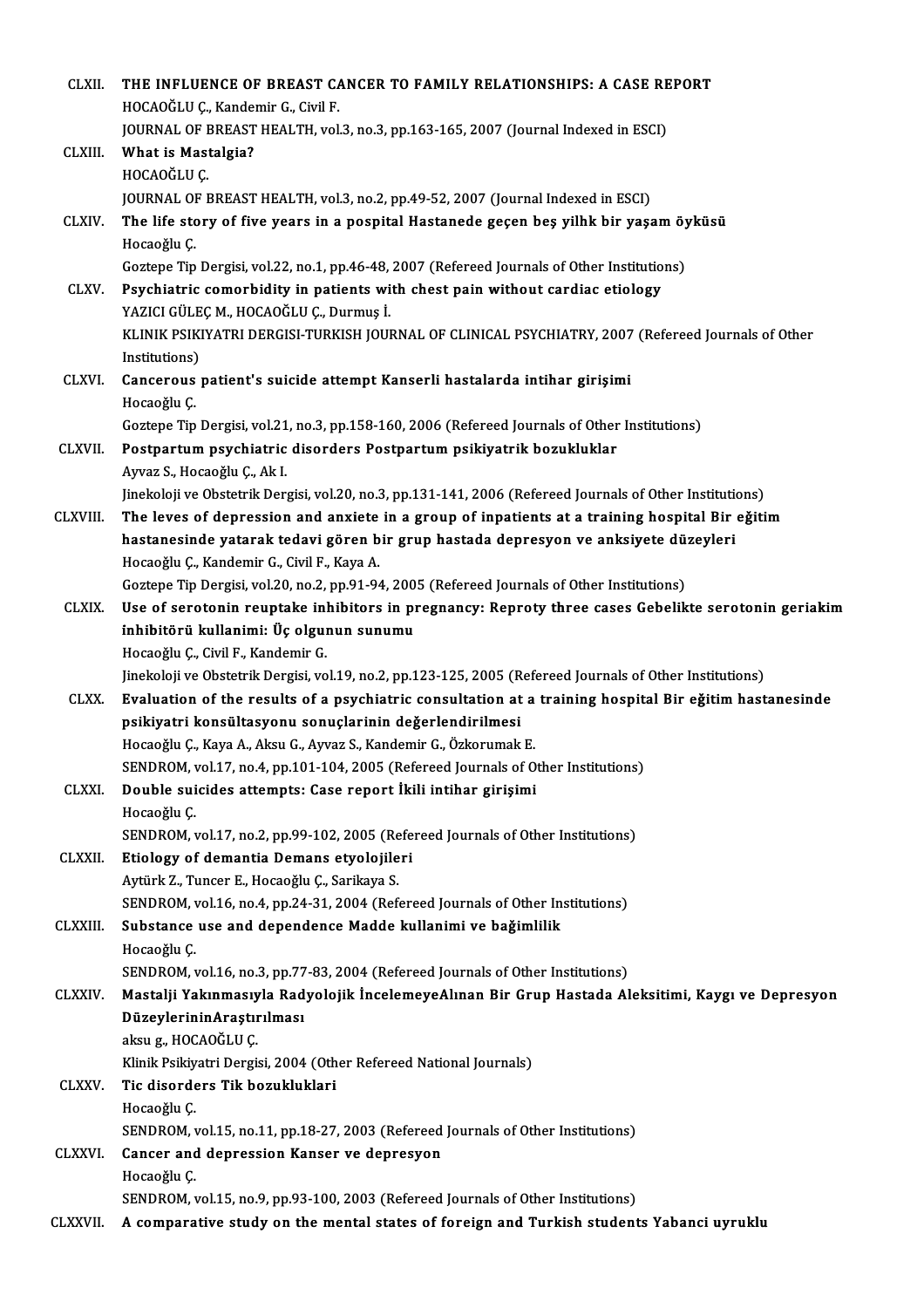|                 | öğrenciler ile yurt içi göçle gelen öğrencilerin ruhsal durumlari                                    |
|-----------------|------------------------------------------------------------------------------------------------------|
|                 | Hocaoğlu Ç., KANDİL S., Kaya A., Aktepe E., Ak I.                                                    |
|                 | SENDROM, vol.15, no.5, pp.94-98, 2003 (Refereed Journals of Other Institutions)                      |
| <b>CLXXVIII</b> | A life story after cervical trauma Servikal travma sonrasi değişen bir yaşam öyküsü                  |
|                 | Hocaoğlu Ç., Kalelioğlu Ü., Ayvaz S., Kaya A.                                                        |
|                 | SENDROM, vol.14, no.10, pp.68-76, 2002 (Refereed Journals of Other Institutions)                     |
| <b>CLXXIX</b>   | An adolescent and a different substance abuse: Case report Bir ergen ve farkli bir madde bağimliliği |
|                 | Hocaoğlu Ç., KANDİL S.                                                                               |
|                 | SENDROM, vol.14, no.9, pp.58-63, 2002 (Refereed Journals of Other Institutions)                      |
| <b>CLXXX</b>    | Son Dört Yılda K.T.Ü. Tıp Çocuk Psikiyatrisine Başvuran Adli Olguların Değerlendirilmesi.            |
|                 | KANDİL S., HOCAOĞLU Ç.                                                                               |
|                 | Klinik Adli Tıp Dergisi, 2002 (Other Refereed National Journals)                                     |
| <b>CLXXXI</b>   | Paranoid semptomlar ve sendromlar                                                                    |
|                 | HOCAOĞLU C                                                                                           |
|                 | Psikiyatri dünyası, 2001 (Other Refereed National Journals)                                          |
| <b>CLXXXII</b>  | Çıraklık eğitim merkezi öğrencileri ile orta öğrenim öğrencilerinin ruhsal durumları üzerine         |
|                 | karşılaştırmalı bir çalışma                                                                          |
|                 | HOCAOĞLU Ç., KANDİL S., BİLİCİ M.                                                                    |
|                 | İbni sina Tıp Dergisi, 2001 (Other Refereed National Journals)                                       |
| <b>CLXXXIII</b> | An earthquake and three cases' history Bir deprem ve üç yaşam öyküsü                                 |
|                 | Hocaoğlu Ç., Güleç H., Aksu G., KAYA A.                                                              |
|                 | SENDROM, vol.13, no.7, pp.99-104, 2001 (Refereed Journals of Other Institutions)                     |
|                 | <b>Books &amp; Book Chapters</b>                                                                     |

| <b>Books &amp; Book Chapters</b> |                                                                                                                |
|----------------------------------|----------------------------------------------------------------------------------------------------------------|
| П.                               | <b>Anxiety Disorders - The New Achievements</b>                                                                |
|                                  | V. Kalinin V. (Editor), Hocaoğlu C. (Editor), Mohamed S. (Editor)                                              |
|                                  | IntechOpen, London, 2021                                                                                       |
| Н.                               | What is Capgras Syndrome? Diagnosis and Treatment Approach                                                     |
|                                  | $V_{\alpha\alpha}$ $\Lambda$ $\Gamma$ $\Gamma$ $\Gamma$ $\alpha$ $\alpha$ $\alpha$ $\lambda$ $\alpha$ $\alpha$ |

IntechOpen, London, 2<br>What is Capgras Syl<br>Koç A. E. , Hocaoğlu Ç.<br>in: Anviety Disordore What is Capgras Syndrome? Diagnosis and Treatment Approach<br>Koç A. E. , Hocaoğlu Ç.<br>in: Anxiety Disorders - The New Achievements, Vladimir V. Kalinin,Cicek Hocaoglu,Shafizan Mohamed, Editor,<br>InterbOpen, Lenden, np.119,139,2 Koç A. E. , Hocaoğlu Ç.<br>in: Anxiety Disorders - The New Achieve<br>IntechOpen, London, pp.119-138, 2021<br>The Impest of COVID 19 Pandemia IntechOpen, London, pp.119-138, 2021<br>III. The Impact of COVID-19 Pandemic on Suicidal Behavior

# Hocaoğlu Ç

The Impact of COVID-19 Pandemic on Suicidal Behavior<br>Hocaoğlu Ç.<br>in: Anxiety, Uncertainty, and Resilience During the Pandemic Period - Anthropological and Psychological<br>Perspectives, Eabio Cabrielli, Editor, IntechOpen, Lo Hocaoğlu Ç.<br>in: Anxiety, Uncertainty, and Resilience During the Pandemic Period - Ant<br>Perspectives, Fabio Gabrielli, Editor, IntechOpen,, London, pp.1-17, 2021<br>What is Congres Syndrome? Diagnosis and Treatment Annreach in: Anxiety, Uncertainty, and Resilience During the Pandemic Period - Ant<br>Perspectives, Fabio Gabrielli, Editor, IntechOpen,, London, pp.1-17, 2021<br>IV. What is Capgras Syndrome? Diagnosis and Treatment Approach<br>KOCA E HOCA

Perspectives, Fabio Gabrielli, Editor, IntechOpen,, London, pp.1-17, 2021<br>IV. What is Capgras Syndrome? Diagnosis and Treatment Approach<br>KOÇ A. E., HOCAOĞLU Ç.

What is Capgras Syndrome? Diagnosis and Treatment Approach<br>KOÇ A. E. , HOCAOĞLU Ç.<br>in: Anxiety Disorders - The New Achievements, Kalinin V.Vladimir, Hocaoglu Çiçek, Mohamed Shafizan, Editor,<br>IntechOpen, Londrina, nn 119 12 KOÇ A. E. , HOCAOĞLU Ç.<br>in: Anxiety Disorders - The New Achieven<br>IntechOpen, Londrina, pp.119-134, 2021<br>Korku, anksiyata ile ilişkili boruklukl in: Anxiety Disorders - The New Achievements, Kalinin V.Vlad<br>IntechOpen, Londrina, pp.119-134, 2021<br>V. Korku-anksiyete ile ilişkili bozukluklar ve serebellum.<br>EPDOČAN A. HOCAOČIJI.C

IntechOpen, Londrina, pp.11<br>**Korku-anksiyete ile ilişki**<br>ERDOĞAN A., HOCAOĞLU Ç.<br>in: Nöropsikiyetrik Asıdan S Korku-anksiyete ile ilişkili bozukluklar ve serebellum.<br>ERDOĞAN A., HOCAOĞLU Ç.<br>in: Nöropsikiyatrik Açıdan Serebellum, Coşar B, Editor, Türkiye Klinikleri Yayınevi, pp.55-61, 2021<br>Boğumlılıkta İntibar ERDOĞAN A., HOCAOĞLU Ç.<br>in: Nöropsikiyatrik Açıdan S.<br>VI. Bağımlılıkta İntihar<br>KÖROĞLU A., HOCAOĞLU Ç.

# in: Nöropsikiyatrik Açıdan S<br><mark>Bağımlılıkta İntihar</mark><br>KÖROĞLU A., HOCAOĞLU Ç.<br>in: Bağımlılık tan ve tedavi

in: Bağımlılık tanı ve tedavi temel Kitabı, Dilbaz Nesrin, Göğcegöz Işıl, Noyan Onur, Kızılkurt Karakurt Özlem, Editor, Ankara Nobel Tıp Kitabevleri, pp.651-666, 2021

## VII. Esrar Kullanım Bozukluğu

ERDOĞAN A., HOCAOĞLU Ç.

in: Bağımlılık tanı ve tedavi temel kitabı, Dilbaz Nesrin, Göğcegöz Işıl, Noyan Onur, Kızılkurt Karakurt Özlem, Editor,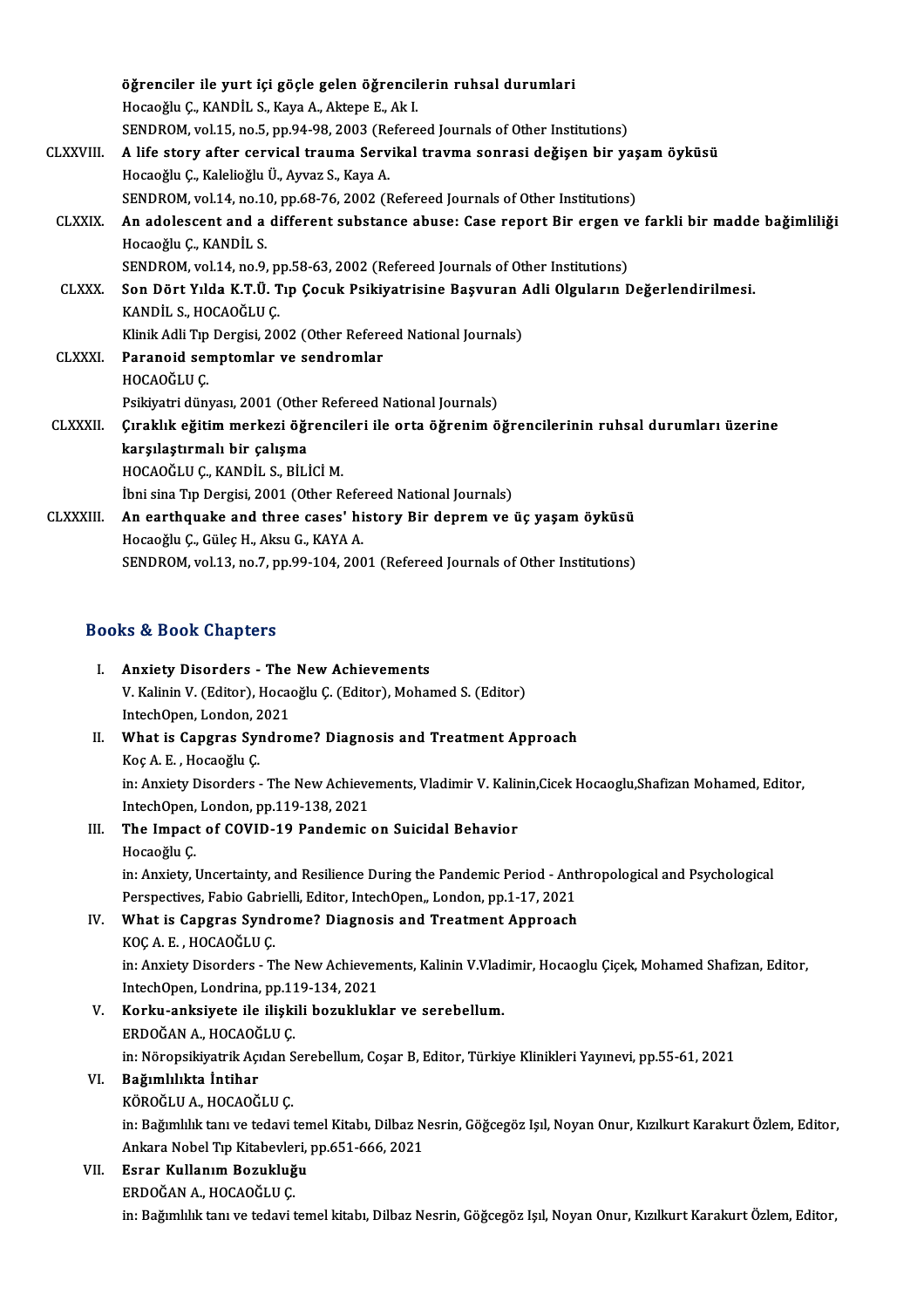Ankara Nobel Tıp Kitabevleri, pp.126-145, 2021<br>What is Congres Sundroma? Diagnosis and

# VIII. What is Capgras Syndrome? Diagnosis and Treatment Approach<br>KOC A. E., HOCAOGLU C. Ankara Nobel Tıp Kitabe<br>What is Capgras Synd<br>KOÇ A. E. , HOCAOĞLU Ç.<br>in: Anviety Disorders

What is Capgras Syndrome? Diagnosis and Treatment Approach<br>KOÇ A. E. , HOCAOĞLU Ç.<br>in: Anxiety Disorders - The New Achievements, Kalinin V.Vladimir, Hocaoglu Çiçek, Mohamed Shafizan, Editor,<br>IntechOpen, Londrine, nn 110 12 KOÇ A. E. , HOCAOĞLU Ç.<br>in: Anxiety Disorders - The New Achieven<br>IntechOpen, Londrina, pp.119-134, 2021<br>COVID 19 ve İntibar IntechOpen, Londrina, pp.119-134, 2021

## IX. COVID-19 ve İntihar<br>HOCAOĞLU Ç., ERDOĞAN A.

in: COVID-19 ve Psikiyatri, Behçet Çosar, Editor, Türkiye Klinikleri Yayınevi, Ankara, pp.35-42, 2020

### X. Özkıyım

### HOCAOĞLU<sub>C</sub>

**Özkıyım**<br>HOCAOĞLU Ç.<br>in: Konsültasyon Liyezon Psikiyatrisi, Hayriye Elbi,Can Cimilli, Çağatay Karşıdağ, Gülfizar Sözeri-Varma, Editor,<br>Türkiye Psikiyatri Derneği Yayınları, Ankara, np.193,131,2019 HOCAOĞLU Ç.<br>in: Konsültasyon Liyezon Psikiyatrisi, Hayriye Elbi,Can Cimilli, Ç.<br>Türkiye Psikiyatri Derneği Yayınları, Ankara, pp.103-121, 2019<br>Açil Serviste Hasta Değerlendirme in: Konsültasyon Liyezon Psikiyatrisi, H.<br>Türkiye Psikiyatri Derneği Yayınları, An<br>XI. Acil Serviste Hasta Değerlendirme Türkiye Psikiy<br>Acil Ser<mark>viste</mark><br>HOCAOĞLU Ç.<br>in:*V*onsültesy

Acil Serviste Hasta Değerlendirme<br>HOCAOĞLU Ç.<br>in: Konsültasyon Liyezon Psikiyatrisi, Hayriye Elbi,Can Cimilli, Çağatay Karşıdağ, Gülfizar Sözeri-Varma, Editor,<br>Türkiye Psikiyatri Derneği Yayınları, Ankara, np.94,102,2019 HOCAOĞLU Ç.<br>in: Konsültasyon Liyezon Psikiyatrisi, Hayriye Elbi,Can Cimilli, (<br>Türkiye Psikiyatri Derneği Yayınları, Ankara, pp.94-102, 2019<br>Conel Tibbi Durumlarda İntiber Türkiye Psikiyatri Derneği Yayınları, Ankara, pp.94-102, 2019

## XII. Genel Tıbbi Durumlarda İntihar<br>HOCAOĞLU C.

Genel Tıbbi Durumlarda İntihar<br>HOCAOĞLU Ç.<br>in: İntiharı Analama ve Müdahale, Halise Devrimci Özgüven, Mustafa Sercan, Editor, Türkiye Psikiyatri Derneği<br>Yayınları, Ankara, np.221,248,2019 HOCAOĞLU Ç.<br>in: İntiharı Analama ve Müdahale, Ha<br>Yayınları, Ankara, pp.331-348, 2019<br>The Bayshososial, Aspest of Infor Yayınları, Ankara, pp.331-348, 2019

## XIII. The Psychosocial Aspect of Infertility<br>HOCAOĞLU C.

The Psychosocial Aspect of Infertility<br>HOCAOĞLU Ç.<br>in: Infertility, Assisted Reproductive Technologies and Hormone Assays, Dhastagir Sultan Sheriff, Editor,<br>Intechapen, Zagreb, np.1.14, 2019 HOCAOĞLU Ç.<br>in: Infertility, Assisted Reproductive<br>Intechopen, Zagreb, pp.1-14, 2019<br>DSM 5'in Veni Tapıları in: Infertility, Assisted Rep<br>Intechopen, Zagreb, pp.1-<br>XIV. DSM-5'in Yeni Tanıları<br>HOCAQČI ILC Intechopen, Zagreb, pp.1-14, 2019<br>DSM-5'in Yeni Tanıları<br>HOCAOĞLU Ç.<br>Türkive Klinikleri. 2018

DSM-5'in Yeni Tanılar<br>HOCAOĞLU Ç.<br>Türkiye Klinikleri, 2018<br>DSM E'in Yoni Tanılar

### XV. DSM-5'in Yeni Tanıları

HOCAOĞLUÇ.

DSM-5'in Yeni Tanıları<br>HOCAOĞLU Ç.<br>in: DSM-5'in Yeni Tanıları, Prof. Dr. Çiçek Hocaoğlu, Editor, Türkiye Türkiye Klinikleri Yayınevi, Ankara, pp.1-87,<br>2018 HOCA<br>in: DS<br>2018<br>Deri N XVI. Deri Yolma Bozukluğu

Salihoğlu G., HOCAOĞLU Ç.

Deri Yolma Bozukluğu<br>Salihoğlu G., HOCAOĞLU Ç.<br>in: DSM-5'in Yeni Tanıları, Prof. Dr. Çiçek Hocaoğlu, Editor, Türkiye Türkiye Klinikleri Yayınevi, Ankara, pp.34-41, Saliho<br>in: DS<br>2018<br>Viker in: DSM-5'in Yeni Tanıları, Prof. Dr. Çiçek Hocaoğlu, Ed<br>2018<br>XVII. Yıkıcı Duygudurum Düzenleyememe Bozukluğu<br><sup>Vocar M.</sup> HOCAOĞLU.C

# 2018<br>XVII. Yıkıcı Duygudurum Düzenleyememe Bozukluğu<br>Kaçar M., HOCAOĞLU Ç.

Yıkıcı Duygudurum Düzenleyememe Bozukluğu<br>Kaçar M., HOCAOĞLU Ç.<br>in: DSM-5'İN Yeni Tanıları, Prof. Dr. Çiçek Hocaoğlu, Editor, Türkiye Türkiye Klinikleri Yayınevi, Ankara, pp.7-12,<br>2018 Kaçar<br>in: DS<br>2018<br>DSM in: DSM-5'İN Yeni Tanıları, Prof. Dr. Çiçek Hocaoğlu, Editor, Türkiye Türkiye Klinikleri Yayınevi, Ankara, pp.7-<br>2018<br>XVIII. DSM-5?e Giremeyen Tanılar (Kompulsif Satın Alma, Misophonia, Facebook Kıskançlığı, Pagofaji,<br>Siha

# 2018<br>DSM-5?e Giremeyen Tanılar (Kompulsif Satın Alm<br>Siberkondria, İnternet Bağımlılığı).<br>Gencer A. G., Karadere M. E., OKUMUS B., HOCAOĞLU C. XVIII. DSM-5?e Giremeyen Tanılar (Kompulsif Satın Alma, Misophonia, Facebook Kıskançlığı, Pagofaji,

Siberkondria, İnternet Bağımlılığı).<br>Gençer A. G. , Karadere M. E. , OKUMUŞ B., HOCAOĞLU Ç.<br>in: DSM-5'in Yeni Tanıları, Prof. Dr. Çiçek Hocaoğlu, Editor, Türkiye Klinikleri Yayınevi, Ankara, pp.87-96, 2018<br>Biniktinisilik B

# Gençer A. G. , Karadere M. I<br>in: DSM-5'in Yeni Tanıları, I<br>XIX. Biriktiricilik Bozukluğu<br>Boltagağlu M. HOCAQĞLU

in: DSM-5'in Yeni Tanıları, Pre<br>Biriktiricilik Bozukluğu<br>Baltacıoğlu M., HOCAOĞLU Ç.<br>in: DSM E'in Yoni Tanıları, Pr Biriktiricilik Bozukluğu<br>Baltacıoğlu M., HOCAOĞLU Ç.<br>in: DSM-5'in Yeni Tanıları, Prof. Dr. Çiçek Hocaoğlu, Editor, Türkiye Türkiye Klinikleri Yayınevi, Ankara, pp.25-33,<br>2018 Baltacioğlu M, HOCAOĞLU Ç. in: DSM-5'in Yeni Tanıları, Prof.<br>2018<br>XX. Huzursuz Bacak Sendromu<br>KARATAS K.S. HOCAQČIJI.C

# 2018<br>Huzursuz Bacak Sendromu<br>KARATAŞ K. S. , HOCAOĞLU Ç.<br>in: DSM E'in Yoni Tanıları, Pro

KARATAŞ K. S. , HOCAOĞLU Ç.<br>in: DSM-5'in Yeni Tanıları, Prof. Dr. Çiçek Hocaoğlu, Editor, Türkiye Klinikleri Yayınevi, Ankara, pp.65-73, 2018

### XXI. Premenstrüel Disforik Bozukluk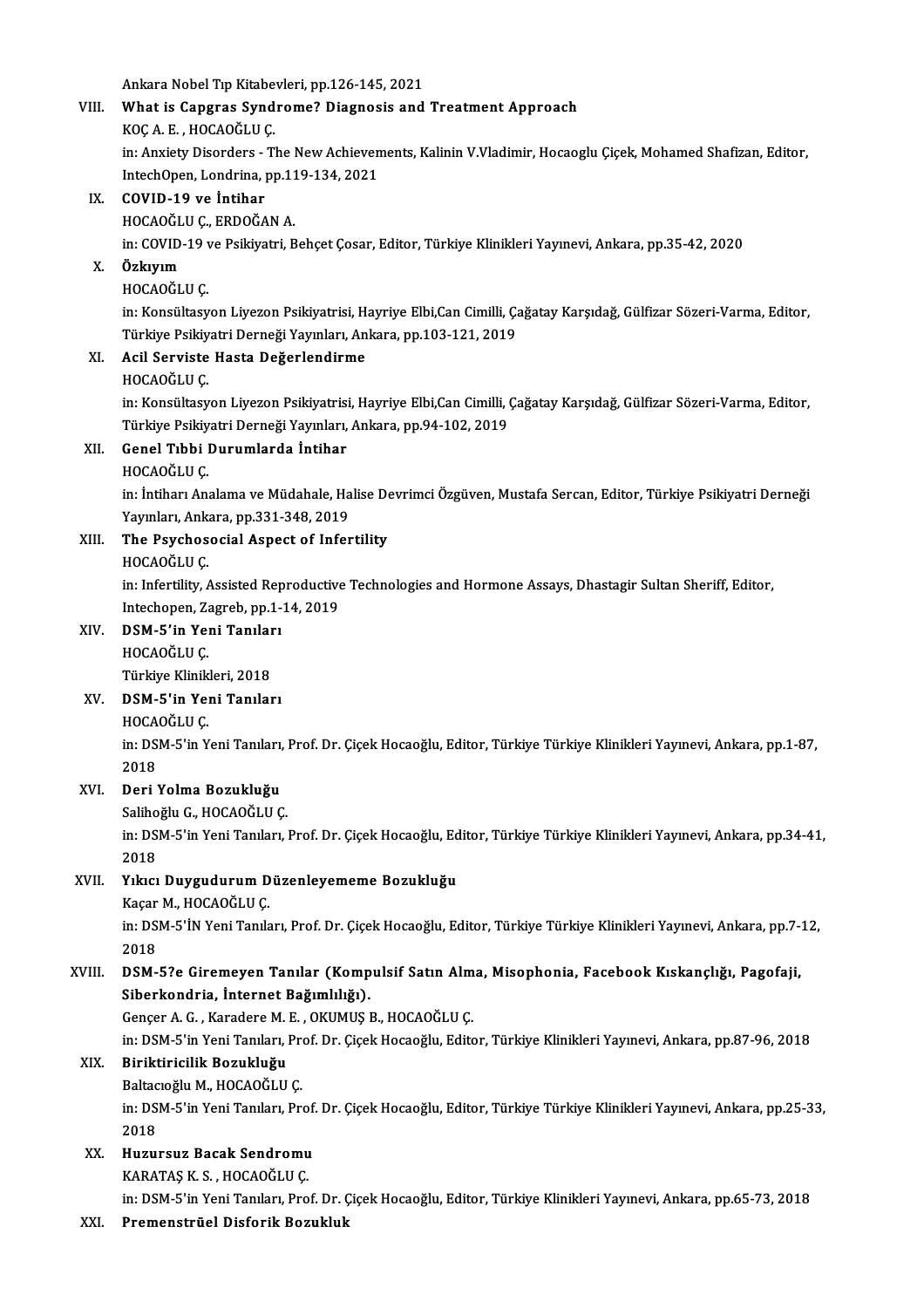Helvacı Çelik F. G., HOCAOĞLU Ç. Helvacı Çelik F. G. , HOCAOĞLU Ç.<br>in: DSM-5'in Yeni Tanıları, Prof. Dr. Çiçek Hocaoğlu, Editor, Türkiye Klinikleri Yayınevi, Ankara, pp.13-24, 2018<br>Tılununsasına Yeme Berukluğu Helvacı Çelik F. G. , HOCAOĞLU Ç.<br>in: DSM-5'in Yeni Tanıları, Prof. Dr.<br>XXII. Tıkınırcasına Yeme Bozukluğu.<br>Pelst S. HOCAOĞLU C in: DSM-5'in Yeni Tanıl<br><mark>Tıkınırcasına Yeme</mark><br>Polat S., HOCAOĞLU Ç.<br>in: DSM E'in Yoni Tanıl Tıkınırcasına Yeme Bozukluğu.<br>Polat S., HOCAOĞLU Ç.<br>in: DSM-5'in Yeni Tanıları, Prof. Dr. Çiçek Hocaoğlu, Editor, Türkiye Klinikleri Yayınevi, Ankara, pp.46-52, 2018<br>Treatment and Diagnesis of Psychogenis Nonenilantis Seig Polat S., HOCAOĞLU Ç.<br>in: DSM-5'in Yeni Tanıları, Prof. Dr. Çiçek Hocaoğlu, Editor, Türkiye Klini<br>XXIII. Treatment and Diagnosis of Psychogenic Nonepileptic Seizures<br>HOCAOĞLU C in: DSM-5'in Y<br><mark>Treatment a</mark><br>HOCAOĞLU Ç.<br>in: Saizures, H Treatment and Diagnosis of Psychogenic Nonepileptic Seizures<br>HOCAOĞLU Ç.<br>in: Seizures, Humberto Foyaca Sibat, Editor, Intechopen, Rijeka, pp.137-151, 2018 HOCAOĞLU Ç.<br>in: Seizures, Humberto Foyaca Sibat, Editor, Intechopen, Rijeka, pp.137-151, 2018<br>XXIV. DSM-5'e Giremeyen Tanılar (Kompulsif Satın Alma, Misophonia, Facebook Kıskançlığı, Pagofaji,<br>Siberkendria, İnternet Ba in: Seizures, Humberto Foyaca Sibat, Ed<br>DSM-5'e Giremeyen Tanılar (Komp<br>Siberkondria, İnternet Bağımlılığı)<br>Conser A.C., KARADEREM E. OKUMU DSM-5'e Giremeyen Tanılar (Kompulsif Satın Alma,<br>Siberkondria, İnternet Bağımlılığı)<br>Gençer A. G. , KARADERE M. E. , OKUMUŞ B., HOCAOĞLU Ç.<br>in: DSM 5'avin yoni tanıları Gisek Hosaoğlu, Editor Türkiy Siberkondria, İnternet Bağımlılığı)<br>Gençer A. G. , KARADERE M. E. , OKUMUŞ B., HOCAOĞLU Ç.<br>in: DSM-5'xxin yeni tanıları, Çiçek Hocaoğlu, Editor, Türkiye Klinikleri, Ankara, pp.87-96, 2018 Gençer A. G. , KARADERE M. E. , OKUMUŞ B., HOCAOĞLU Ç.<br>in: DSM-5'xxin yeni tanıları, Çiçek Hocaoğlu, Editor, Türkiye K<br>XXV. Eating Disorders with Comorbidity Anxiety Disorders<br>HOCAOĞLU C in: DSM-5'xxin<br><mark>Eating Disor</mark><br>HOCAOĞLU Ç.<br>in: Eating Diso Eating Disorders with Comorbidity Anxiety Disorders<br>HOCAOĞLU Ç.<br>in: Eating Disorders - A Paradigm of the Biopsychosocial Model of Illness, Ignacio Jauregui-Lobera, Editor, Intech,<br>Pijoka pp.222.267.2017 HOCAOĞLU Ç.<br>in: Eating Disorders - A Pa<br>Rijeka, pp.233-267, 2017<br>Maior Donressive Diso in: Eating Disorders - A Paradigm of the Bio<br>Rijeka, pp.233-267, 2017<br>XXVI. Major Depressive Disorder: A review Rijeka, pp.233-267, 2017<br>Major Depressive Disord<br>Çelik F. G. H. , HOCAOĞLU Ç.<br>LAR LAMPERT Acedemis Bu Çelik F. G. H., HOCAOĞLU Ç.<br>LAP LAMBERT Academic Publishing,, 2016 Celik F. G. H. , HOCAOĞLU C.<br>LAP LAMBERT Academic Publishing,, 2016<br>XXVII. Anxiety Disorders and Suicide: Psychiatric Interventions<br>HOCAOĞLU C LAP LAMBERT<br>**Anxiety Diso<br>HOCAOĞLU Ç.**<br>in: A Erech Lo HOCAOĞLU Ç.<br>in: A Fresh Look at Anxiety Disorders, Federico Durbano,, Editor, Intechopen, Rijeka,, pp.101-129, 2015 XXVIII. Trikotillomani HOCAOĞLUÇ, Gelegen V., Keskin N. Trikotillomani<br>HOCAOĞLU Ç., Gelegen V., Keskin N.<br>in: Dürtüsellik ve dürtü kontrol Bozuklukları, Tamam L, Editor, Kaknüs, Ankara, pp.613-664, 2015<br>Childhood, Age Eniloney and Eamily. HOCAOĞLU Ç., Gelegen V., Keskin N.<br>in: Dürtüsellik ve dürtü kontrol Bozukluk<br>XXIX. Childhood Age Epilepsy and Family<br>HOCAOĞLU C. Köroğlu A in: Dürtüsellik ve dürtü ko<br><mark>Childhood Age Epileps</mark><br>HOCAOĞLU Ç., Köroğlu A.<br>in: Epilopsu in Children Childhood Age Epilepsy and Family<br>HOCAOĞLU Ç., Köroğlu A.<br>in: Epilepsy in Children - Clinical and Social Aspects, Zeljka Petelin Gadze, Editor, Intech, Rijeka,, pp.147-160, 2011 HOCAOĞLU Ç., Köroğlu A.<br>in: Epilepsy in Children - Clinical and Social As<br>XXX. Cardiac Diseases and Anxiety Disorders<br>HOCAOĞLU G. Valağlu G. H., Bolat S. in: Epilepsy in Children - Clinical and<br>Cardiac Diseases and Anxiety Di<br>HOCAOĞLUÇ., YeloğluÇ.H., Polat S. HOCAOĞLU Ç., Yeloğlu Ç. H. , Polat S.<br>in: Anxiety and Related Disorders, Ágnes Szirmai, Editor, Intech, Rijeka,, pp.139-150, 2011

# m: Anxiety and Related Disorders, Agnes Szirmal, Editor, Intecn, Kijeka,, pp<br>Refereed Congress / Symposium Publications in Proceedings

| Refereed Congress / Symposium Publications in Proceedings |                                                                                                         |  |
|-----------------------------------------------------------|---------------------------------------------------------------------------------------------------------|--|
| L                                                         | Pandemide görev yapan sağlık çalışanlarında "covid-somnia"                                              |  |
|                                                           | ÖZÇELİK N., KESKİN H.V., TELATAR T.G., ÖZYURT S., YILMAZ KARA B., GÜMÜŞ A., HOCAOĞLU Ç., ŞAHİN Ü.       |  |
|                                                           | Türk Toraks Derneği 24. Yıllık Ulusal Kongresi, Antalya, Turkey, 17 - 21 November 2021, pp.662          |  |
| Н.                                                        | Covid ve İntihar                                                                                        |  |
|                                                           | HOCAOĞLU Ç                                                                                              |  |
|                                                           | 6. Psikiyatri Zirvesi & 13. Anksiyete Kongresi, Antalya, Turkey, 04 November 2021                       |  |
| Ш.                                                        | İntiharın nörobiyolojisi                                                                                |  |
|                                                           | HOCAOĞLU Ç                                                                                              |  |
|                                                           | 6. Psikiyatri Zirvesi & 13. Anksiyete Kongresi, Antalya, Turkey, 04 November 2021                       |  |
| IV.                                                       | Yaşlılarda İntihar Önlenebilir mi?                                                                      |  |
|                                                           | HOCAOĞLU Ç                                                                                              |  |
|                                                           | 3. Uluslararası 21. Ulusal Halk Sağlığı Kongresi, 26 - 30 November 2019, pp.4-6                         |  |
| V.                                                        | Interferon alfa kullanımı ile ilişkili 'anoreksiya nervoza': bir olgu sunumu ve kısa bir gözden geçirme |  |
|                                                           | Sönmez D., Avcı İ. K., OKUMUŞ B., HOCAOĞLU Ç.                                                           |  |
|                                                           | 3. Uluslararası 21. Ulusal Halk Sağlığı KongresiAntalya, 25 - 30 November 2019, pp.78-79                |  |

VI. Bedene odaklı az bilinen yinelemeli davranış bozukluğu 'Sivilce sıkma:' Bir olgu sunumu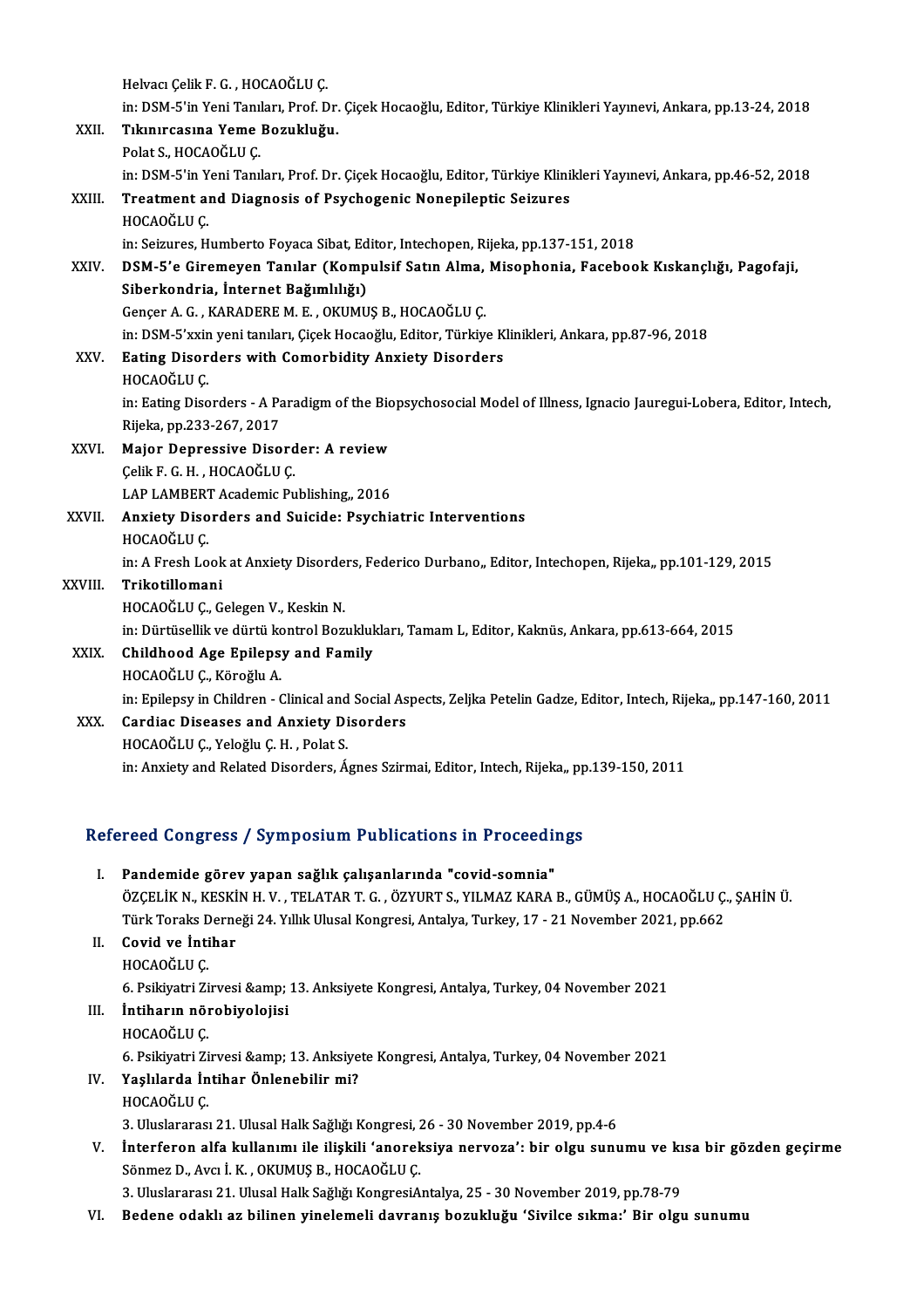Mahmudoğlu B., DİLEK N., HOCAOĞLU Ç.

Mahmudoğlu B., DİLEK N., HOCAOĞLU Ç.<br>13.Ulusal Alkol ve Madde Bağımlılığı Kongresi, Girne, Cyprus (Kktc), 28 November - 01 December 2019, pp.35-36<br>Az bilinen bin konu' Değum Konkusu': Bin elsu sunumu Mahmudoğlu B., DİLEK N., HOCAOĞLU Ç.<br>13.Ulusal Alkol ve Madde Bağımlılığı Kongresi, Girne, Cyprus (K<br>VII. Az bilinen bir konu' Doğum Korkusu': Bir olgu sunumu<br>Celak V. G., HOCAOĞLU C 13.Ulusal Alkol ve Madde l<br>Az bilinen bir konu' Do<br>Çolak V. G. , HOCAOĞLU Ç.<br>2. Huslanarası 21. Husal b Az bilinen bir konu' Doğum Korkusu': Bir olgu sunumu<br>Çolak V. G. , HOCAOĞLU Ç.<br>3. Uluslararası-21. Ulusal Halk Sağlığı Kongresi, Antalya, Turkey, 26 - 30 November 2019, pp.213-214<br>İnterferen Alfa Kullanımı senrası erteye s Çolak V. G. , HOCAOĞLU Ç.<br>3. Vluslararası-21. Vlusal Halk Sağlığı Kongresi, Antalya, Turkey, 26 - 30 November 2019, pp.213<br>13. VIII. İnterferon Alfa Kullanımı sonrası ortaya çıkan Anoreksiya Nervoza: Bir Olgu sunumu 3. Uluslararası-21. Ulusal Halk Sağlığı Kongresi, *1*<br>İnterferon Alfa Kullanımı sonrası ortaya ç.<br>Sönmez D., Avcı İ. K. , OKUMUŞ B., HOCAOĞLU Ç.<br><sup>2. Hluslararası 21. Ulusal Halk Sağlığı Kongresi (</sup> 3. Uluslararası-21. Ulusal Halk Sağlığı Kongresi (26-30 Kasım 2019 Antalya), Antalya, Turkey, 26 - 30 November<br>2019. pp.151-152 Sönmez D., Avcı İ. K., OKUMUŞ B., HOCAOĞLU Ç. 3. Uluslararası-21. Ulusal Halk Sağlığı Kongresi (2019, pp.151-152<br>IX. ' Uzamış Travmatik Yas': Bir Olgu sunumu<br>HOCAOĞLU C 2019, pp.151-<br>\* **Uzamış Tra**<br>HOCAOĞLU Ç.<br>EE Ulucal Psili 55.UlusalPsikiyatriKongresi, İstanbul,Turkey,23 -27October 2019,pp.49-50 X. Yas döneminde ortaya çıkan cenazemanisi: Bir olgu sunumu Sönmez D., OKUMUŞ B., HOCAOĞLUÇ. 55. Ulusal Psikiyatri Kongresi, İstanbul, Turkey, 23 - 27 October 2019, pp.53-54 Sönmez D., OKUMUŞ B., HOCAOĞLU Ç.<br>55. Ulusal Psikiyatri Kongresi, İstanbul, Turkey, 23 - 27 October 2019, pp.53-54<br>XI. Deri yolma Bozukluğu ve Eştanılı Ruhsal Bozukluklar : Bir olgu sunumu<br>Mahmudoğlu B. HOCAOĞLU C 55. Ulusal Psikiyatri Kongresi, İ<br>Deri yolma Bozukluğu ve E.<br>Mahmudoğlu B., HOCAOĞLU Ç.<br>EE Ulusal Psikiyatri Kongresi Deri yolma Bozukluğu ve Eştanılı Ruhsal Bozukluklar : Bir olgu sunum<br>Mahmudoğlu B., HOCAOĞLU Ç.<br>55. Ulusal Psikiyatri Kongresi, İstanbul, Turkey, 23 - 27 October 2019, pp.76-77<br>Sirofroni Tenul: Hostoda (Blisa Bolanisa), Bi Mahmudoğlu B., HOCAOĞLU Ç.<br>55. Ulusal Psikiyatri Kongresi, İstanbul, Turkey, 23 - 27 October 20<br>XII. 9izofreni Tanılı Hastada 'Plica Polonica': Bir Olgu Sunumu 55. Ulusal Psikiyatri Kongresi, İstanl<br>Şizofreni Tanılı Hastada 'Plica F<br>Sönmez D., DİLEK N., HOCAOĞLU Ç.<br>EE Hlusal Bsikiyatri Kongresi, İstanl Şizofreni Tanılı Hastada 'Plica Polonica': Bir Olgu Sunumu<br>Sönmez D., DİLEK N., HOCAOĞLU Ç.<br>55. Ulusal Psikiyatri Kongresi, İstanbul, Turkey, 23 - 27 October 2019, pp.33-34<br>7 Az Pilinon Bir konu 'Batalojik Gülma ve Ağlama' Sönmez D., DİLEK N., HOCAOĞLU Ç.<br>55. Ulusal Psikiyatri Kongresi, İstanbul, Turkey, 23 - 27 October 2019, pp.33-3<br>XIII. 7 Az Bilinen Bir konu 'Patolojik Gülme ve Ağlama': Bir olgu sunumu<br>Parak A. HOCAOĞLU C. 55. Ulusal Psikiyatri Kor<br>7 Az Bilinen Bir konu<br>Barak A., HOCAOĞLU Ç.<br>55. Ulusal Bsikiyatri Kor 7 Az Bilinen Bir konu 'Patolojik Gülme ve Ağlama': Bir olgu sunumu<br>Barak A., HOCAOĞLU Ç.<br>55. Ulusal Psikiyatri Kongresi, İstanbul, Turkey, 23 - 27 October 2019, pp.81-82<br>Asırı vesilsav tüketimi sonnası selisan binomani: Bi Barak A., HOCAOĞLU Ç.<br>55. Ulusal Psikiyatri Kongresi, İstanbul, Turkey, 23 - 27 October 2019, pp.81<br>XIV. Aşırı yeşilçay tüketimi sonrası gelişen hipomani: Bir olgu sunumu<br>Sönmer D. HOCAOĞLU C 55. Ulusal Psikiyatri Kong<br>**Aşırı yeşilçay tüketimi**<br>Sönmez D., HOCAOĞLU Ç.<br>EE Ulusal Bsikiyatri Kong 55. Happalpay tüketimi sonrası gelişen hipomani: Bir olgu sunumu<br>Sönmez D., HOCAOĞLU Ç.<br>55. Ulusal Psikiyatri Kongresi, İstanbul, Turkey, 23 - 27 October 2019, pp.45-47 XV. Psikiyatrik belirtilerle başvuran hipokalsemi olgusu ÖZDEMİRF.,UYART.,HOCAOĞLUÇ. Psikiyatrik belirtilerle başvuran hipokalsemi olgusu<br>ÖZDEMİR F., UYAR T., HOCAOĞLU Ç.<br>55. Ulusal Psikiyatri Kongresi, İstanbul, Turkey, 23 - 27 October 2019, pp.14-15<br>Klantamaninin qalik ettiği İstiflama Barukluğu, Bir Olg ÖZDEMİR F., UYAR T., HOCAOĞLU Ç.<br>55. Ulusal Psikiyatri Kongresi, İstanbul, Turkey, 23 - 27 October 2019, pp.<br>XVI. Kleptomaninin eşlik ettiği İstifleme Bozukluğu: Bir Olgu sunumu<br>Sönmer D. HOCAOĞLU C 55. Ulusal Psikiyatri Kong<br>Kleptomaninin eşlik et<br>Sönmez D., HOCAOĞLU Ç.<br>Psikiyatri Akademisi, Anta Kleptomaninin eşlik ettiği İstifleme Bozukluğu: Bir Olgu sunun<br>Sönmez D., HOCAOĞLU Ç.<br>Psikiyatri Akademisi, Antalya, Turkey, 10 - 13 October 2019, pp.14-15<br>Cöstermesilik Bosukluğu: Bir olgu sunumu Sönmez D., HOCAOĞLU Ç.<br>Psikiyatri Akademisi, Antalya, Turkey, 10 - 13 Oct<br>XVII. Göstermecilik Bozukluğu: Bir olgu sunumu<br>Mahmudoğlu B., HOCAOĞLU Ç. Psikiyatri Akademisi, Antalya, T<br>Göstermecilik Bozukluğu: B<br>Mahmudoğlu B., HOCAOĞLU Ç.<br>Psikiyatri Akademisi, Antalya T Göstermecilik Bozukluğu: Bir olgu sunumu<br>Mahmudoğlu B., HOCAOĞLU Ç.<br>Psikiyatri Akademisi, Antalya, Turkey, 10 - 13 October 2019, pp.12-13<br>Behset Hastalığı ve es tanılı OKB. Bir olsu sunumu Mahmudoğlu B., HOCAOĞLU Ç.<br>Psikiyatri Akademisi, Antalya, Turkey, 10 - 13 October 201<br>XVIII. Behçet Hastalığı ve eş tanılı OKB: Bir olgu sunumu<br>Sönmez D. HOCAOĞLU C Behçet Hastalığı ve eş tanılı OKB: Bir olgu sunumu<br>Sönmez D., HOCAOĞLU Ç. Behçet Hastalığı ve eş tanılı OKB: Bir olgu sunumu<br>Sönmez D., HOCAOĞLU Ç.<br>Psikiyatri Akademisi, Antalya, Turkey, 10 - 13 October 2019, pp.17-18<br>Siro, obsesif bozukluk : Bir olgu sunumu Sönmez D., HOCAOĞLU Ç.<br>Psikiyatri Akademisi, Antalya, Turkey, 10 - 13 (XIX. Sizo-obsesif bozukluk : Bir olgu sunumu Psikiyatri Akademisi, Antaly<br>**Şizo-obsesif bozukluk :**<br>Tosun A. F. , HOCAOĞLU Ç.<br>Psikiyatri Akademisi, Antalı Şizo-obsesif bozukluk : Bir olgu sunumu<br>Tosun A. F. , HOCAOĞLU Ç.<br>Psikiyatri Akademisi, Antalya, Turkey, 10 - 13 October 2019, pp.5-6<br>A rare known tonia "chocking phobia": a sase report Tosun A. F., HOCAOĞLU Ç.<br>Psikiyatri Akademisi, Antalya, Turkey, 10 - 13 October 2019, <br>XX. A rare-known topic "chocking phobia": a case report.<br>KOC A. E., Colak G. V., HOCAOĞLU C. Psikiyatri Akademisi, Antalya, Turkey<br>A rare-known topic "chocking pl<br>KOÇ A. E. , Çolak G. V. , HOCAOĞLU Ç.<br>Psyshistry and Clinisal Psyshanharm A rare-known topic "chocking phobia": a case report.<br>KOÇ A. E. , Çolak G. V. , HOCAOĞLU Ç.<br>Psychiatry and Clinical Psychopharmacology, 18 - 21 April 2019, pp.3-4<br>Combination of venlafevine and asemplatine in the treatment KOÇ A. E. , Çolak G. V. , HOCAOĞLU Ç.<br>Psychiatry and Clinical Psychopharmacology, 18 - 21 April 2019, pp.3-4<br>XXI. Combination of venlafaxine and agomelatine in the treatment of melancholic depression: a case<br>repert Psychia<br>Combir<br>report<br>OVIMII Combination of venlafaxine and agom<br>report<br>OKUMUŞ B., HOCAOĞLU Ç., BEŞENEK A. M.<br>11th International Congress on Baysbonhe report<br>OKUMUŞ B., HOCAOĞLU Ç., BEŞENEK A. M.<br>11th International Congress on Psychopharmacology 7th International Symposium on Child and Adolescent Psychopharmacology, 18 - 21 April 2019, vol.29, pp.129-263 XXII. What is misophonia? diagnosis and treatment approaches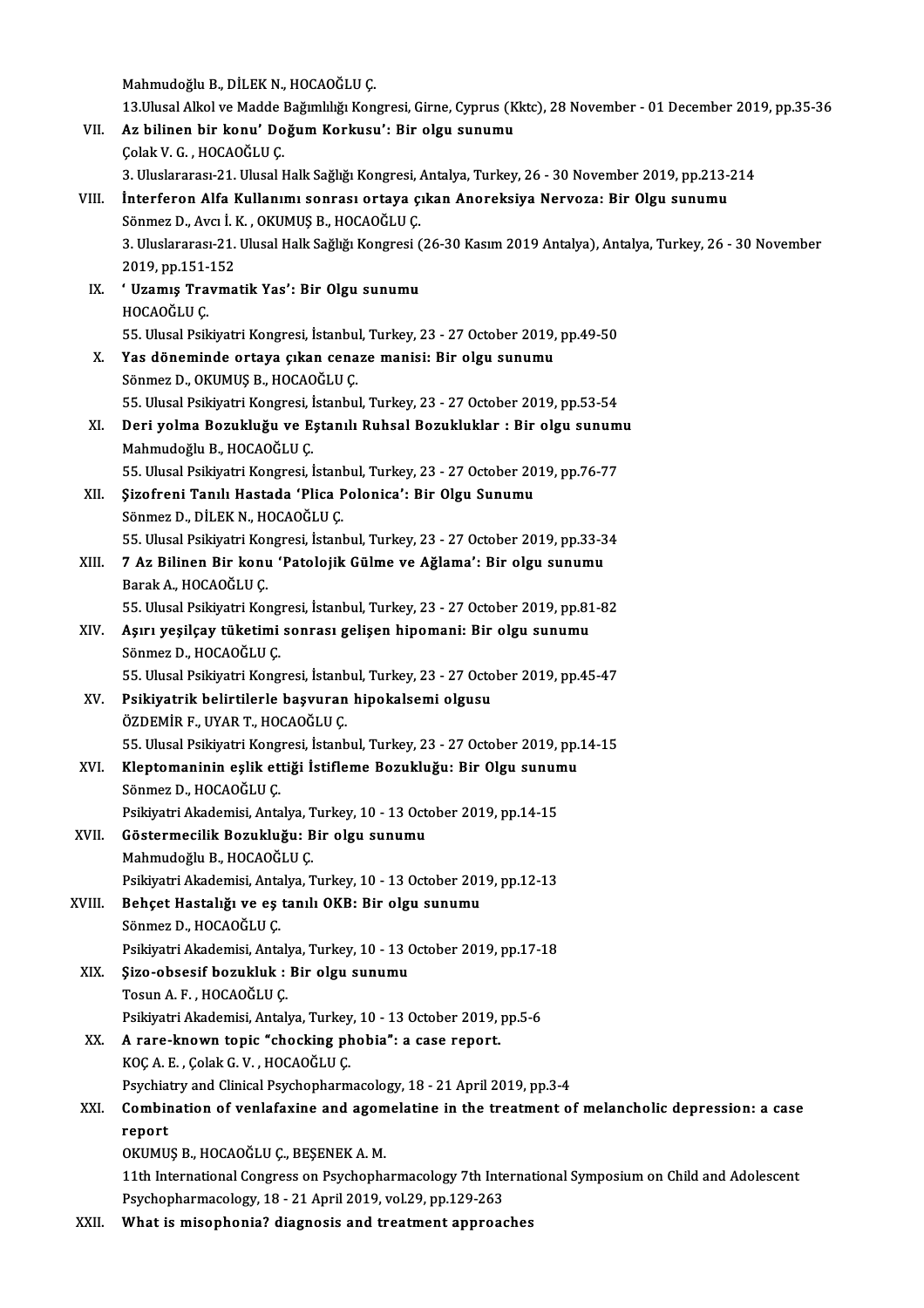|             | HOCAOĞLU Ç                                                                                                                                                                                    |
|-------------|-----------------------------------------------------------------------------------------------------------------------------------------------------------------------------------------------|
|             | 11th International Congress onPsychopharmacology 7th InternationalSymposium on Child and                                                                                                      |
|             | AdolescentPsychopharmacology, 18 - 21 April 2019                                                                                                                                              |
| XXIII.      | What is misophonia? diagnosis and treatment approaches<br>HOCAOĞLU Ç                                                                                                                          |
|             | 11th International Congress onPsychopharmacology 7th InternationalSymposium on Child and                                                                                                      |
|             | AdolescentPsychopharmacology, Antalya, Turkey, 18 - 21 April 2019                                                                                                                             |
| XXIV.       | What is misophonia? diagnosis and treatment approaches                                                                                                                                        |
|             | HOCAOĞLU Ç                                                                                                                                                                                    |
|             | 11th International Congress onPsychopharmacology 7th InternationalSymposium on Child and                                                                                                      |
|             | AdolescentPsychopharmacology, Antalya, Turkey, 18 - 21 April 2019                                                                                                                             |
| XXV.        | What is misophonia? diagnosis and treatment approaches                                                                                                                                        |
|             | HOCAOĞLU Ç                                                                                                                                                                                    |
|             | Psychiatry and Clinical Psychopharmacology, Antalya, Turkey, 18 - 21 April 2019, pp.419-420                                                                                                   |
| <b>XXVI</b> | Arachnoid Cyst and Schizo-obsessive Disorder: A case report                                                                                                                                   |
|             | ÖZDEMİR F., HOCAOĞLU Ç.                                                                                                                                                                       |
|             | 11th International Congress on Psychopharmacology & 7th International Symposium on Child and Adolescent                                                                                       |
|             | Psychopharmacology, Antalya, Turkey, 18 - 21 April 2019, pp.45-46                                                                                                                             |
| XXVII.      | Concomitant use of venlafaxine and agomelatine in the treatment of endogenous depression: a case<br>report                                                                                    |
|             | OKUMUŞ B., HOCAOĞLU Ç.                                                                                                                                                                        |
|             | 11th International Congress on Psychopharmacology & 7th International Symposium on Child and Adolescent                                                                                       |
|             | Psychopharmacology, Antalya, Turkey, 18 - 21 April 2019, pp.78-79                                                                                                                             |
| XXVIII.     | Late-onset Kleptomania: A case report                                                                                                                                                         |
|             | SİVRİKAYA P., HOCAOĞLU Ç.                                                                                                                                                                     |
|             | 11th International Congress on Psychopharmacology & 7th International Symposium on Child and Adolescent                                                                                       |
|             | Psychopharmacology, Antalya, Turkey, 18 - 21 April 2019, pp 46-47                                                                                                                             |
| XXIX.       | Farklı bir 'Piromani': Bir Olgu Sunumu                                                                                                                                                        |
|             | Mahmudoğlu B. HOCAOĞLU C.                                                                                                                                                                     |
|             | 23. TPD Yıllık toplantısı ve Klinik Eğitim Sempozyumu, Muğla, Turkey, 10 - 13 April 2019, pp.34-35                                                                                            |
| XXX.        | Çocukluk Çağı Travmaları ve Obsesif Kompulsif Bozukluk Arasındaki İlişki: Bir Olgu Sunumu<br>Güleç İ S., HOCAOĞLU Ç.                                                                          |
|             | 23. TPD Yıllık toplantısı ve Klinik Eğitim Sempozyumu, Muğla, Turkey, 10 - 13 April 2019, pp.32-33                                                                                            |
| XXXI.       | Az bilinen bir konu 'Rhinotillexomania': Bir Olgu Sunumu                                                                                                                                      |
|             | Sönmez D., HOCAOĞLU Ç.                                                                                                                                                                        |
|             | 23. TPD Yıllık toplantısı ve Klinik Eğitim Sempozyumu, Muğla, Turkey, 10 - 13 April 2019, pp.56-57                                                                                            |
| XXXII.      | Bedene odaklı az bilinen yinelemeli davranış bozukluğu 'dudak ısırma': Bir olgu sunumu                                                                                                        |
|             | Suyabatmaz G., HOCAOĞLU Ç.                                                                                                                                                                    |
|             | 4.Psikiyatri zirvesi, 11. Ulusal Anksiyete Kongresi 14-17 Mart 2019, Antalya, Turkey, 14 - 17 March 2019, pp.56-57                                                                            |
| XXXIII      | Erişkinde 'Tourette Bozukluğu': Bir Olgu sunumu                                                                                                                                               |
|             | Barak A, HOCAOĞLU Ç                                                                                                                                                                           |
|             | 4.Psikiyatri zirvesi, 11. Ulusal Anksiyete Kongresi 14-17 Mart 2019, Antalya, Turkey, 14 - 17 March 2019, pp.35-36                                                                            |
| XXXIV       | Bir Toplum Ruh Sağlığı Merkezinde izlenen olguların sosyodemografik ve klinik özelliklerinin                                                                                                  |
|             | Değerlendirilmesi                                                                                                                                                                             |
|             | Barak A., Baltacıoğlu M., Puşuroğlu M., HOCAOĞLU Ç.                                                                                                                                           |
|             | 4.Psikiyatri zirvesi, 11. Ulusal Anksiyete Kongresi 14-17 Mart 2019, Antalya, Turkey, 14 - 17 March 2019, pp.76-77<br>Trikotillomani tedavisinde aripiprazol ile güçlendirme: Bir olgu sunumu |
| XXXV        | Kanat M., HOCAOĞLU Ç.                                                                                                                                                                         |
|             | 4.Psikiyatri zirvesi, 11. Ulusal Anksiyete Kongresi 14-17 Mart 2019, Antalya, Turkey, 14 - 17 March 2019, pp.54-55                                                                            |
| XXXVI.      | Gebelerdeki Doğum Korkusu ile Anksiyete Duyarlılığı ve Bedensel Duyumları Büyütme Arasındaki                                                                                                  |
|             | İlişkinin İncelenmesi                                                                                                                                                                         |
|             |                                                                                                                                                                                               |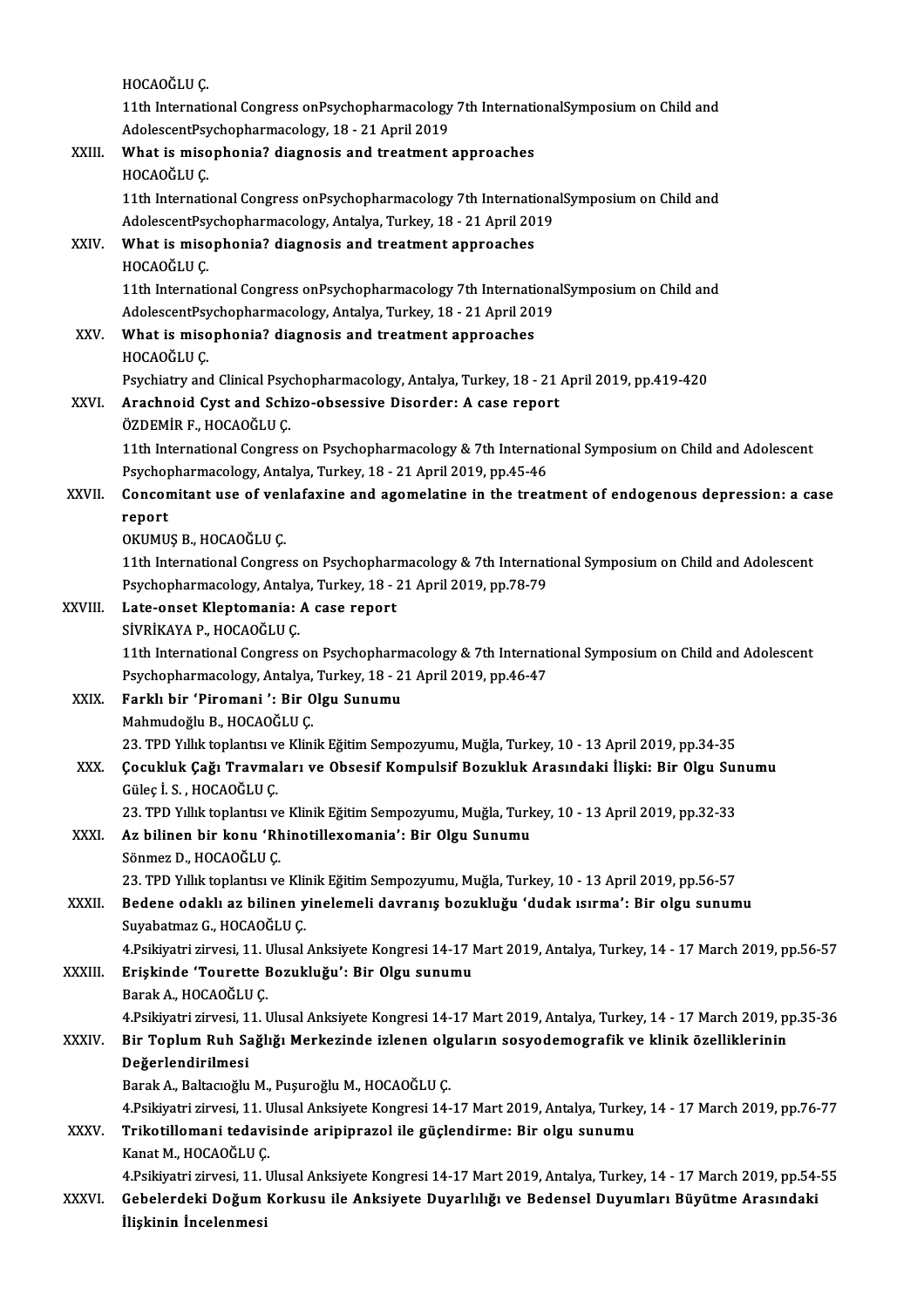|               | KOÇ A. E., ÇOLAK S., Çolak G. V., Puşuroğlu M., HOCAOĞLU Ç.<br>4.Psikiyatri zirvesi, 11. Ulusal Anksiyete Kongresi 14-17 Mart 2019, Antalya, Turkey, 14 - 17 March 2019, pp.67-68 |
|---------------|-----------------------------------------------------------------------------------------------------------------------------------------------------------------------------------|
| XXXVII.       | Sosyal Anksiyete Bozukluğu ve Eştanılı Madde Kullanım Bozukluğu: Bir olgu sunumu                                                                                                  |
|               | Suyabatmaz G., HOCAOĞLU Ç.                                                                                                                                                        |
|               | 4.Psikiyatri zirvesi, 11. Ulusal Anksiyete Kongresi 14-17 Mart 2019, Antalya, Turkey, 14 - 17 March 2019, pp.36-37                                                                |
| XXXVIII.      | Yetişkin Ayrılma Anksiyetesi Bozukluğu: Bir olgu sunumu                                                                                                                           |
|               | Çolak G.V., HOCAOĞLU Ç.                                                                                                                                                           |
|               | 4.Psikiyatri zirvesi, 11. Ulusal Anksiyete Kongresi 14-17 Mart 2019, Antalya, Turkey, 14 - 17 March 2019, pp.33-34                                                                |
| <b>XXXIX</b>  | <b>iHMAL EDİLEN BİR KONU: onikofaji</b>                                                                                                                                           |
|               | HOCAOĞLU Ç                                                                                                                                                                        |
|               | 12. Ulusal Alkol ve Madde Bağımlılığı Kongresi, 29 November - 02 December 2018                                                                                                    |
| XL.           | <b>Grazing Nedir?</b>                                                                                                                                                             |
|               | BESENEK A. M., HOCAOĞLU Ç.                                                                                                                                                        |
|               | 12. Ulusal Alkol ve Madde Bağımlılığı Kongresi, Turkey, 29 November - 02 December 2018                                                                                            |
| XLI.          | Paylaşılmış psikotik bozukluk: Bir olgu sunumu                                                                                                                                    |
|               | OKUMUŞ B, HOCAOĞLU Ç.                                                                                                                                                             |
|               | 54. Ulusal Psikiyatri Kongresi, İzmir, Turkey, 2 - 06 October 2018, pp.93                                                                                                         |
| XLII.         | Psychogenic Palatal Tremor: A Case Report                                                                                                                                         |
|               | Tufekci A., Hocaoglu C., YANOGLU D., Karatas K. S.                                                                                                                                |
|               | International Congress of Parkinson's Disease and Movement Disorders, Hong Kong, Hong Kong, 5 - 09 October                                                                        |
|               | 2018, vol 33                                                                                                                                                                      |
| XLIII.        | Orthorexia nervosa: diagnosis and treatment approaches                                                                                                                            |
|               | HOCAOĞLU Ç                                                                                                                                                                        |
|               | 10th International Congress on Psychopharmacology 6th International Symposium on Child andAdolescent                                                                              |
|               | Psychopharmacology, Antalya, Turkey, 25 - 29 April 2018                                                                                                                           |
| XLIV.         | Total hair, eyebrows, and eyelashes loss in trichotillomania: a case report                                                                                                       |
|               | Okuyan M., İvelik H. İ., OKUMUŞ B., HOCAOĞLU Ç.                                                                                                                                   |
|               | 10th International Congress on Psychopharmacology 6th International Symposium on Child andAdolescent<br>Psychopharmacology, 25 - 29 April 2018                                    |
| XLV.          | Arnold-Chiari type I malformation associated with major depressive disorder: acase report                                                                                         |
|               | sapdüzen o., HOCAOĞLU Ç.                                                                                                                                                          |
|               | 10th International Congress on Psychopharmacology 6th InternationalSymposium on Child and Adolescent                                                                              |
|               | Psychopharmacology, 25 - 29 April 2018                                                                                                                                            |
| XLVI.         | A rare known topic'Pyromania': a case report                                                                                                                                      |
|               | Okuyan M., Mehmet B., Doymaz Y., HOCAOĞLU Ç.                                                                                                                                      |
|               | 10th International Congress on Psychopharmacology 6th InternationalSymposium on Child and Adolescent                                                                              |
|               | Psychopharmacology, 25 - 29 April 2018                                                                                                                                            |
| XLVII.        | Uzun yıllardır şizofreni tanısı ile takip edilen Fahr Hastalığı; Bir olgu sunumu                                                                                                  |
|               | OKUMUŞ B., HOCAOĞLU Ç.                                                                                                                                                            |
|               | 22. TPD Yıllık Toplantısı ve Klinik Eğitim Sempozyumu, Antalya, Turkey, 11 - 14 April 2018, vol.29, pp.39                                                                         |
| <b>XLVIII</b> | Akromegali ve Eştanılı Şizofreni Tedavisinde Aripiprazol Kullanımı: Bir olgu sunumu                                                                                               |
|               | OKUMUŞ B., HOCAOĞLU Ç.                                                                                                                                                            |
|               | 22. TPD Yıllık Toplantısı ve Klinik Eğitim Sempozyumu, Antalya, Turkey, 11 - 14 April 2018, vol.29, pp.35-36                                                                      |
| XLIX.         | Total Alopesi, Kaş ve Kirpik Kaybı ile Sonuçlanan Trikotillomani: Bir olgu sunumu                                                                                                 |
|               | OKUMUŞ B., HOCAOĞLU Ç.                                                                                                                                                            |
|               | 22. TPD Yıllık Toplantısı ve Klinik Eğitim Sempozyumu, Antalya, Turkey, 11 - 14 April 2018, vol.29, pp.61                                                                         |
| L.            | "Uzun yıllardır şizofreni tanısı ile takip edilen Fahr Hastalığı; Bir olgu sunumu"                                                                                                |
|               | OKUMUȘ B., HOCAOĞLU C.                                                                                                                                                            |
|               | 22. TPD Yıllık Toplantısı ve Klinik Eğitim Sempozyumu, ANTALYA, TÜRKIYE, 11-14 Nisan 2018, cilt.29, no.ISSN 1300                                                                  |
|               | - 2163, ss 39-39, Antalya, Turkey, 11 - 14 April 2018, pp 33-39                                                                                                                   |
| LI.           | Beyin tümörleri ile ilişkili psikiyatrik bozukluklar: Bir olgu sunumu                                                                                                             |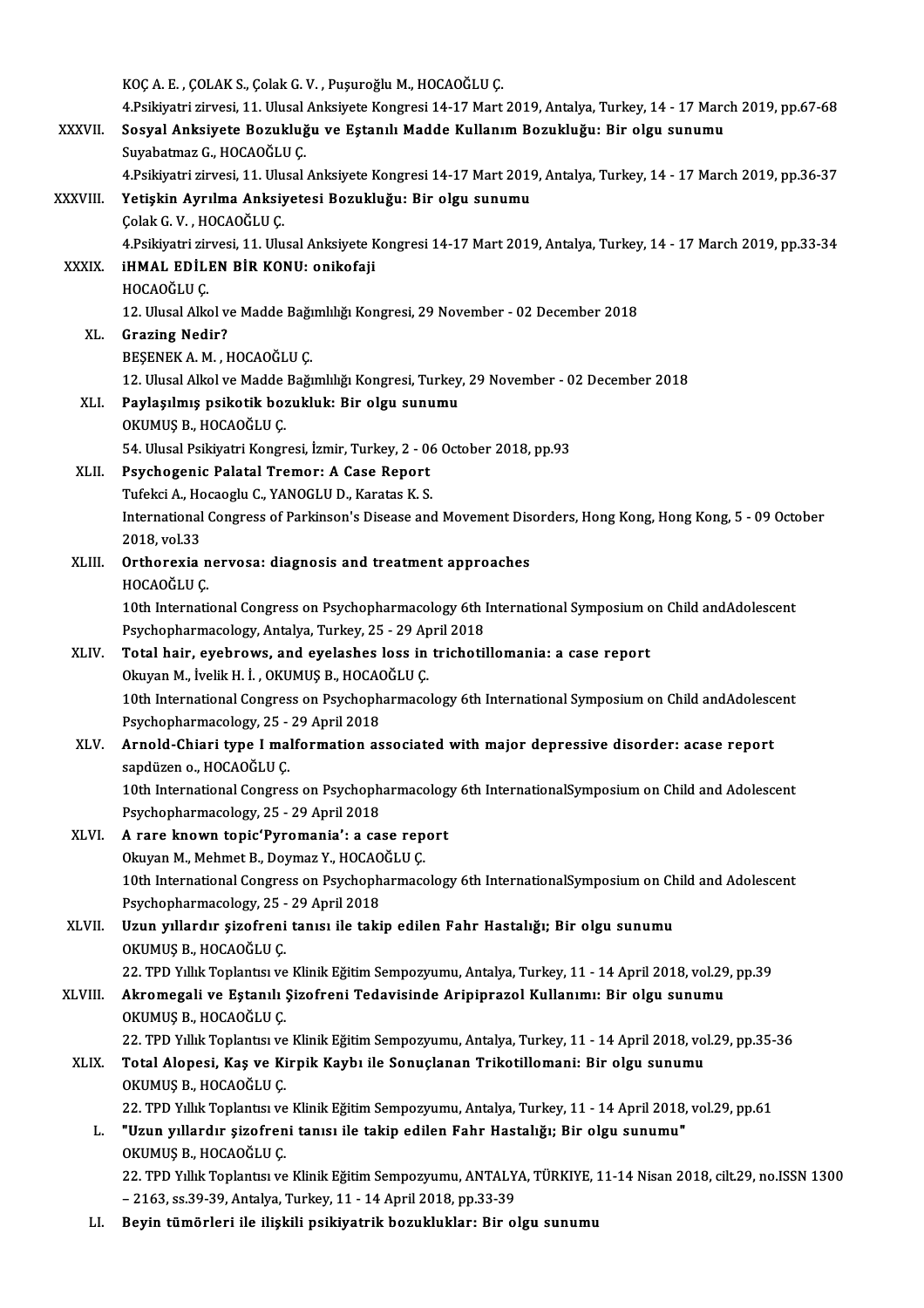OKUMUŞB.,HOCAOĞLUÇ.

- 0KUMUŞ B., HOCAOĞLU Ç.<br>22. TPD Yıllık Toplantısı ve Klinik Eğitim Sempozyumu, Antalya, Turkey, 11 14 April 2018, pp.60-61<br>Binolar disardara and elimetis shanges OKUMUŞ B., HOCAOĞLU Ç.<br>22. TPD Yıllık Toplantısı ve Klinik Eğitim Sem<br>LII. Bipolar disorders and climatic changes<br>Exantse K S. Osalı S. Bahassi B. Hasasslu G. 22. TPD Yıllık Toplantısı ve Klinik Eğitim Semp<br>Bipolar disorders and climatic changes<br>Karatas K. S. , Ocak S., Bahceci B., Hocaoglu C.<br>20th Annual Conference of the International. 20th Annual Conference of the International-Society-for-Bipolar-Disorders, Mexico City, Mexico, 7 - 10 March<br>20th Annual Conference of the International-Society-for-Bipolar-Disorders, Mexico City, Mexico, 7 - 10 March 2018,vol.20,pp.125-126 20th Annual Conference of the International-Society-for-Bipolar-Disorders, Mexico City, Mexico, 7 - 10 March<br>2018, vol.20, pp.125-126<br>LIII. Bir Eğitim Hastanesi Sağlık Kuruluna Başvuran Cinsel Dokunulmazlığa Karşı Suçlarda 2018, vol.20, pp.125-126<br>Bir Eğitim Hastanesi Sağlık I<br>olguların Değerlendirilmesi<br>TASKIN UVAN T. KARATAS K.S Bir Eğitim Hastanesi Sağlık Kuruluna Başvuran Cinse<br>olguların Değerlendirilmesi<br>TAŞKIN UYAN T., KARATAŞ K. S. , HOCAOĞLU Ç., BAHÇECİ B.<br>11 Hlucel Alkel ve Madde Bağımlılığı Kongresi Turkey 22 <mark>olguların Değerlendirilmesi</mark><br>TAŞKIN UYAN T., KARATAŞ K. S. , HOCAOĞLU Ç., BAHÇECİ B.<br>11. Ulusal Alkol ve Madde Bağımlılığı Kongresi, Turkey, 23 - 26 October 2017<br>Tetrabanagin ile Tedavi Cören Kongateteglu Hastalarda Antin TAŞKIN UYAN T., KARATAŞ K. S. , HOCAOĞLU Ç., BAHÇECİ B.<br>11. Ulusal Alkol ve Madde Bağımlılığı Kongresi, Turkey, 23 - 26 October 2017<br>11. Tetrabenazin ile Tedavi Gören Koreatetozlu Hastalarda Antipsikotik İlaç Kullanımı: Bi 11. Ulusal Alkol ve Madde<br>Tetrabenazin ile Tedavi<br>OKUMUŞ B., HOCAOĞLU Ç.<br>11. HUJISAL ALKOL VE MA Tetrabenazin ile Tedavi Gören Koreatetozlu Hastalarda Antipsikotik İlaç Kullanımı: Bir Olgu Sunumu<br>OKUMUŞ B., HOCAOĞLU Ç.<br>11. ULUSAL ALKOL VE MADDE BAĞIMLILIĞI KONGRESİ, Antalya, Turkey, 23 - 26 November 2017, vol.30, pp.7 OKUMUŞ B., HOCAOĞLU Ç.<br>11. ULUSAL ALKOL VE MADDE BAĞIMLILIĞI KONGRESİ, Antalya, Turkey, 23 - 26 No<br>LV. Şizofrenili Tanılı Hastada Ortopedik Anomali 'Clubfoot': Bir Olgu Sunumu<br>OKUMUS B. HOCAOĞLU C 11. ULUSAL ALKOL VE MA<br>Şizofrenili Tanılı Hastaq<br>OKUMUŞ B., HOCAOĞLU Ç.<br>11. HUJISAL ALKOL VE MA Şizofrenili Tanılı Hastada Ortopedik Anomali 'Clubfoot': Bir Olgu Sunumu<br>OKUMUŞ B., HOCAOĞLU Ç.<br>11. ULUSAL ALKOL VE MADDE BAĞIMLILIĞI KONGRESİ, Antalya, Turkey, 23 - 26 November 2017, vol.30, pp.124-<br>125 OKU<br>11. U<br>125<br>Trik 11. ULUSAL ALKOL VE MADDE BAĞIMLILIĞI KONGRESİ, Antalya, Turkey, 23 - 26<br>125<br>LVI. Trikotillomani Tedavisinde N-Asetilsistein Kullanımı: Bir Olgu Sunumu 125<br>LVI. Trikotillomani Tedavisinde N-Asetilsistein Kullanımı: Bir Olgu Sunumu<br>OKUMUŞ B., HOCAOĞLU Ç. Trikotillomani Tedavisinde N-Asetilsistein Kullanımı: Bir Olgu Sunumu<br>OKUMUŞ B., HOCAOĞLU Ç.<br>11. ULUSAL ALKOL VE MADDE BAĞIMLILIĞI KONGRESİ, Antalya, Turkey, 23 - 26 November 2017, vol.30, pp.96-97<br>Az Bilinen Bir Konu 'Del LVII. Az Bilinen Bir Konu 'Delüzyonel Parazitoz': Bir Olgu Sunumu OKUMUŞ B., HOCAOĞLU Ç. 11. ULUSAL ALKOL VE MA<br>**Az Bilinen Bir Konu 'De**<br>OKUMUŞ B., HOCAOĞLU Ç.<br>11. HU USAL ALKOL VE MA Az Bilinen Bir Konu 'Delüzyonel Parazitoz': Bir Olgu Sunumu<br>OKUMUŞ B., HOCAOĞLU Ç.<br>11. ULUSAL ALKOL VE MADDE BAĞIMLILIĞI KONGRESİ, Antalya, Turkey, 23 - 26 November 2017, vol.30, pp.77-78<br>Total kalsa pratazi uygulanan prim OKUMUŞ B., HOCAOĞLU Ç.<br>11. ULUSAL ALKOL VE MADDE BAĞIMLILIĞI KONGRESİ, Antalya, Turkey, 23 - 26 November 2017, vol.30, pp.77-7<br>1. Total kalça protezi uygulanan primer koksartrozlu hastalarda ruhsal belirtiler ve yaşam kali 11. ULUSAL ALKOL<br>Total kalça protez<br>değerlendirilmesi<br>PALIKM S. HOCAO Total kalça protezi uygulanan primer koksartrozlu hastalarda ruhsal belirtiler ve yaşam kalitesinin<br>değerlendirilmesi<br>BALIK M. S. , HOCAOĞLU Ç., ERKUT A., GÜVERCİN Y., KESKİN D. 24. Ulusal Türk Ortopedi ve Travmatoloji Kongresi, Turkey, 12 - 16 November 2014 LIX. Obsesif kompulsif bozukluk ve eştanılı deri yolma bozukluğu: bir olgu sunumu 24. Ulusal Türk Ortopedi ve Travmatoloji Kongresi, Turkey<br>Obsesif kompulsif bozukluk ve eştanılı deri yolma l<br>OKUMUŞ B., SALİHOĞLU G., KARATAŞ K. S. , HOCAOĞLU Ç.<br>Ulusal Peikiyatri Kongresi Turkey, 2., 97 Ostaber 2017 Obsesif kompulsif bozukluk ve eştanılı deri yolma<br>OKUMUŞ B., SALİHOĞLU G., KARATAŞ K. S. , HOCAOĞLU<br>Ulusal Psikiyatri Kongresi, Turkey, 3 - 07 October 2017<br>KARSU IKSIZ ASK "DE GLERAMRAJU T SENDROMI OKUMUŞ B., SALİHOĞLU G., KARATAŞ K. S. , HOCAOĞLU Ç.<br>Ulusal Psikiyatri Kongresi, Turkey, 3 - 07 October 2017<br>LX. KARŞILIKSIZ AŞK "DE CLERAMBAULT SENDROMU": BİR OLGU SUNUMU<br>OKUMUS B. HOCAOĞLU C Ulusal Psikiyatri Kongresi,<br>KARŞILIKSIZ AŞK "DE C<br>OKUMUŞ B., HOCAOĞLU Ç.<br>53. Ulusal Baikiyatri Kongr KARŞILIKSIZ AŞK "DE CLERAMBAULT SENDROMU": BİR OLGU SUNUMU<br>OKUMUŞ B., HOCAOĞLU Ç.<br>53. Ulusal Psikiyatri Kongresi, Bursa, Turkey, 3 - 07 October 2017, vol.28, pp.67<br>PİR FĞİTİM HASTANESİ PSİKİVATRI KI İNİĞİNDE VATARAK TEDAVI OKUMUŞ B., HOCAOĞLU Ç.<br>53. Ulusal Psikiyatri Kongresi, Bursa, Turkey, 3 - 07 October 2017, vol.28, pp.67<br>LXI. BİR EĞİTİM HASTANESİ PSİKİYATRİ KLİNİĞİNDE YATARAK TEDAVİ GÖREN GEBE OLGULARIN<br>DEĞERLENDİRİLMESİ 53. Ulusal Psikiyatri Kongresi, Bursa, Turkey, 3 - 07 October 2017, vol.28, pp.67<br>BİR EĞİTİM HASTANESİ PSİKİYATRİ KLİNİĞİNDE YATARAK TEDAVİ GÖ<br>DEĞERLENDİRİLMESİ<br>OKUMUS B.. HOCAOĞLU C. BİR EĞİTİM HASTANESİ<br>DEĞERLENDİRİLMESİ<br>OKUMUŞ B., HOCAOĞLU Ç.<br>53. Illusal Bailiyatvi Kongr 53. Ulusal Psikiyatri Kongresi, Bursa, Turkey, 3 - 07 October 2017, vol.28, pp.88 OKUMUŞ B., HOCAOĞLU Ç.<br>53. Ulusal Psikiyatri Kongresi, Bursa, Turkey, 3 - 07 October 2017, vol.28, pp.88<br>LXII. OBSESİF-KOMPULSİF BOZUKLUK VE EŞTANILI DERİ YOLMA BOZUKLUĞU: BİR OLGU SUNUMU<br>OKUMUS B. HOCAOĞLU C 53. Ulusal Psikiyatri Kongr<br>OBSESİF-KOMPULSİF B<br>OKUMUŞ B., HOCAOĞLU Ç.<br>53. Ulusal Bsikiyatri Kongr OBSESİF-KOMPULSİF BOZUKLUK VE EŞTANILI DERİ YOLMA BOZUKLUĞ<br>OKUMUŞ B., HOCAOĞLU Ç.<br>53. Ulusal Psikiyatri Kongresi, Bursa, Turkey, 3 - 07 October 2017, vol.28, pp.67<br>PİR FĞİTİM HASTANESİ PSİKİYATRİ KI İNİĞİNDE YATARAK TEDAVİ OKUMUŞ B., HOCAOĞLU Ç.<br>53. Ulusal Psikiyatri Kongresi, Bursa, Turkey, 3 - 07 October 2017, vol.28, pp.67<br>LXIII. BİR EĞİTİM HASTANESİ PSİKİYATRİ KLİNİĞİNDE YATARAK TEDAVİ GÖREN YAŞLI OLGULARIN<br>DEĞEPI ENDİRİLMESİ 53. Ulusal Psikiyatri Kong<br>BİR EĞİTİM HASTANE:<br>DEĞERLENDİRİLMESİ<br>OYUMUS B. HOCAQĞLU BİR EĞİTİM HASTANESİ<br>DEĞERLENDİRİLMESİ<br>OKUMUŞ B., HOCAOĞLU Ç.<br>53. Illusal Belkiyatri Kongr DEĞERLENDİRİLMESİ<br>OKUMUŞ B., HOCAOĞLU Ç.<br>53. Ulusal Psikiyatri Kongresi, Bursa, Turkey, 3 - 07 October 2017, vol.28, pp.68<br>Mestalii nadir? Tanı ve Tedavi yaklasımları OKUMUŞ B., HOCAOĞLU Ç.<br>53. Ulusal Psikiyatri Kongresi, Bursa, Turkey, 3 - (<br>LXIV. Mastalji nedir? Tanı ve Tedavi yaklaşımları<br>HOCAOĞLU C. 53. Ulusal Psik<br>Mastalji nedi<br>HOCAOĞLU Ç.<br>53. Ulusal psik Mastalji nedir? Tanı ve Tedavi yaklaşımları<br>HOCAOĞLU Ç.<br>53. Ulusal psikiyatri kongresi, Turkey, 3 - 07 October 2017<br>47 PH İNEN PİR KONU 'CARCRAS SENDROMI'', İKİ Q HOCAOĞLU Ç.<br>53. Ulusal psikiyatri kongresi, Turkey, 3 - 07 October 2017<br>LXV. AZ BİLİNEN BİR KONU 'CAPGRAS SENDROMU': İKİ OLGU SUNUMU<br>OYUMUS B. HOCAOĞLU C 53. Ulusal psikiyatri kongre<br>AZ BİLİNEN BİR KONU<br>OKUMUŞ B., HOCAOĞLU Ç.<br>53. Ulusal Bailiyatri Kongr AZ BİLİNEN BİR KONU 'CAPGRAS SENDROMU': İKİ OLGU SUNUMU<br>OKUMUŞ B., HOCAOĞLU Ç.<br>53. Ulusal Psikiyatri Kongresi, Bursa, Turkey, 3 - 07 October 2017, vol.28, pp.64<br>İntibarın Nörobiyalejisi OKUMUŞ B., HOCAOĞLU Ç.<br>53. Ulusal Psikiyatri Kongresi, Bursa, Turkey, 3 - 07 October 2017, vol.28, pp.64<br>LXVI. İntiharın Nörobiyolojisi
-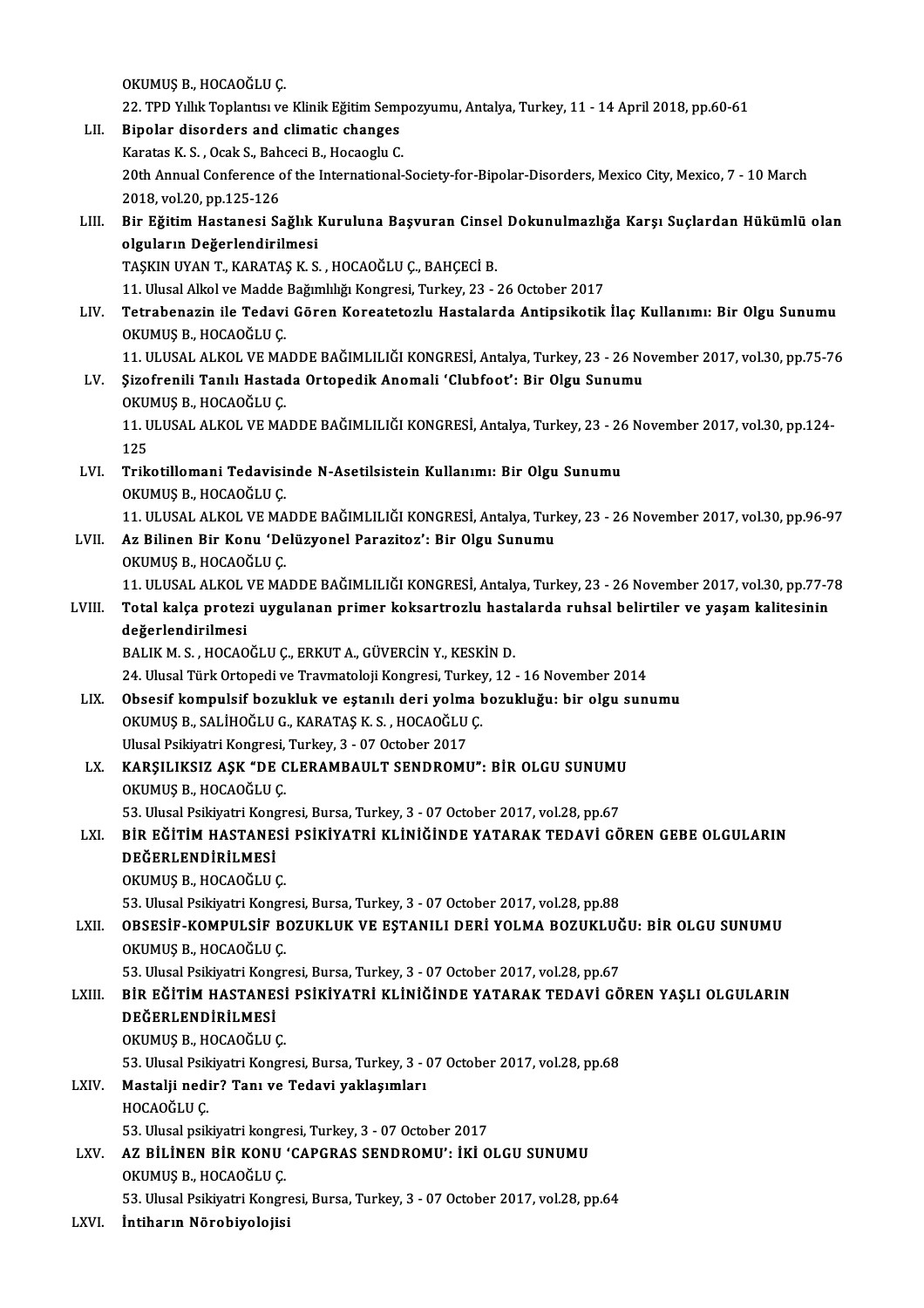HACIMUSALARY.

HACIMUSALAR Y.<br>53. Ulusal Psikiyatri Kongresi, Turkey, 03 October 2017<br>Sinafranili bastalarda es tanılı dari yalma basuldu

- HACIMUSALAR Y.<br>53. Ulusal Psikiyatri Kongresi, Turkey, 03 October 2017<br>LXVII. §izofrenili hastalarda eş tanılı deri yolma bozukluğu<br>5ALİHOČLU G. HOCAOČLU G. 53. Ulusal Psikiyatri Kongresi,<br>**Şizofrenili hastalarda eş t**:<br>SALİHOĞLU G., HOCAOĞLU Ç.<br>2. Psikiyatri Zirvasi Turkay 2. Şizofrenili hastalarda eş tanılı deri yolma<br>SALİHOĞLU G., HOCAOĞLU Ç.<br>2. Psikiyatri Zirvesi, Turkey, 2 - 06 March 2017<br>Denresven Hastalarında İntihar Düşünses SALİHOĞLU G., HOCAOĞLU Ç.<br>2. Psikiyatri Zirvesi, Turkey, 2 - 06 March 2017<br>LXVIII. Depresyon Hastalarında İntihar Düşüncesi İle Toxoplasma Arasındaki İlişki
- 2. Psikiyatri Zirvesi, Turkey, 2 06 March 2017<br>Depresyon Hastalarında İntihar Düşüncesi İle Toxoplasma Arasındaki İlişki<br>BAHÇECİ İ., BAHCECI B., POLAT S., PUŞUROĞLU M., DILEK A. R. , KARATAŞ K. S. , DUMAN H., ŞAHIN K., H Depresyon Hastalarında İntihar Düşüncesi İle Toxo<br>BAHÇECİ İ., BAHCECI B., POLAT S., PUŞUROĞLU M., DILEK<br>32.ANKEM KONGRESİ, Antalya, Turkey, 10 - 14 May 2017<br>Fualustian of Beychologiaal Interview Before Prom BAHÇECİ İ., BAHCECI B., POLAT S., PUŞUROĞLU M., DILEK A. R. , KARATAŞ K. S. , DUMAN H., ŞAHIN K., HOCAO<br>32.ANKEM KONGRESİ, Antalya, Turkey, 10 - 14 May 2017<br>LXIX. Bvaluation of Psychological Interview Before Prominent Ear
- 32.ANKEM KONGRESİ, Antalya, Turkey, 10 14 May 2017<br>Evaluation of Psychological Interview Before Prom<br>KARATAŞ K. S., BAHÇECİ B., HOCAOĞLU Ç.<br>European Congress of Psychiatry, 1 04 April 2017 Evaluation of Psychological Interview Before Prominent Ear Reconstruction; three cases report KARATAŞ K. S. , BAHÇECİ B., HOCAOĞLU Ç.<br>European Congress of Psychiatry, 1 - 04 April 2017<br>LXX. Bir Eğitim Hastanesi Psikiyatri Polikliniğinde İzlenen Bipolar Bozukluklu Hastaların İntihar girişimi<br>ile Konuyuan tedevi aras
- European Congress of Psychiatry, 1 04 April 2017<br>Bir Eğitim Hastanesi Psikiyatri Polikliniğinde İzlener<br>ile Koruyucu tedavi arasındaki ilişkinin İncelenmesi<br>Yeleğlu C.H., HOCAQĞLU C ile Koruyucu tedavi arasındaki ilişkinin İncelenmesi<br>Yeloğlu Ç. H. , HOCAOĞLU Ç. ile Koruyucu tedavi arasındaki ilişkinin İn<br>Yeloğlu Ç. H. , HOCAOĞLU Ç.<br>2. Psikiyatri zirvesi, Turkey, 2 - 06 March 2017<br>Celt erken baslangıslı Sirefreni; Bir Olsu ç Yeloğlu Ç. H. , HOCAOĞLU Ç.<br>2. Psikiyatri zirvesi, Turkey, 2 - 06 March 2017<br>LXXI. Çok erken başlangıçlı Şizofreni: Bir Olgu sunumu<br>5. SALİYOĞLU G. KAGAR M. YOCAOĞLU C
- 2. Psikiyatri zirvesi, Turkey, 2 06 March<br>**Çok erken başlangıçlı Şizofreni: Bir**<br>SALİHOĞLU G., KAÇAR M., HOCAOĞLU Ç.<br>2. Psikiyatri zirvesi, Turkey, 2., 06 March Çok erken başlangıçlı Şizofreni: Bir Olgu s<br>SALİHOĞLU G., KAÇAR M., HOCAOĞLU Ç.<br>2. Psikiyatri zirvesi, Turkey, 2 - 06 March 2017<br>Freende farklı bir Kasıtlı kandine gerer ve
- SALİHOĞLU G., KAÇAR M., HOCAOĞLU Ç.<br>2. Psikiyatri zirvesi, Turkey, 2 06 March 2017<br>LXXII. Ergende farklı bir Kasıtlı kendine zarar verme davranışı: Bir olgu sunumu<br>HOCAOĞLU S 2. Psikiyatri zil<br><mark>Ergende farl</mark><br>HOCAOĞLU Ç.<br>2. Psikiyatri zil Ergende farklı bir Kasıtlı kendine zarar ve<br>HOCAOĞLU Ç.<br>2. Psikiyatri zirvesi, Turkey, 2 - 06 March 2017<br>Yaslı bastada 'Nörelentik Malian Sandrom

HOCAOĞLU Ç.<br>2. Psikiyatri zirvesi, Turkey, 2 - 06 March 2017<br>LXXIII. Yaşlı hastada 'Nöroleptik Malign Sendrom': Bir Olgu sunumu. 2. Psikiyatri zirvesi 2. Psikiyatri zirvesi, Turkey, 2 - 06 March 2017<br>Yaşlı hastada 'Nöroleptik Malign Sendron<br>SALİHOĞLU G., HOCAOĞLU Ç.<br>2. Psikiyatri zirvesi, Turkey, 2 - 03 March 2017 Yaşlı hastada 'Nöroleptik Malign Sendrom<br>SALİHOĞLU G., HOCAOĞLU Ç.<br>2. Psikiyatri zirvesi, Turkey, 2 - 03 March 2017<br>Fraanda İntannat bağımlılığı ve Aila iliakil SALİHOĞLU G., HOCAOĞLU Ç.<br>2. Psikiyatri zirvesi, Turkey, 2 - 03 March 2017<br>LXXIV. Ergende İnternet bağımlılığı ve Aile ilişkileri: Bir olgu sunumu<br>AYDIN A. POLAT t. HOCAOĞLU C

- 2. Psikiyatri zirvesi, Turkey, 2 03<br>Ergende İnternet bağımlılığı v<br>AYDIN A., pOLAT t., HOCAOĞLU Ç.<br>2. Psikiyatri zirvesi, Turkey, 2., 06 Ergende İnternet bağımlılığı ve Aile ilişkil<br>AYDIN A., pOLAT t., HOCAOĞLU Ç.<br>2. Psikiyatri zirvesi, Turkey, 2 - 06 March 2017<br>51. yasında bir yalinlemus alsusu. 2. Balki AYDIN A., pOLAT t., HOCAOĞLU Ç.<br>2. Psikiyatri zirvesi, Turkey, 2 - 06 March 2017<br>LXXV. 51 yaşında bir vajinismus olgusu. 2. Psikiyatri zirvesi 2-6 Mart 2017 Antalya.
- 2. Psikiyatri zirvesi, Turkey, 2 06 March 20<br>51 yaşında bir vajinismus olgusu. 2. P:<br>PUŞUROĞLU M., BAHÇECİ B., HOCAOĞLU Ç. 51 yaşında bir vajinismus olgusu. 2. Psiki<br>PUŞUROĞLU M., BAHÇECİ B., HOCAOĞLU Ç.<br>2. Psikiyatri zirvesi, Turkey, 2 - 06 March 2017<br>Az bilinen ve ihmel edilen bir konu / Telet PUŞUROĞLU M., BAHÇECİ B., HOCAOĞLU Ç.<br>2. Psikiyatri zirvesi, Turkey, 2 - 06 March 2017<br>LXXVI. Az bilinen ve ihmal edilen bir konu ' Telephone Scatalogia': Bir Olgu sunumu.<br>PAČINJI HOCAOĞLU C
- 2. Psikiyatri zirvesi, Turk<br><mark>Az bilinen ve ihmal e</mark>d<br>BAĞIN Ü., HOCAOĞLU Ç.<br>2. Psikiyatri zirvesi, Turk Az bilinen ve ihmal edilen bir konu 'Tele<sub>l</sub><br>BAĞIN Ü., HOCAOĞLU Ç.<br>2. Psikiyatri zirvesi, Turkey, 2 - 06 March 2017<br>Aspa uulgaris indused bu litbium use A sa BAĞIN Ü., HOCAOĞLU Ç.<br>2. Psikiyatri zirvesi, Turkey, 2 - 06 March 2017<br>LXXVII. Acne vulgaris induced by lithium use A case report
- SALİHOĞLU G., HOCAOĞLU Ç. Acne vulgaris induced by lithium use A case report<br>SALİHOĞLU G., HOCAOĞLU Ç.<br>10.Ulusal bağımlılık kongresi, Turkey, 14 December 2017 - 17 December 2016<br>Alkal ve madda bağımlılığında intihan
- LXXVIII. Alkol ve madde bağımlılığında intihar<br>HOCAOĞLU Ç. 10.Ulusal bağı<br>Alkol ve mad<br>HOCAOĞLU Ç.<br>10. Ulusal Bağ Alkol ve madde bağımlılığında intihar<br>HOCAOĞLU Ç.<br>10. Ulusal Bağımlılık kongresi, Turkey, 14 - 17 December 2016<br>Yaslıda antidenresan ilas kullanımı

LXXIX. Yaşlıda antidepresan ilaç kullanımı<br>HOCAOĞLU C. 10. Ulusal Bağ<br>Yaşlıda antid<br>HOCAOĞLU Ç.<br>52. Ulusal Bajl

Yaşlıda antidepresan ilaç kullanımı<br>HOCAOĞLU Ç.<br>52. Ulusal Psikiyatri Kongresi., Turkey, 16 - 20 November 2016<br>Arininrazol kullanımına bağlı gelişen narkinsanizm

HOCAOĞLU Ç.<br>52. Ulusal Psikiyatri Kongresi., Turkey, 16 - 20 November 2<br>12XXX. — Aripiprazol kullanımına bağlı gelişen parkinsonizm<br>115 - PARCECI P. HOCAOĞLU C. 52. Ulusal Psikiyatri Kongresi., Turkey, 16 - 20 November 2<br>Aripiprazol kullanımına bağlı gelişen parkinsonizm<br>PUŞUROĞLU M., SALİHOĞLU G., BAHÇECİ B., HOCAOĞLU Ç.<br>52 Ulusal Psikiyatri kongresi Turkey, 16 - 20 November 20 Aripiprazol kullanımına bağlı gelişen parkinsonizm<br>PUŞUROĞLU M., SALİHOĞLU G., BAHÇECİ B., HOCAOĞLU Ç.<br>52.Ulusal Psikiyatri kongresi, Turkey, 16 - 20 November 2016

## LXXXI. Yeme bozuklukları ve aile ilişkileri Bir olgu sunumu Başusta B., HOCAOĞLU Ç. Yeme bozuklukları ve aile ilişkileri Bir olgu sunumu<br>Başusta B., HOCAOĞLU Ç.<br>52. Ulusal Psikiyatri Kongresi, Turkey, 16 - 20 November 2016<br>Friskinde see başlangıslı kaşıtlı kandine zarar yarma da

Başusta B., HOCAOĞLU Ç.<br>52. Ulusal Psikiyatri Kongresi, Turkey, 16 - 20 November 2016<br>LXXXII. Erişkinde geç başlangıçlı kasıtlı kendine zarar verme davranışı Bir olgu sunumu<br>SALİHOĞLU G. HOCAOĞLU G 52. Ulusal Psikiyatri Kongresi,<br><mark>Erişkinde geç başlangıçlı k</mark><br>SALİHOĞLU G., HOCAOĞLU Ç.<br>52 ylusal Psikiyatri Kongresi Erişkinde geç başlangıçlı kasıtlı kendine zarar verme d<br>SALİHOĞLU G., HOCAOĞLU Ç.<br>52.ulusal Psikiyatri Kongresi, Turkey, 16 - 20 November 2016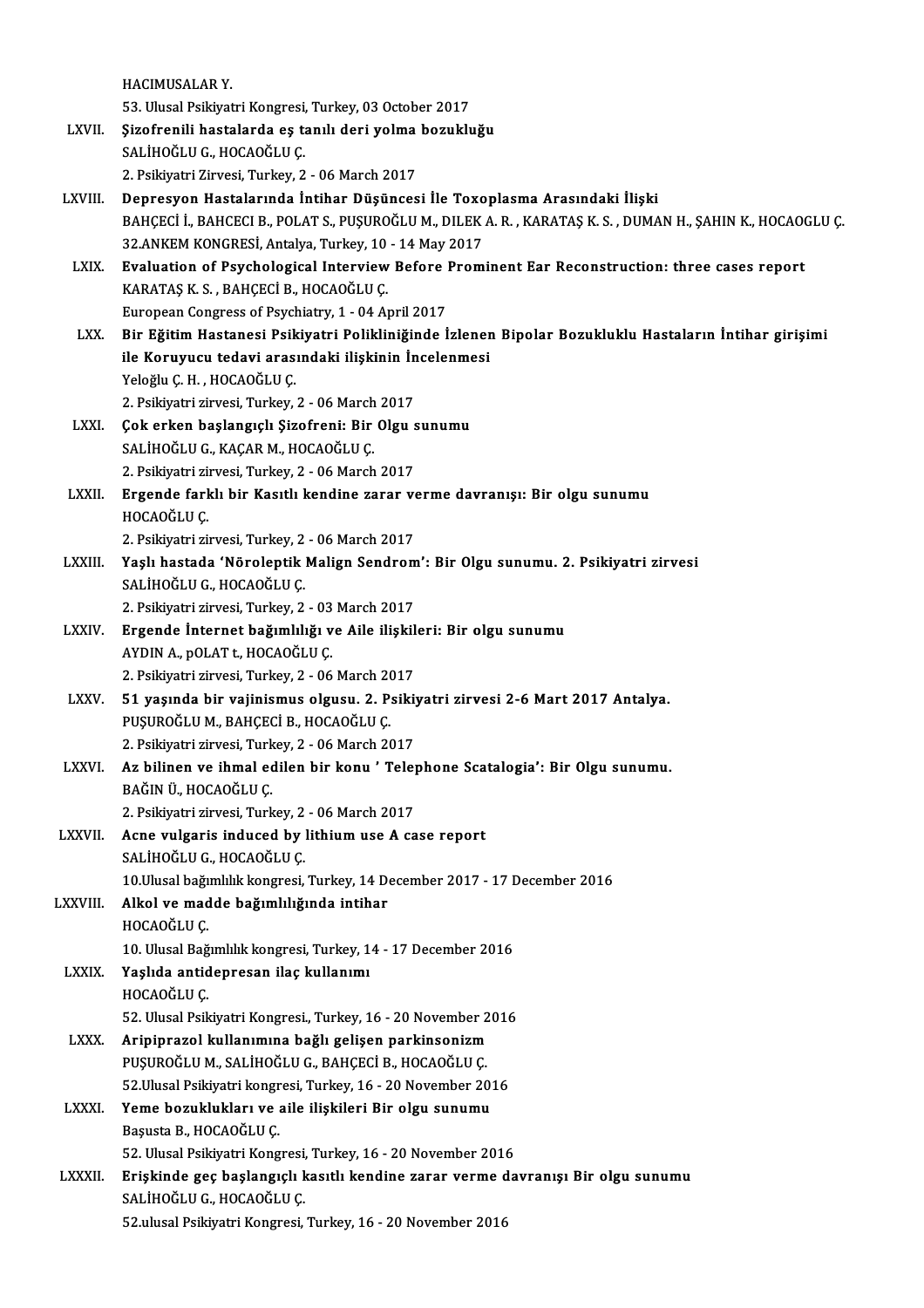| LXXXIII.       | Araknoid Kist ve Obsesif Kompulsif Bozukluk Bir olgu sunumu                                                                                                                 |
|----------------|-----------------------------------------------------------------------------------------------------------------------------------------------------------------------------|
|                | SALIHOĞLU G., HOCAOĞLU Ç.                                                                                                                                                   |
|                | 52.ULUSAL, Turkey, 16 - 20 November 2016                                                                                                                                    |
| <b>LXXXIV.</b> | Bir grup şizofrenili hasta yakınında aile işlevleri ve başa çıkma tutumlarının incelenmesi                                                                                  |
|                | kÖROĞLU a., HOCAOĞLU Ç.                                                                                                                                                     |
|                | 52. ulusal Psikiyatri, Turkey, 16 - 20 November 2016                                                                                                                        |
| <b>LXXXV</b>   | Akut Ve Kısa Süreli Hipotiroidinin Psikiyatrik Etkilerinin İncelenmesi                                                                                                      |
|                | TÜFEKÇİ D., AYAZ T., BAYINDIR ÇEVİK A., HOCAOĞLU Ç., YUSUFOĞLU B., ALGUN E.                                                                                                 |
|                | 18 Ulusal İç Hastalıkları Kongresi, Turkey, 12 - 16 October 2016                                                                                                            |
| <b>LXXXVI</b>  | Siberkondria Facebook kıskançlığı ve Misophonia                                                                                                                             |
|                | HOCAOĞLU Ç                                                                                                                                                                  |
|                | 1. Uluslararası Ergen ve Erişkin Klinik Psikiyatri Kongresi., 23 - 25 September 2016                                                                                        |
| LXXXVII.       | İnternet çağının hastalığı Siberkondria Bir Olgu Sunumu                                                                                                                     |
|                | TAŞKIN UYAN T, HOCAOĞLU Ç.                                                                                                                                                  |
|                | 1. Uluslararası Ergen ve Erişkin Klinik Psikiyatri Kongresi., 23 - 25 September 2016                                                                                        |
| LXXXVIII.      | Şizofreni tedavisinde allopürinol kullanımı Bir olgu sunumu                                                                                                                 |
|                | HOCAOĞLU Ç                                                                                                                                                                  |
|                | Iccap, 23 - 25 September 2016                                                                                                                                               |
| <b>LXXXIX</b>  | Erkekte Kompulsif Satın Alma Bozukluğu Bir olgu sunumu                                                                                                                      |
|                | Berberoğlu Z., HOCAOĞLU Ç.                                                                                                                                                  |
|                | 1. Uluslararası Ergen ve Erişkin Psikiyatrisi Kongresi, 23 - 25 September 2016                                                                                              |
| XC.            | Misophonia nedir Bir olgu sunumu<br>HOCAOĞLU C                                                                                                                              |
|                | Icaapistanbul 23, 23 - 25 September 2016                                                                                                                                    |
| XCI.           | DSM 5 de yer almayan bir tanı Dissosiyatif Psikoz İki olgu sunumu                                                                                                           |
|                | TAŞKIN UYAN T, HOCAOĞLU Ç.                                                                                                                                                  |
|                | 1. Uluslarası Ergen ve Erişkin Klinik Psikiyatri Kongresi, 23 - 25 September 2016                                                                                           |
| XCII.          | Şizofrenide Aile Yükü ve Başa Çıkma Tutumları Arasındaki İlişkinin İncelenmesi                                                                                              |
|                | KÖROĞLU a., HOCAOĞLU Ç.                                                                                                                                                     |
|                | Icaapistanbul., 23 - 25 September 2016                                                                                                                                      |
| XCIII.         | Farklı Bir Pika Türü pagofaji Bir Olgu Sunumu                                                                                                                               |
|                | kELEŞ n., HOCAOĞLU Ç.                                                                                                                                                       |
|                | 1. Uluslararası Ergen ve Erişkin Klinik Psikiyatri Kongresi., 23 - 25 September 2016                                                                                        |
| XCIV.          | İstifleme Bozukluğu nun Aile Üzerine Etkileri Bir Olgu Sunumu                                                                                                               |
|                | Yazıcı G., HOCAOĞLU Ç.                                                                                                                                                      |
|                | 1. Uluslarası Ergen ve Erişkin Klinik Psikiyatri Kongresi., 23 - 25 September 2016                                                                                          |
| XCV.           | Psikotik belirtilerle başlayan Parkinson hastalığı Bir olgu sunumu                                                                                                          |
|                | TAŞKIN UYAN T., HOCAOĞLU Ç.                                                                                                                                                 |
|                | Ergen ve Erişkin Klinik Psikiyatri Kongresi., 23 - 25 September 2016                                                                                                        |
| XCVI.          | Kasıtlı Kendine Zarar verme davranışı Bir olgu sunumu                                                                                                                       |
|                | Okumuş B, HOCAOĞLU Ç.                                                                                                                                                       |
|                | II. Ulusal Tıp Öğrencileri Kongresi, Turkey, 6 - 08 May 2016                                                                                                                |
| XCVII.         | Oxidative status and prolidase activities in generalized anxiety disorder                                                                                                   |
|                | ERCAN a., BAHCECI B., POLAT s., CENKER ö. ç., BAHÇECİ İ., KÖROĞLU a., ŞAHIN K., HOCAOGLU Ç.                                                                                 |
|                | 8. INTERNATIONEL CONGRESS ON PSYCHOPHARMACOLOGY, Antalya, Turkey, 20 - 24 April 2016, vol.26, pp.8-9                                                                        |
| XCVIII.        | Is skin picking disorder truly part of an OCD spectrum disorders                                                                                                            |
|                | HOCAOĞLU Ç                                                                                                                                                                  |
|                | 8. Uluslararası Psikofarmakoloji Kongresi & 2. Uluslararası Çocuk ve Ergen Psikofarmakolojisi Sempozyumu (8.                                                                |
|                | UPK-2 UÇEPS) ), 15 - 20 April 2016                                                                                                                                          |
| <b>XCIX</b>    | Oxidative status and prolidase activities in generalized anxiety disorder<br>Ercan A. C., BAHÇECİ B., Polat S., Cenker Ö. Ç., BAHÇECİ İ., Köroğlu A., ŞAHİN K., HOCAOĞLU Ç. |
|                |                                                                                                                                                                             |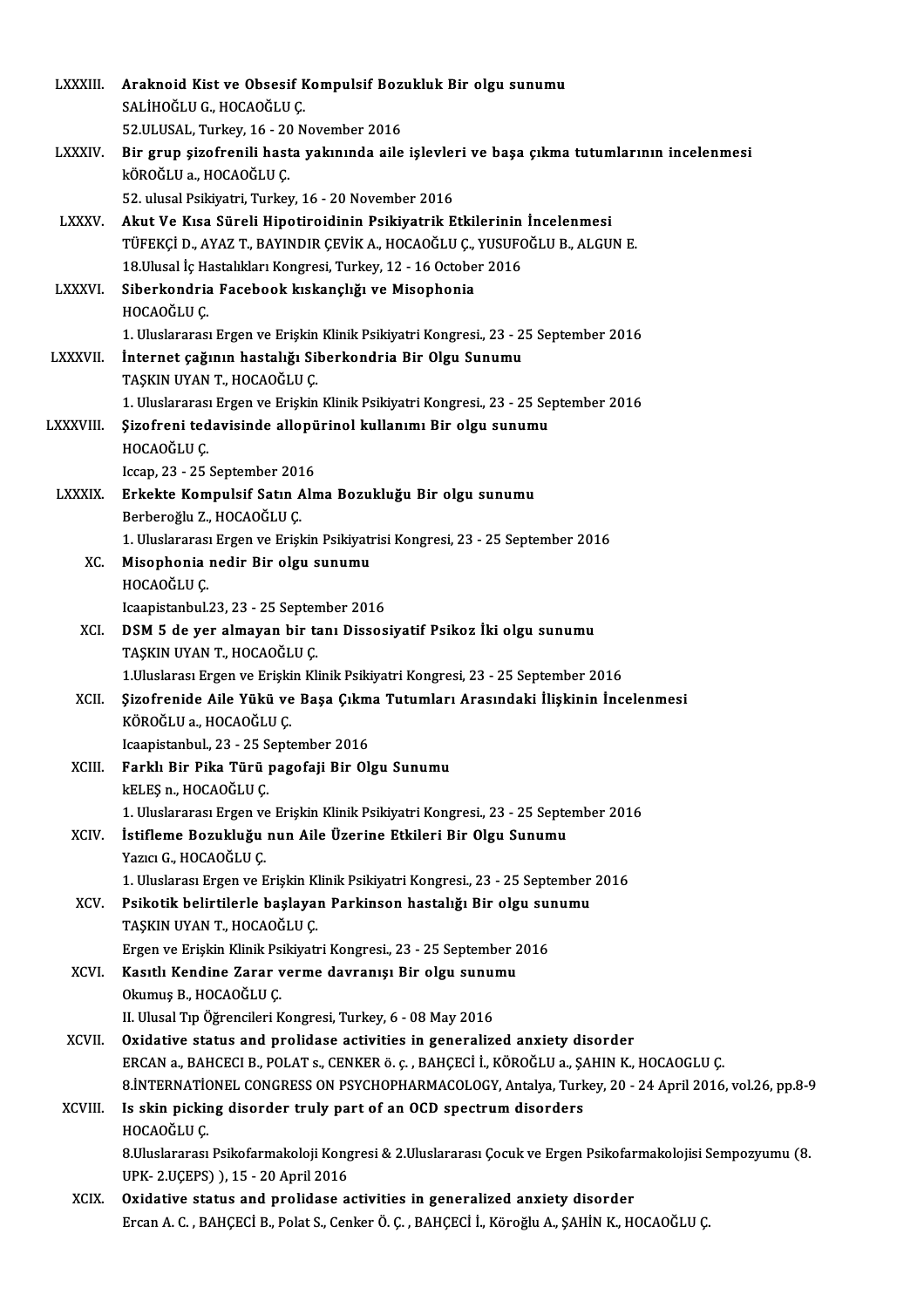8. international Congress on Psycopharmacology, Antalya, Turkey, 20 - 24 April 2016, vol.26, pp.9<br>Hanatis Engume Fleyetian with Quetianine Treatment A Case Penert

- 8. international Congress on Psycopharmacology, Antalya, Turkey, 20 24 App<br>C. Hepatic Enzyme Elevation with Quetiapine Treatment A Case Report 8. international Congress on Psy<br>Hepatic Enzyme Elevation w<br>TAŞKIN UYAN T., HOCAOĞLU Ç.<br>Uluelararası Psikafarmakalası v C. Hepatic Enzyme Elevation with Quetiapine Treatment A Case Report<br>TAŞKIN UYAN T., HOCAOĞLU Ç.<br>Uluslararası Psikofarmakoloji Kongresi & 2.Uluslararası Çocuk ve Ergen Psikofarmakolojisi Sempozyumu, 18 - 20<br>April 2016 TASKIN UYAN T., HOCAOĞLU C. Uluslararası Psikofarmakoloji Kongresi & 2.Uluslararası Çocuk ve Ergen Psikofarmakolojisi S<br>April 2016<br>CI. Treatment of Clozapine Resistant Schizophrenia with Paliperidone A Case Report<br>AVTACH M. HOCAOČLU.C
- April 2016<br><mark>Treatment of Clozapine I</mark><br>AYTAÇ H. M. , HOCAOĞLU Ç.<br>Uluclararası Psikoformakala Uluslararası Psikofarmakoloji Kongresi & 2.Uluslararası Çocuk ve Ergen Psikofarmakolojisi Sempozyumu, 18 - 20<br>April 2016 AYTAÇ H. M., HOCAOĞLU Ç. Uluslararası Psikofarmakoloji Kongresi & 2.Ulu<br>April 2016<br>CII. Trichotillomania in elderly A case report<br>TASKIN UVAN T. BUSUPOČLU M. HOCAOČLU C
- April 2016<br>Trichotillomania in elderly A case report<br>TAŞKIN UYAN T., PUŞUROĞLU M., HOCAOĞLU Ç.<br>Uluslararesı Bsikofarmakalaji Kansresi & 2 Ulus Uluslararası Psikofarmakoloji Kongresi & 2.Uluslararası Çocuk ve Ergen Psikofarmakolojisi Sempozyumu, 18 - 20<br>April 2016 TAŞKIN UYAN T., PUŞUROĞLU M., HOCAOĞLU Ç. Uluslararası Psikofarmakoloji Kongresi & 2.Ulu:<br>April 2016<br>CIII. Hoarding Disorder in Men A Case Report<br>TASKIN UVAN T. Salman b. 6. HOCAOČI U.C.
- April 2016<br>Hoarding Disorder in Men A Case Repo<br>TAŞKIN UYAN T., salman b. c. , HOCAOĞLU Ç.<br>Uluelararası Balkafarmakalaji Kansrasi & 2 L Uluslararası Psikofarmakoloji Kongresi & 2.Uluslararası Çocuk ve Ergen Psikofarmakolojisi Sempozyumu (, 18 - 20<br>April 2016 TAŞKIN UYAN T., salman b. c., HOCAOĞLU Ç. Uluslararası Psikofarmakoloji Kongresi & 2.Uluslararası Çocuk ve Ergen Psikofarm<br>April 2016<br>CIV. Oxidative status and prolidase activities in generalized anxiety disorder<br>Executed BANGECI B Polat S. HOCAOČLU.C

# April 2016<br><mark>Oxidative status and prolidase activities</mark> in<br>Ercan A. C. , BAHÇECİ B., Polat S., HOCAOĞLU Ç.<br>8 Uluslarares: Psikefarmakaleji Kongresi & 2 Ul Oxidative status and prolidase activities in generalized anxiety disorder<br>Ercan A. C. , BAHÇECİ B., Polat S., HOCAOĞLU Ç.<br>8.Uluslararası Psikofarmakoloji Kongresi & 2.Uluslararası Çocuk ve Ergen Psikofarmakolojisi Sempozyu Ercan A. C. , BAHÇECİ B., Polat S., HO<br>8.Uluslararası Psikofarmakoloji Kong<br>UPK- 2.UÇEPS) ), 15 - 20 April 2016<br>Olanzanine indused narkinsenisı

- UPK-2.UÇEPS) ), 15 20 April 2016<br>CV. Olanzapine induced parkinsonism A Case Report UPK- 2.UÇEPS) ), 15 - 20 April 2016<br>Olanzapine induced parkinsonism A C<br>PUŞUROĞLU M., Ercan A. C. , HOCAOĞLU Ç.<br>Uluslararesı Psikoformakoloji Kongresi & 2 Olanzapine induced parkinsonism A Case Report<br>PUŞUROĞLU M., Ercan A. C. , HOCAOĞLU Ç.<br>Uluslararası Psikofarmakoloji Kongresi & 2.Uluslararası Çocuk ve Ergen Psikofarmakolojisi Sempozyumu, 18 - 20<br>April 2016 PUŞUROĞLI<br>Uluslararas<br>April 2016<br>Pulexetine
- Uluslararası Psikofarmakoloji Kongresi & 2.Uluslararası<br>April 2016<br>CVI. Duloxetine Induced Hypertension A Case Report<br>TASKIN UVAN T. HOCAOČU U.C. April 2016<br>Duloxetine Induced Hypertension A Case Report Uluslararası Psikofarmakoloji Kongresi & 2.Uluslararası Çocuk ve Ergen Psikofarmakolojisi Sempozyumu, 18 - 20<br>April 2016 TAŞKIN UYAN T, HOCAOĞLU C.

# Uluslararası Psikofarmakoloji Kongresi & 2.Uluslararası Çocuk ve Ergen Psikofarmakolojisi Sempozyumu, 18 - .<br>April 2016<br>CVII. Investigation of risk factors associated with suicidal ideation and suicide attemp in patients w April 2016<br>Investigation of ri<br>physical illnesses<br>AYTAC H\_M\_HOCAA Investigation of risk fact<br>physical illnesses<br>AYTAÇ H. M. , HOCAOĞLU Ç.<br>Uluslananas Balkafarmakak

physical illnesses<br>AYTAÇ H. M. , HOCAOĞLU Ç.<br>.Uluslararası Psikofarmakoloji Kongresi & 2.Uluslararası Çocuk ve Ergen Psikofarmakolojisi Sempozyumu (8. UPK-<br>2.UÇEPS), 15 - 19 April 2016 AYTAÇ H. M. , HOCAOĞLU Ç.<br>.Uluslararası Psikofarmakoloj<br>2.UÇEPS), 15 - 19 April 2016<br>Üe vasındaki sosukta Triks Uluslararası Psikofarmakoloji Kongresi & 2.Uluslararası Çocu<br>2.UÇEPS), 15 - 19 April 2016<br>CVIII. Üç yaşındaki çocukta Trikotillomani Bir olgu Sunumu<br><sup>Vəsən M. HOCAQ</sub>ÖLU*C*</sup>

# 2.UÇEPS), 15 - 19 April<br>Üç yaşındaki çocukta<br>Kaçar M., HOCAOĞLU Ç.<br>26. Illusal Cosultus Eng Kaçar M., HOCAOĞLU Ç.<br>26. Ulusal Çocuk ve Ergen Psikiyatrisi Kongresi, Turkey, 13 - 16 April 2016

# Kaçar M., HOCAOĞLU Ç.<br>26. Ulusal Çocuk ve Ergen Psikiyatrisi Kongresi, Turkey, 13 - 16 April 2016<br>CIX. Oxidative status and prolidase activities in generalized anxiety disorder.<br>Freen A.C., Bolat S. BANCECI B. HOCAOĞLU

26. Ulusal Çocuk ve Ergen Psikiyatrisi Kongresi,<br>**Oxidative status and prolidase activities** in<br>Ercan A. C. , Polat S., BAHÇECİ B., HOCAOĞLU Ç.<br>9. Uluslararası Psikoformakaloji Kongresi 8. 2. Ul 8.Uluslararası Psikofarmakoloji Kongresi & 2.Uluslararası Çocuk ve Ergen Psikofarmakolojisi Sempozyumu,<br>Antalya, Turkey, 15 - 19 April 2016, pp.11-12 Ercan A. C., Polat S., BAHÇECİ B., HOCAOĞLU Ç. 8.Uluslararası Psikofarmakoloji Kongresi & 2.Uluslar<br>Antalya, Turkey, 15 - 19 April 2016, pp.11-12<br>CX. DSM 5 sınıflandırması ve yeni tanılar nelerdir<br>HOCAQČULC

Antalya, Turke<br>DSM 5 sınıfla<br>HOCAOĞLU Ç.<br>Peikiyatri Akae DSM 5 sınıflandırması ve yeni tanılar nele<br>HOCAOĞLU Ç.<br>Psikiyatri Akademisi, Turkey, 7 - 10 April 2016<br>Friskinde gee başlangıslı Triketillemeni B

- HOCAOĞLU Ç.<br>Psikiyatri Akademisi, Turkey, 7 10 April 2016<br>CXI. Erişkinde geç başlangıçlı Trikotillomani Bir olgu Sunumu<br>AVTAC H.M. HOCAOĞLU C Psikiyatri Akademisi, Turkey, 7 - 10 April 2016<br>**Erişkinde geç başlangıçlı Trikotillomani B**<br>AYTAÇ H. M. , HOCAOĞLU Ç.<br>Psikiyatri akademis, Turkey, 7 - 10 April 2016 Erişkinde geç başlangıçlı Trikotillomani E<br>AYTAÇ H. M. , HOCAOĞLU Ç.<br>Psikiyatri akademis, Turkey, 7 - 10 April 2016<br>Evli eiftlandeki intikem duvgusunun duvg
- AYTAÇ H. M. , HOCAOĞLU Ç.<br>Psikiyatri akademis, Turkey, 7 10 April 2016<br>CXII. Evli çiftlerdeki intikam duygusunun duygu dışavurumu üzerine olan etkisinin incelenmesi<br>Özülmez A. POLAT e. HOCAOĞLU C Psikiyatri akademis, Turkey, 7 - 10 A<br>**Evli çiftlerdeki intikam duygusu**l<br>Özyılmaz A., pOLAT s., HOCAOĞLU Ç.<br>Psikiyatri akademisi Turkey, 7, 10 4 Evli çiftlerdeki intikam duygusunun duygu<br>Özyılmaz A., pOLAT s., HOCAOĞLU Ç.<br>Psikiyatri akademisi, Turkey, 7 - 10 April 2016<br>Erkeklande deri velme berukluğu Bir elsi Özyılmaz A., pOLAT s., HOCAOĞLU Ç.<br>Psikiyatri akademisi, Turkey, 7 - 10 April 2016<br>CXIII. Erkeklerde deri yolma bozukluğu Bir olgu sunumu
-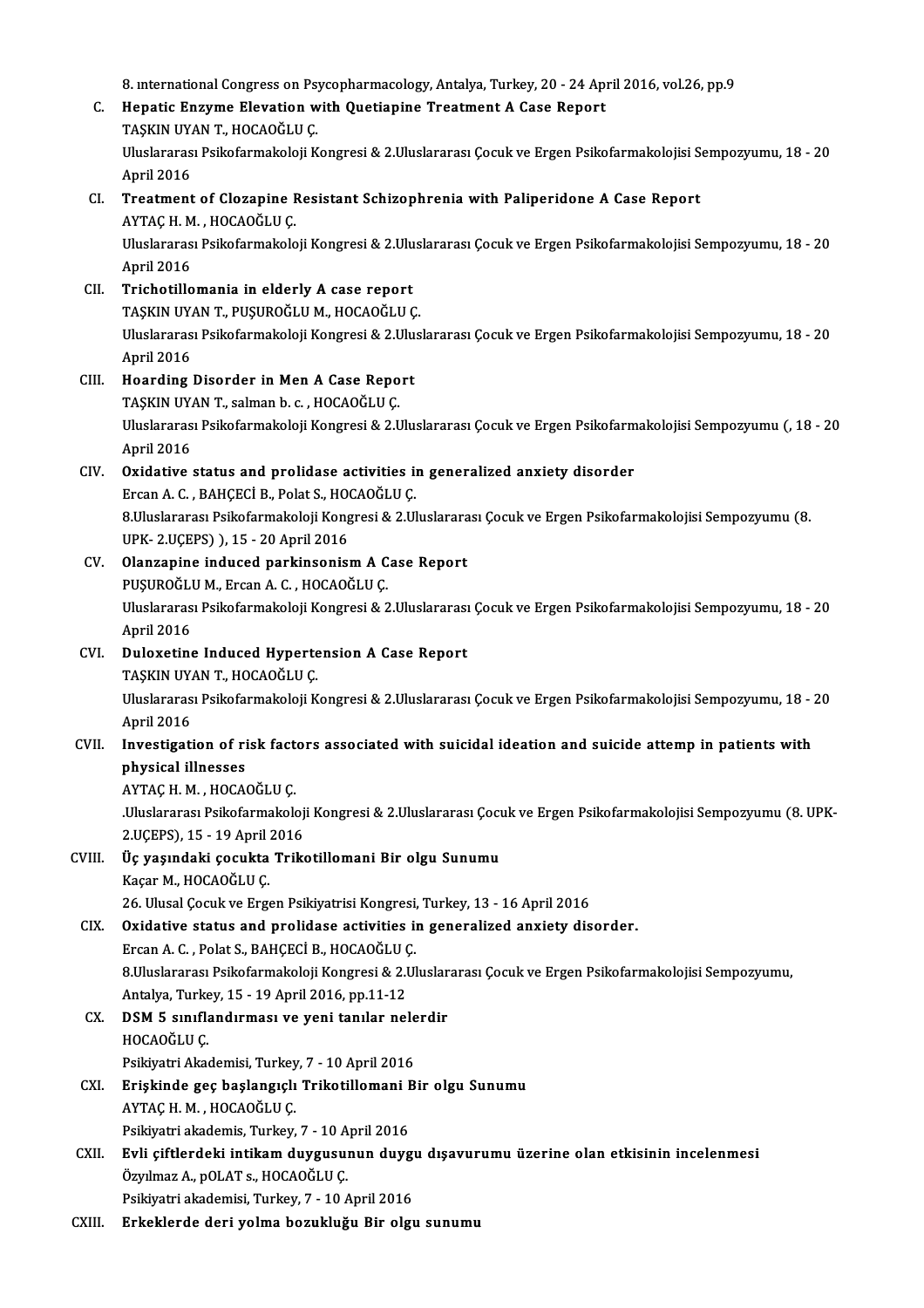TAŞKINUYANT.,HOCAOĞLUÇ. TAŞKIN UYAN T., HOCAOĞLU Ç.<br>Psikiyatri akademisi, Turkey, 7 - 10 April 2016<br>Halanaridal Kullanımına Bağlı Yüksek Ata CXIV. Haloperidol Kullanımına Bağlı Yüksek Ateşin Eşlik Etmediği Nöroleptik Malign Sendrom Bir Olgu<br>Sunumu Psikiyatri<br><mark>Haloperi</mark><br>Sunumu<br><sup>DUSUDO</sub>Č</sup> Haloperidol Kullanımına Bağlı Yüksek Ateş<br>Sunumu<br>PUŞUROĞLU M., TAŞKIN UYAN T., HOCAOĞLU Ç.<br>Psikiyatri akademisi Turkey 7, 10 April 2016 Sunumu<br>PUŞUROĞLU M., TAŞKIN UYAN T., HOCAOĞLU Ç<br>Psikiyatri akademisi, Turkey, 7 - 10 April 2016<br>Majar danrasif başukluklu baştalarda est PUŞUROĞLU M., TAŞKIN UYAN T., HOCAOĞLU Ç.<br>Psikiyatri akademisi, Turkey, 7 - 10 April 2016<br>CXV. Major depresif bozukluklu hastalarda ççt intihar düşüncesi ile intihar girişimi Psikiyatri akademisi, Turkey<br>Major depresif bozukluk<br>Çelik F. G. H. , HOCAOĞLU Ç.<br>Psikiyatri Zirvesi, Turkey, 2. Major depresif bozukluklu hastalarda çı<br>Çelik F. G. H. , HOCAOĞLU Ç.<br>Psikiyatri Zirvesi, Turkey, 2 - 06 March 2016<br>Sirofronili hastalarda tekrorlayan Disse Celik F. G. H. , HOCAOĞLU Ç.<br>Psikiyatri Zirvesi, Turkey, 2 - 06 March 2016<br>CXVI. Şizofrenili hastalarda tekrarlayan Dissosiyatif Füg Bir Olgu Sunumu<br>TASKIN UVAN T. PUSUBOĞLU M. HOCAOĞLU C Psikiyatri Zirvesi, Turkey, 2 - 06 March 2016<br>Şizofrenili hastalarda tekrarlayan Dissosiy<br>TAŞKIN UYAN T., PUŞUROĞLU M., HOCAOĞLU Ç.<br>Psikiyatri Zirvesi Turkey, 2., 06 Marsh 2016 Şizofrenili hastalarda tekrarlayan Disso<br>TAŞKIN UYAN T., PUŞUROĞLU M., HOCAOĞLU<br>Psikiyatri Zirvesi, Turkey, 3 - 06 March 2016<br>Virshow Bobin Mesafesi olan bastalarda TAŞKIN UYAN T., PUŞUROĞLU M., HOCAOĞLU Ç.<br>Psikiyatri Zirvesi, Turkey, 3 - 06 March 2016<br>CXVII. Virchow Robin Mesafesi olan hastalarda Psikiyatrik Belirtiler Bir Olgu Sunumu SALİHOĞLU G., HOCAOĞLU Ç. Virchow Robin Mesafesi olan hastalarda<br>SALİHOĞLU G., HOCAOĞLU Ç.<br>Psikiyatri Zirvesi, Turkey, 2 - 06 March 2016<br>Cebelikte psiketren ileş kullanımı CXVIII. Gebelikte psikotrop ilaç kullanımı<br>HOCAOĞLU Ç. Psikiyatri Zirv<br>Gebelikte psi<br>HOCAOĞLU Ç.<br>Psikiyatri Zirv Psikiyatri Zirvesi, Turkey, 2 - 06 March 2016 HOCAOĞLU Ç.<br>Psikiyatri Zirvesi, Turkey, 2 - 06 March 2016<br>CXIX. DSM 5 in yeniliklerinden Deri Yolma Bozukluğu Bir olgu sunumu<br>AYTACH M. kaya K. HOCAOĞLU C AYTAÇH.M., kaya K., HOCAOĞLUÇ. DSM 5 in yeniliklerinden Deri Yolma Bozuklı<br>AYTAÇ H. M. , kaya K., HOCAOĞLU Ç.<br>Psikiyatri Zirvesi, Turkey, 2 June - 06 March 2016<br>Fyli çiftlardaki intikam duygusunun qylilik ul CXX. Evli çiftlerdeki intikamduygusunun evlilik uyumu ve evlilik çatışması üzerine olan etkisinin Psikiyatri Zirvesi, Turkey, 2 June - 06 March 2016 Özyılmaz A., Polat S., HOCAOĞLUÇ. i<mark>ncelenmesi</mark><br>Özyılmaz A., Polat S., HOCAOĞLU Ç.<br>Psikiyatri Zirvesi, Turkey, 2 - 06 March 2016<br>Kloganin Kullanımı sırasında ortaya sıks CXXI. Klozapin Kullanımı sırasında ortaya çıkan EEG değişikliklerinin kontrolünde Gabapentin Kullanımı<br>Bir Olgu sunumu Psikiyatri Zirvesi, T<mark>i</mark><br>Klozapin Kullanın<br>Bir Olgu sunumu<br>Plislipoči II M. Fra PUŞUROĞLU M., Ercan A. C., HOCAOĞLU Ç. Bir Olgu sunumu<br>PUŞUROĞLU M., Ercan A. C. , HOCAOĞLU Ç.<br>. Psikiyatri Zirvesi, Turkey, 2 - 06 March 2016<br>Son dönem bastaları ve yakınlarına nsiki CXXII. Son dönem hastaları ve yakınlarına psikiyatrik yaklaşım<br>HOCAOĞLU C. . Psikiyatri Zir<br>Son dönem h<br>HOCAOĞLU Ç.<br>VI. Uluslarası i Son dönem hastaları ve yakınlarına psikiyatrik yaklaşım<br>HOCAOĞLU Ç.<br>VI. Uluslarası Sağlıkta Kalite ve performans kongresi., 1 - 04 March 2016<br>Pir Fğitim Hastanasi Psikiyatri Polikliniğine Basuuran Yasklarda HOCAOĞLU Ç.<br>VI. Uluslarası Sağlıkta Kalite ve performans kongresi., 1 - 04 March 2016<br>CXXIII. Bir Eğitim Hastanesi Psikiyatri Polikliniğine Başvuran Yaşlılarda İntihar Düşüncesi ve İntihar Girişim<br>ASLAN M. HOCAOĞLU C VI. Uluslarası Sağlıkta Kal<br>Bir Eğitim Hastanesi P<br>ASLAN M., HOCAOĞLU Ç.<br>12. SERİATRİ HONCRESİ Bir Eğitim Hastanesi Psikiyatri Polikliniğine Ba<br>ASLAN M., HOCAOĞLU Ç.<br>12. gERİATRİ kONGRESİ, Turkey, 5 - 07 March 2015<br>Psikaianik Prunitua): İki Olay sunumu ASLAN M., HOCAOĞLU Ç.<br>12. gERİATRİ kONGRESİ, Turkey, 5 - 07 Ma<br>CXXIV. Psikojenik Pruritus}: İki Olgu sunumu<br>SALİHOĞLU G., HOCAOĞLU Ç. 12. gERİATRİ kONGRESİ, Turkey, 5 - 07 March 2015 Psikojenik Pruritus}: İki Olgu sunumu<br>SALİHOĞLU G., HOCAOĞLU Ç.<br>51. Ulusal Psikiyatri Kongresi, Antalya, Turkey, 25 - 29 November 2015, pp.69<br>11. OZARINE KULLANIMINA RAĞLI DERL DÖKÜNTÜSÜ. RIR OLGU SUNI CXXV. KLOZAPINE KULLANIMINA BAĞLI DERI DÖKÜNTÜSÜ: BIR OLGU SUNUMU 51. Ulusal Psikiyatri Kongresi,<br>KLOZAPINE KULLANIMINA<br>SALİHOĞLU G., HOCAOĞLU Ç.<br>51. Ulusal Bsikiyatri Kongresi, KLOZAPINE KULLANIMINA BAĞLI DERI DÖKÜNTÜSÜ: BIR OLGU SUNU<br>SALİHOĞLU G., HOCAOĞLU Ç.<br>51. Ulusal Psikiyatri Kongresi, Antalya, Turkey, 25 - 29 November 2015, pp.68<br>PSIKOJENIK PRIJRITUS. İKLOLGU SUNUMU SALİHOĞLU G., HOCAOĞLU Ç.<br>51. Ulusal Psikiyatri Kongresi, Antalya, Turkey, 2<br>CXXVI. PSIKOJENIK PRURITUS: İKI OLGU SUNUMU<br>SALİHOĞLU G., HOCAOĞLU Ç. 51. Ulusal Psikiyatri Kongresi,<br>PSIKOJENIK PRURITUS: İK<br>SALİHOĞLU G., HOCAOĞLU Ç.<br>51. Ulusal Bsikiyatri Kongresi, PSIKOJENIK PRURITUS: İKI OLGU SUNUMU<br>SALİHOĞLU G., HOCAOĞLU Ç.<br>51. Ulusal Psikiyatri Kongresi, Antalya, Turkey, 25 - 29 November 2015, pp.67<br>VÜKSEK ATESIN ESLIK ETMEDIĞI NÖROLERTIK MALICN SENDROM: P SALİHOĞLU G., HOCAOĞLU Ç.<br>51. Ulusal Psikiyatri Kongresi, Antalya, Turkey, 25 - 29 November 2015, pp.67<br>CXXVII. YÜKSEK ATEŞIN EŞLIK ETMEDIĞI NÖROLEPTIK MALIGN SENDROM: BIR OLGU SUNUMU<br>HOCAOĞLU C 51. Ulusal Psik<br>YÜKSEK ATE<br>HOCAOĞLU Ç.<br>51. Ulusal Psik YÜKSEK ATEŞIN EŞLIK ETMEDIĞI NÖROLEPTIK MALIGN SENDROM: B<br>HOCAOĞLU Ç.<br>51. Ulusal Psikiyatri Kongresi, Antalya, Turkey, 25 - 29 November 2015, pp.67<br>Delinuumun biyebelintesleri CXXVI I. Deliryumun biyobelirteçleri 51. Ulusal Psik<br>Deliryumun<br>HOCAOĞLU Ç.<br>51. Ulusal Psik 51.UlusalPsikiyatriKongresi,Antalya,Turkey,25 -29November 2015,pp.22 CXXIX. Mobbingin psikiyatrik yönü ve intihar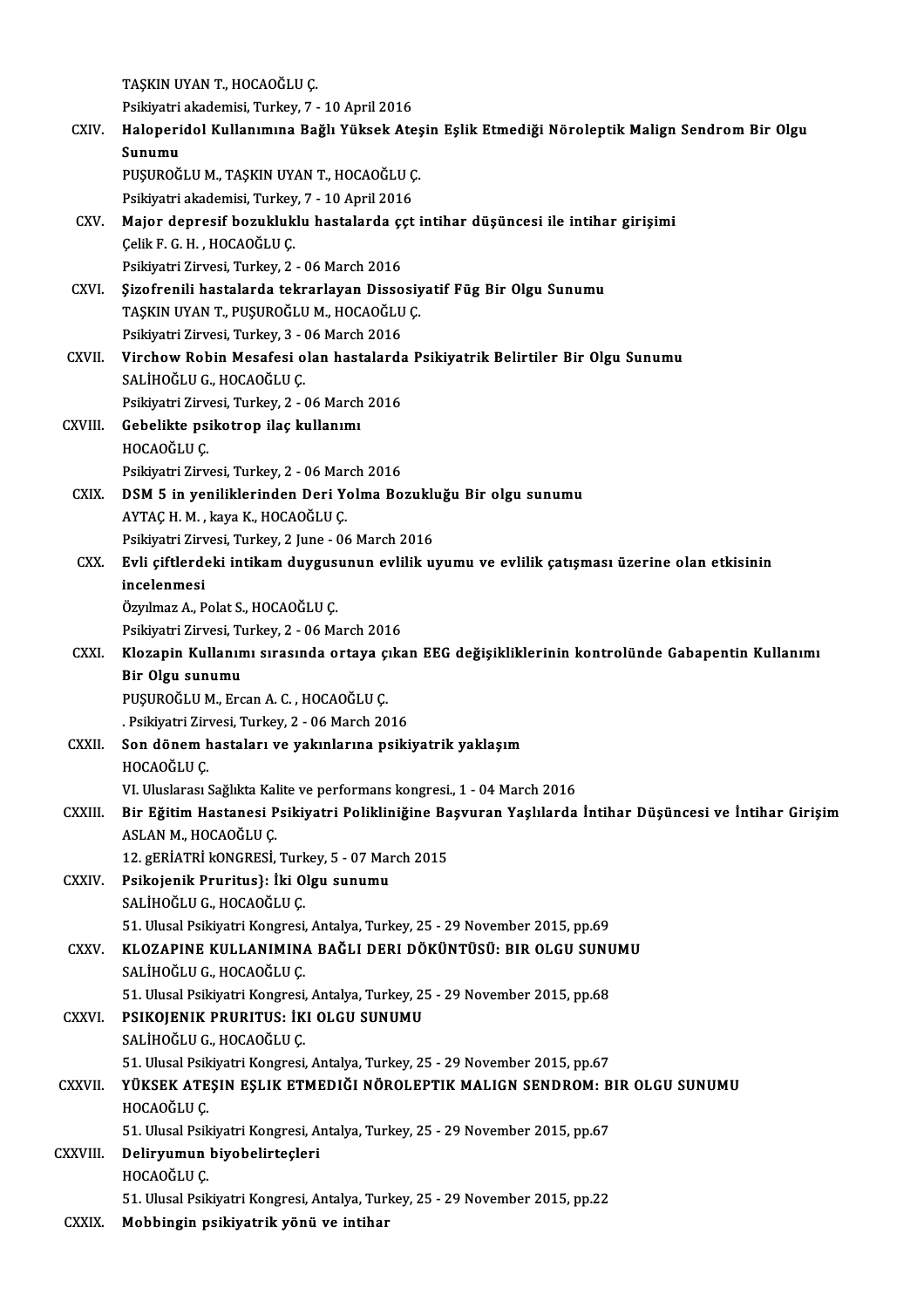|                 | HOCAOĞLU Ç                                                                                                                                                             |
|-----------------|------------------------------------------------------------------------------------------------------------------------------------------------------------------------|
|                 | 21. Sosyal Psikiyatri Kongresi, Çanakkale, Turkey, 10 - 13 September 2015, pp.2-4                                                                                      |
| <b>CXXX</b>     | Şizofrenide İntihar davranışı: Bir Olgu sunumu.                                                                                                                        |
|                 | HOCAOĞLU Ç., PUŞUROĞLU M., KARATAŞ K. S.                                                                                                                               |
|                 | 21. Sosyal Psikiyatri Kongresi, Çanakkale, Turkey, 10 - 13 September 2015, pp.17-18                                                                                    |
| CXXXI.          | Bir Eğitim Hastanesi Psikiyatri Polikliniğinde İzlenen Bipolar Bozukluklu Hastaların Koruyucu                                                                          |
|                 | Sağaltım Özelliklerinin Değerlendirilmesi                                                                                                                              |
|                 | Yeloğlu Ç. H., HOCAOĞLU Ç.                                                                                                                                             |
|                 | 21. Sosyal Psikiyatri Kongresi, Çanakkale, Turkey, 10 - 13 September 2015, pp.18-19                                                                                    |
| <b>CXXXII</b>   | Konversiyon bozukluğu tansında yaşanan güçlükler. Bir Olgu Sunumu                                                                                                      |
|                 | HOCAOĞLU Ç                                                                                                                                                             |
|                 | 21. Sosyal Psikiyatri Kongresi, Çanakkale, Turkey, 10 - 13 September 2015, pp.11                                                                                       |
| <b>CXXXIII</b>  | Major Depresyonlu Hastalarda Çocukluk Çağı Travmatik Yaşantılarının sosyodemografik ve klinik                                                                          |
|                 | özelikler olan ilişkisi                                                                                                                                                |
|                 | Çelik F G H , HOCAOĞLU Ç                                                                                                                                               |
|                 | 21. Sosyal Psikiyatri Kongresi, Çanakkale, Turkey, 10 - 13 September 2015, pp 15-16                                                                                    |
| CXXXIV.         | Travma Sonrası Stres Bozukluğu Eştanısının Bipolar Bozukluk üzerine Klinik Etkisi: Bir Olgu sunumu.                                                                    |
|                 | SALIHOĞLU G., HOCAOĞLU Ç.                                                                                                                                              |
|                 | 21. Sosyal Psikiyatri Kongresi, Çanakkale, Turkey, 10 - 13 September 2015, pp.13-14                                                                                    |
| <b>CXXXV</b>    | Bipolar Bozukluk ve Ankilozan Spondilit Birlikteliği : Bir Olgu Sunumu                                                                                                 |
|                 | SALIHOĞLU G., HOCAOĞLU Ç.                                                                                                                                              |
| <b>CXXXVI.</b>  | 21. Sosyal Psikiyatri Kongresi, Çanakkale, Turkey, 10 - 13 September 2015, pp.11<br>Recurrent Dissociative Fugue in Female Patients with Schizophrenia Two Case Report |
|                 | SALİHOĞLU G., GÜRSOY N., HOCAOĞLU Ç.                                                                                                                                   |
|                 | Uluslararası Psikofarmakoloji Kongresi & 2.Uluslararası Çocuk ve Ergen Psikofarmakolojisi Sempozyumu, 15 - 18                                                          |
|                 | April 2015                                                                                                                                                             |
| <b>CXXXVII.</b> | Persistent Genital Arousal Disorder A Case Report                                                                                                                      |
|                 | AYTAÇ H. M., HOCAOĞLU Ç.                                                                                                                                               |
|                 | Uluslararası Psikofarmakoloji Kongresi & 2 Uluslararası Çocuk ve Ergen Psikofarmakolojisi Sempozyumu, 15 - 18                                                          |
|                 | April 2015                                                                                                                                                             |
| CXXXVIII.       | Anxiety Sensitivity Alexithymia and Anger Among Patients Complaining of Migraine Type Headache                                                                         |
|                 | SELIM P., HOCAOĞLU C.                                                                                                                                                  |
|                 | Uluslararası Psikofarmakoloji Kongresi & 2.Uluslararası Çocuk ve Ergen Psikofarmakolojisi Sempozyumu, 15 - 18                                                          |
|                 | April 2015                                                                                                                                                             |
| <b>CXXXIX</b>   | Implications of Childhood Trauma on Deliberate Self Harm in Patients with Major Depression                                                                             |
|                 | FATMAGÜL HELVACI Ç., HOCAOĞLU Ç.                                                                                                                                       |
|                 | Uluslararası Psikofarmakoloji Kongresi & 2 Uluslararası Çocuk ve Ergen Psikofarmakolojisi Sempozyumu (7. UPK-                                                          |
|                 | 2.UÇEPS) ), 15 - 18 April 2015                                                                                                                                         |
| CXL.            | Hoarding disorder Diagnosis and treatment update                                                                                                                       |
|                 | HOCAOĞLU Ç                                                                                                                                                             |
|                 | Diagnosis and treatment update. Uluslararası Psikofarmakoloji Kongresi & 2 Uluslararası Çocuk ve Ergen                                                                 |
|                 | Psikofarmakolojisi Sempozyumu, 15 - 18 April 2015                                                                                                                      |
| CXLI.           | The Effect of Personality Traits on Functionality in Patients with Bipolar Disorder                                                                                    |
|                 | Yeloğlu Ç H , HOCAOĞLU Ç                                                                                                                                               |
|                 | Uluslararası Psikofarmakoloji Kongresi & 2.Uluslararası Çocuk ve Ergen Psikofarmakolojisi Sempozyumu, 15 - 18                                                          |
|                 | April 2015                                                                                                                                                             |
| <b>CXLII</b>    | Major Depresyonlu Hastalarda Çocukluk Çağı Travmatik Yaşantılarının intihar düşüncesi ve İntihar                                                                       |
|                 | Girişimi Üzerine Etkisi                                                                                                                                                |
|                 | FATMAGÜL HELVACI Ç., HOCAOĞLU Ç.                                                                                                                                       |
|                 | PSİKİYATRİ AKADEMİSİ, Turkey, 2 - 04 April 2015                                                                                                                        |
| CXLIII.         | DSM 5 in Yeniliklerinden İstifleme Bozukluğu Bir Olgu Sunumu                                                                                                           |